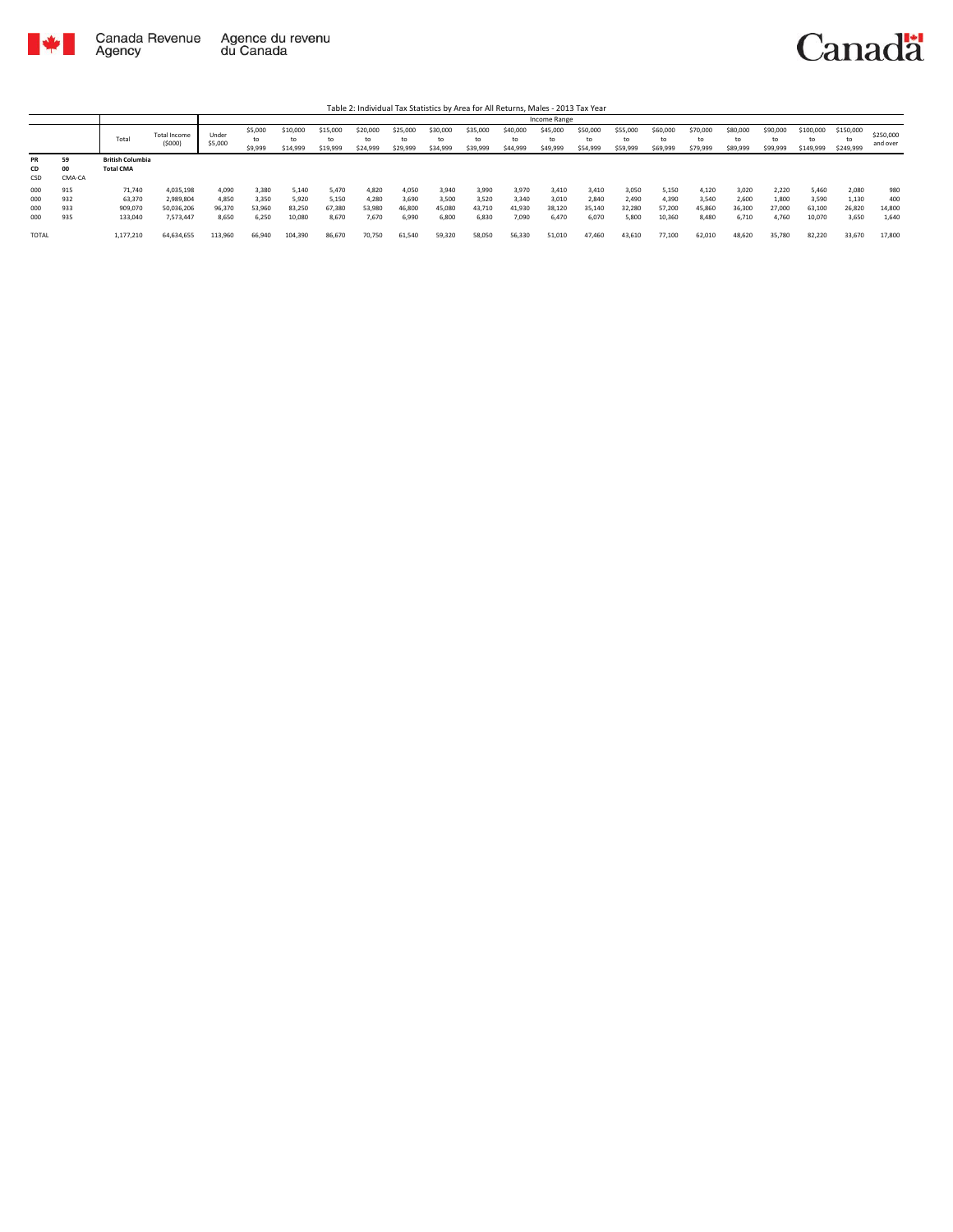

|                        |                    |                                            |                      |              |               |                |                |                |                |                |                |                | <b>Income Range</b> |                |                |                |                |                |                |                 |                 |           |
|------------------------|--------------------|--------------------------------------------|----------------------|--------------|---------------|----------------|----------------|----------------|----------------|----------------|----------------|----------------|---------------------|----------------|----------------|----------------|----------------|----------------|----------------|-----------------|-----------------|-----------|
|                        |                    | Total                                      | <b>Total Income</b>  | Under        | \$5,000<br>to | \$10,000<br>to | \$15,000<br>to | \$20,000<br>to | \$25,000<br>to | \$30,000<br>to | \$35,000<br>to | \$40,000<br>to | \$45,000<br>to      | \$50,000<br>to | \$55,000<br>to | \$60,000<br>to | \$70,000<br>to | \$80,000<br>to | \$90,000<br>to | \$100,000<br>to | \$150,000<br>to | \$250,000 |
|                        |                    |                                            | (5000)               | \$5,000      | \$9,999       | \$14,999       | \$19,999       | \$24,999       | \$29,999       | \$34,999       | \$39,999       | \$44,999       | \$49,999            | \$54,999       | \$59,999       | \$69,999       | \$79,999       | \$89,999       | \$99,999       | \$149,999       | \$249.999       | and over  |
| <b>PR</b><br>CD<br>CSD | 59<br>00<br>CMA-CA | <b>British Columbia</b><br><b>Total CA</b> |                      |              |               |                |                |                |                |                |                |                |                     |                |                |                |                |                |                |                 |                 |           |
| 000                    | 905                | 10,200                                     | 576,546              | 460          | 420           | 680            | 680            | 590            | 560            | 550            | 510            | 520            | 460                 | 480            | 430            | 820            | 640            | 550            | 530            | 990             | 280             | 70        |
| 000                    | 913                | 17,570                                     | 842,287              | 980          | 870           | 1,580          | 1,780          | 1,500          | 1,040          | 1,090          | 1,050          | 1,010          | 870                 | 770            | 670            | 1,120          | 780            | 640            | 410            | 940             | 350             | 130       |
| 000<br>000             | 918<br>920         | 23,390<br>6,940                            | 1,223,037<br>349,433 | 1,340<br>340 | 1,020<br>290  | 1,870<br>500   | 1,880<br>620   | 1,630<br>530   | 1,410<br>420   | 1,360<br>420   | 1,330<br>430   | 1,230<br>390   | 1,220<br>340        | 1,040<br>380   | 970<br>310     | 1,680<br>460   | 1,280<br>400   | 1,010<br>300   | 700<br>200     | 1,610<br>420    | 590<br>150      | 240<br>50 |
| 000                    | 925                | 39,490                                     | 2.269.744            | 2.420        | 1,710         | 2,590          | 2,580          | 2,230          | 2,130          | 1,980          | 2,080          | 1,960          | 1.840               | 1,710          | 1.670          | 2,940          | 2,500          | 2.040          | 1,660          | 3.950           | 1.160           | 360       |
| 000                    | 930                | 35,900                                     | 1,707,787            | 2,500        | 1,750         | 2,860          | 2,930          | 2,490          | 2,070          | 2,030          | 2,080          | 1,960          | 1,860               | 1,640          | 1,500          | 2,690          | 2,050          | 1,650          | 1,140          | 1,920           | 610             | 190       |
| 000                    | 934                | 7,160                                      | 390,596              | 420          | 390           | 450            | 380            | 380            | 380            | 390            | 380            | 390            | 350                 | 330            | 340            | 570            | 470            | 380            | 290            | 610             | 200             | 50        |
| 000                    | 937                | 16,630                                     | 783,352              | 1,340        | 930           | 1,330          | 1,350          | 1,110          | 980            | 960            | 940            | 890            | 780                 | 750            | 660            | 1,130          | 870            | 680            | 520            | 1,020           | 310             | 100       |
| 000<br>000             | 938<br>939         | 38,090<br>11,700                           | 1,873,270<br>598,065 | 2,540<br>500 | 1,930<br>440  | 3,050<br>720   | 2,900<br>910   | 2,510<br>930   | 2,160<br>820   | 2,280<br>750   | 2,250<br>810   | 2,190<br>760   | 1,930<br>640        | 1,720<br>620   | 1,550<br>470   | 2,730<br>870   | 2,010<br>620   | 1,550<br>450   | 1,210<br>320   | 2,540<br>720    | 800<br>270      | 230<br>90 |
| 000                    | 940                | 9,970                                      | 445.925              | 680          | 500           | 960            | 730            | 620            | 650            | 700            | 600            | 550            | 510                 | 420            | 420            | 640            | 560            | 390            | 330            | 570             | 150             | 20        |
| 000                    | 943                | 21,650                                     | 1,104,714            | 1,140        | 960           | 1,490          | 1,570          | 1,390          | 1,290          | 1,300          | 1,290          | 1,290          | 1,170               | 1,070          | 940            | 1,710          | 1,340          | 1,010          | 670            | 1,420           | 460             | 140       |
| 000                    | 944                | 14,380                                     | 784,872              | 850          | 630           | 990            | 1,050          | 910            | 760            | 790            | 800            | 740            | 670                 | 630            | 550            | 1,080          | 890            | 700            | 560            | 1,250           | 450             | 90        |
| 000                    | 945<br>950         | 7,010                                      | 321,899              | 370          | 390           | 640<br>490     | 550            | 450            | 430<br>350     | 470            | 470            | 400            | 360<br>290          | 310            | 270            | 450            | 380            | 310<br>440     | 230            | 430<br>690      | 100             | 20        |
| 000<br>000             | 952                | 7,330<br>8.820                             | 392,085<br>478,346   | 490<br>550   | 350<br>430    | 610            | 510<br>670     | 410<br>560     | 450            | 320<br>460     | 320<br>400     | 300<br>350     | 300                 | 300<br>300     | 320<br>370     | 650<br>780     | 540<br>600     | 530            | 400<br>460     | 800             | 120<br>160      | 30<br>50  |
| 000                    | 955                | 4,650                                      | 237,096              | 330          | 320           | 380            | 370            | 340            | 230            | 230            | 230            | 210            | 180                 | 170            | 160            | 260            | 250            | 250            | 180            | 390             | 160             | 20        |
| 000                    | 965                | 6,080                                      | 335,892              | 350          | 270           | 460            | 410            | 350            | 320            | 340            | 290            | 290            | 290                 | 240            | 270            | 450            | 360            | 330            | 280            | 620             | 150             | 30        |
| 000                    | 970                | 32,430                                     | 1,919,950            | 1,760        | 1,420         | 2,090          | 2,010          | 1,620          | 1,510          | 1,540          | 1,560          | 1,500          | 1,410               | 1,400          | 1,390          | 2,720          | 2,420          | 2,060          | 1,570          | 3,330           | 870             | 250       |
| 000                    | 975                | 4,270                                      | 276,577              | 160          | 160           | 280            | 250            | 230            | 170            | 200            | 160            | 210            | 180                 | 180            | 160            | 360            | 290            | 260            | 220            | 560             | 220             | 40        |
| 000                    | 977                | 10,600                                     | 868,978              | 360          | 310           | 410            | 410            | 400            | 350            | 340            | 370            | 380            | 380                 | 390            | 400            | 850            | 790            | 790            | 630            | 1,990           | 860             | 180       |
| <b>TOTAL</b>           |                    | 334,240                                    | 17,780,449           | 19,870       | 15,480        | 24,400         | 24,530         | 21,180         | 18,470         | 18,500         | 18,330         | 17.490         | 16,010              | 14,840         | 13,820         | 24,950         | 20,010         | 16,280         | 12,530         | 26,780          | 8,400           | 2,380     |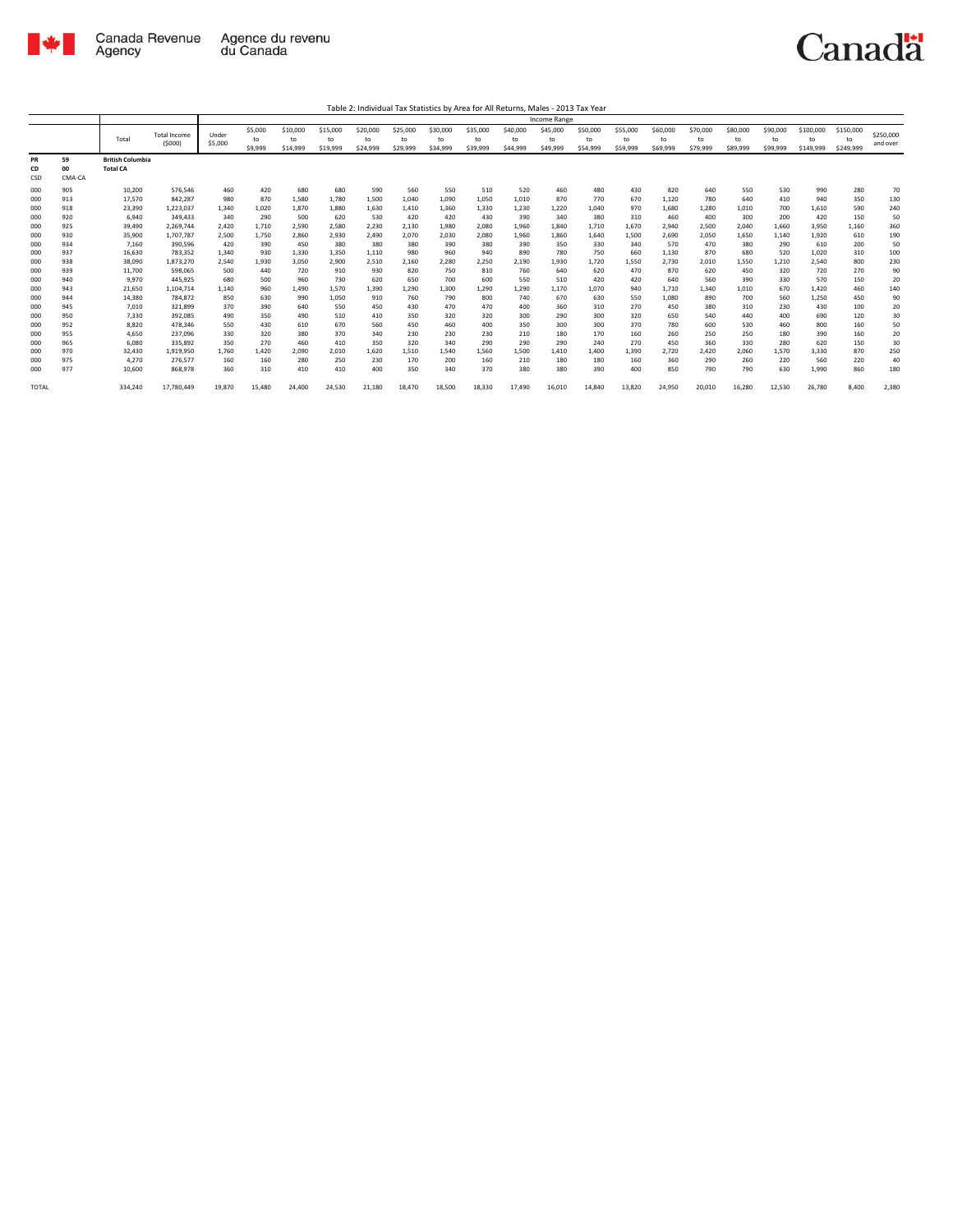

|                                        |                                        | Income Range                                    |                                                  |                       |                          |                            |                            |                            |                            |                            |                            |                            |                            |                            |                            |                            |                            |                            |                            |                              |                              |                       |
|----------------------------------------|----------------------------------------|-------------------------------------------------|--------------------------------------------------|-----------------------|--------------------------|----------------------------|----------------------------|----------------------------|----------------------------|----------------------------|----------------------------|----------------------------|----------------------------|----------------------------|----------------------------|----------------------------|----------------------------|----------------------------|----------------------------|------------------------------|------------------------------|-----------------------|
|                                        |                                        | Total                                           | <b>Total Income</b><br>(5000)                    | Under<br>\$5,000      | \$5,000<br>to<br>\$9,999 | \$10,000<br>to<br>\$14,999 | \$15,000<br>to<br>\$19,999 | \$20,000<br>to<br>\$24,999 | \$25,000<br>to<br>\$29,999 | \$30,000<br>to<br>\$34,999 | \$35,000<br>to<br>\$39,999 | \$40,000<br>to<br>\$44,999 | \$45,000<br>to<br>\$49,999 | \$50,000<br>to<br>\$54,999 | \$55,000<br>to<br>\$59,999 | \$60,000<br>to<br>\$69,999 | \$70,000<br>to<br>\$79,999 | \$80,000<br>to<br>\$89,999 | \$90,000<br>to<br>\$99,999 | \$100,000<br>to<br>\$149,999 | \$150,000<br>to<br>\$249,999 | \$250,000<br>and over |
| PR<br>CD<br>CSD                        | 59<br>01<br>CMA-CA                     | <b>British Columbia</b><br><b>East Kootenay</b> |                                                  |                       |                          |                            |                            |                            |                            |                            |                            |                            |                            |                            |                            |                            |                            |                            |                            |                              |                              |                       |
| 003<br>006<br>012<br>017               | 998<br>998<br>998<br>998               | 1,040<br>1,590<br>2,280<br>660                  | 94,449<br>128,910<br>152,288<br>47,032           | 20<br>50<br>110<br>30 | 30<br>50<br>100<br>20    | 20<br>50<br>110<br>30      | 10<br>60<br>130<br>20      | 20<br>60<br>140<br>20      | 20<br>50<br>110<br>30      | 20<br>50<br>110<br>40      | 30<br>60<br>100<br>40      | 30<br>40<br>80<br>40       | 20<br>50<br>90<br>20       | 20<br>40<br>60<br>30       | 30<br>70<br>10             | 50<br>70<br>130<br>40      | 60<br>60<br>130<br>40      | 60<br>100<br>120<br>50     | 140<br>180<br>160<br>50    | 420<br>500<br>390<br>130     | 60<br>100<br>110<br>30       | 20                    |
| 019<br>028<br>037                      | 997<br>997<br>997                      | 780<br>2,850<br>620                             | 46.894<br>156,875<br>33,594                      | 50<br>110<br>30       | 30<br>100<br>10          | 40<br>160<br>40            | 60<br>190<br>60            | 40<br>160<br>40            | 30<br>180<br>30            | 40<br>190<br>40            | 40<br>170<br>40            | 30<br>170<br>40            | 30<br>140<br>30            | 30<br>150<br>20            | 40<br>130<br>30            | 50<br>220<br>50            | 50<br>170<br>40            | 40<br>150<br>30            | 50<br>120<br>20            | 110<br>280<br>50             | 20<br>70<br>20               | 20                    |
| 039<br>040<br>043                      | 998<br>998<br>998                      | 1.450<br>340<br>320                             | 78.262<br>19,197<br>16.198                       | 90<br>20              | 70<br>10<br>10           | 80<br>20<br>20             | 110<br>20<br>20            | 80<br>20<br>10             | 90<br>20<br>20             | 80<br>20<br>20             | 90<br>30<br>20             | 80<br>20<br>20             | 80<br>20<br>10             | 70<br>20<br>20             | 60<br>20                   | 120<br>20<br>30            | 90<br>20<br>40             | 70<br>20<br>20             | 40<br>20<br>10             | 100<br>30<br>20              | 40                           | 20                    |
| 046<br>048<br>801<br>803<br>804<br>806 | 997<br>998<br>999<br>997<br>999<br>998 | 1,020<br>520<br>20<br>20<br>40<br>80            | 51.586<br>27,377<br>702<br>201<br>1,760<br>3,670 | 60<br>30              | 40<br>20                 | 60<br>30                   | 60<br>40                   | 80<br>40                   | 70<br>30                   | 70<br>40                   | 50<br>20                   | 60<br>30                   | 60<br>30                   | 40<br>30                   | 40<br>10                   | 90<br>50                   | 50<br>40                   | 50<br>40                   | 30<br>20                   | 60<br>30                     | 30                           |                       |
| <b>TOTAL</b>                           |                                        | 13,620                                          | 858,994                                          | 610                   | 490                      | 670                        | 800                        | 730                        | 670                        | 720                        | 700                        | 640                        | 580                        | 540                        | 470                        | 940                        | 780                        | 730                        | 840                        | 2,120                        | 510                          | 90                    |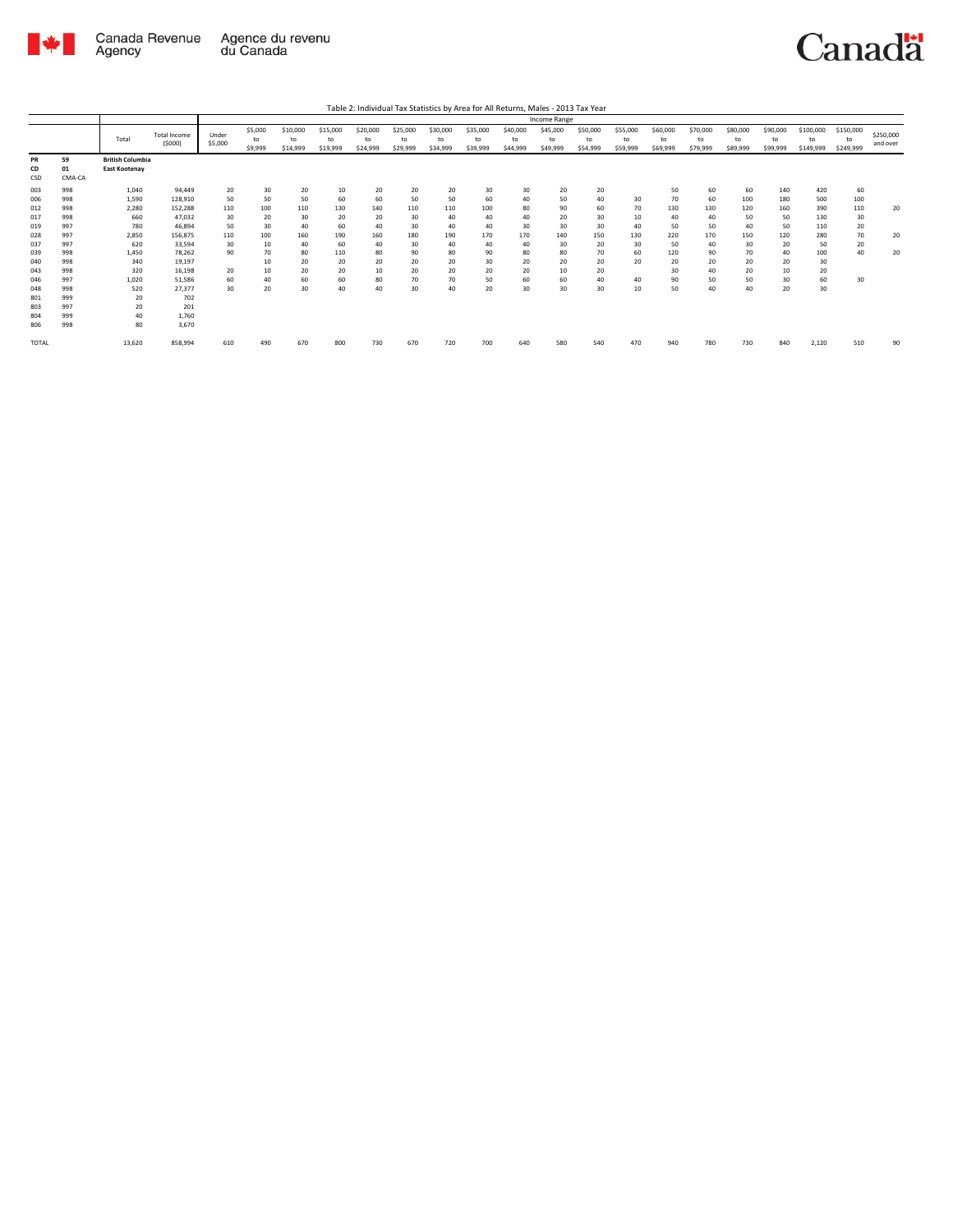

|                        |                    |                                                    |                               |                  |                          |                            |                            |                            |                            |                            |                            |                            | <b>Income Range</b>        |                            |                            |                            |                            |                            |                            |                              |                              |                       |
|------------------------|--------------------|----------------------------------------------------|-------------------------------|------------------|--------------------------|----------------------------|----------------------------|----------------------------|----------------------------|----------------------------|----------------------------|----------------------------|----------------------------|----------------------------|----------------------------|----------------------------|----------------------------|----------------------------|----------------------------|------------------------------|------------------------------|-----------------------|
|                        |                    | Total                                              | <b>Total Income</b><br>(5000) | Under<br>\$5,000 | \$5,000<br>to<br>\$9,999 | \$10,000<br>to<br>\$14,999 | \$15,000<br>to<br>\$19,999 | \$20,000<br>to<br>\$24,999 | \$25,000<br>to<br>\$29,999 | \$30,000<br>to<br>\$34,999 | \$35,000<br>to<br>\$39,999 | \$40,000<br>to<br>\$44,999 | \$45,000<br>to<br>\$49,999 | \$50,000<br>to<br>\$54,999 | \$55,000<br>to<br>\$59,999 | \$60,000<br>to<br>\$69,999 | \$70,000<br>to<br>\$79,999 | \$80,000<br>to<br>\$89,999 | \$90,000<br>to<br>\$99,999 | \$100,000<br>to<br>\$149,999 | \$150,000<br>to<br>\$249,999 | \$250,000<br>and over |
| <b>PR</b><br>CD<br>CSD | 59<br>03<br>CMA-CA | <b>British Columbia</b><br><b>Central Kootenav</b> |                               |                  |                          |                            |                            |                            |                            |                            |                            |                            |                            |                            |                            |                            |                            |                            |                            |                              |                              |                       |
| 004                    | 998                | 2,220                                              | 95,200                        | 110              | 120                      | 200                        | 250                        | 210                        | 140                        | 150                        | 120                        | 120                        | 90                         | 100                        | 90                         | 170                        | 100                        | 60                         | 70                         | 90                           | 30                           |                       |
| 010                    | 997                | 800                                                | 34.467                        | 50               | 60                       | 70                         | 90                         | 80                         | 60                         | 40                         | 50                         | 50                         | 30                         | 30                         | 40                         | 40                         | 40                         | 30                         | 20                         | 30                           | 20                           |                       |
| 011                    | 998                | 460                                                | 19.244                        | 30               | 30                       | 50                         | 70                         | 30                         | 20                         | 30                         | 20                         | 20                         | 20                         | 20                         | 20                         | 30                         | 20                         | 20                         | 20                         | 20                           |                              |                       |
| 013                    | 998                | 1,700                                              | 69.040                        | 140              | 90                       | 150                        | 190                        | 160                        | 110                        | 90                         | 90                         | 90                         | 80                         | 60                         | 70                         | 110                        | 90                         | 50                         | 40                         | 70                           | 20                           |                       |
| 015                    | 998                | 4.120                                              | 187.767                       | 230              | 200                      | 440                        | 350                        | 280                        | 300                        | 250                        | 240                        | 210                        | 170                        | 190                        | 150                        | 300                        | 220                        | 150                        | 120                        | 230                          | 60                           | 20                    |
| 017                    | 998                | 530                                                | 23,519                        | 30               | 30                       | 50                         | 50                         | 50                         | 40                         | 30                         | 30                         | 30                         | 30                         | 20                         | 10                         | 40                         | 30                         | 10                         |                            | 30                           | 10                           |                       |
| 019                    | 999                | 140                                                | 4.883                         | 20               |                          | 20                         | 20                         | 10                         |                            | 30                         | 30                         |                            | 20                         |                            |                            |                            | 20                         | 20                         |                            |                              |                              |                       |
| 023<br>027             | 998<br>999         | 420<br>80                                          | 16.425<br>2.673               | 30<br>10         | 40                       | 60<br>10                   | 40<br>10                   | 30                         | 30                         |                            |                            | 20                         |                            | 10                         | 20                         | 20                         |                            |                            |                            | 20                           |                              |                       |
| 032                    | 998                | 280                                                | 11,026                        | 10               | 20                       | 30                         | 40                         | 30                         | 20                         | 10                         | 20                         | 20                         |                            | 10                         | 10                         |                            |                            |                            |                            | 10                           |                              |                       |
| 039                    | 998                | 520                                                | 20,466                        | 30               | 40                       | 70                         | 70                         | 40                         | 40                         | 30                         | 30                         | 30                         | 20                         | 20                         | 20                         | 30                         | 20                         | 20                         |                            | 20                           |                              |                       |
| 041                    | 998                | 1,440                                              | 62,522                        | 90               | 80                       | 150                        | 130                        | 110                        | 90                         | 80                         | 100                        | 90                         | 60                         | 70                         | 70                         | 80                         | 80                         | 40                         | 40                         | 70                           | 20                           |                       |
| 043                    | 998                | 1,480                                              | 79,199                        | 70               | 60                       | 100                        | 120                        | 100                        | 80                         | 80                         | 90                         | 90                         | 60                         | 60                         | 80                         | 130                        | 80                         | 80                         | 60                         | 110                          | 40                           | 10                    |
| 045                    | 998                | 3,300                                              | 185,691                       | 170              | 110                      | 200                        | 200                        | 220                        | 180                        | 190                        | 180                        | 140                        | 150                        | 160                        | 120                        | 260                        | 230                        | 210                        | 170                        | 330                          | 90                           | 10                    |
| 047                    | 998                | 560                                                | 21,801                        | 40               | 30                       | 70                         | 70                         | 50                         | 40                         | 30                         | 20                         | 20                         | 20                         | 40                         | 20                         | 40                         | 20                         | 20                         | 10                         | 30                           |                              |                       |
| 050                    | 998                | 630                                                | 27,918                        | 40               | 20                       | 50                         | 60                         | 50                         | 40                         | 40                         | 30                         | 30                         | 30                         | 30                         | 30                         | 50                         | 50                         | 30                         | 20                         | 20                           |                              |                       |
| 052                    | 998                | 1,770                                              | 70,420                        | 120              | 110                      | 210                        | 220                        | 140                        | 140                        | 90                         | 80                         | 80                         | 70                         | 50                         | 50                         | 100                        | 80                         | 60                         | 50                         | 80                           | 20                           |                       |
| 056                    | 998                | 830                                                | 43.127                        | 40               | 50                       | 50                         | 60                         | 70                         | 40                         | 50                         | 40                         | 40                         | 30                         | 30                         | 30                         | 50                         | 60                         | 50                         | 40                         | 70                           | 20                           |                       |
| 058                    | 998                | 1.230                                              | 74.639                        | 60               | 40                       | 60                         | 70                         | 80                         | 60                         | 70                         | 60                         | 70                         | 50                         | 50                         | 50                         | 100                        | 100                        | 90                         | 60                         | 130                          | 40                           |                       |
| 060                    | 998                | 740                                                | 29,557                        | 50               | 50                       | 70                         | 90                         | 60                         | 50                         | 50                         | 40                         | 40                         | 40                         | 40                         | 30                         | 30                         | 40                         | 30                         | 10                         | 30                           | 10                           |                       |
| 807                    | 998                | 30                                                 | 986                           |                  |                          |                            |                            |                            |                            |                            |                            |                            |                            |                            |                            |                            |                            |                            |                            |                              |                              |                       |
| <b>TOTAL</b>           |                    | 23,270                                             | 1,080,569                     | 1,360            | 1,180                    | 2,100                      | 2,180                      | 1,790                      | 1,490                      | 1,340                      | 1,280                      | 1,210                      | 990                        | 980                        | 910                        | 1,590                      | 1,270                      | 970                        | 740                        | 1,380                        | 410                          | 100                   |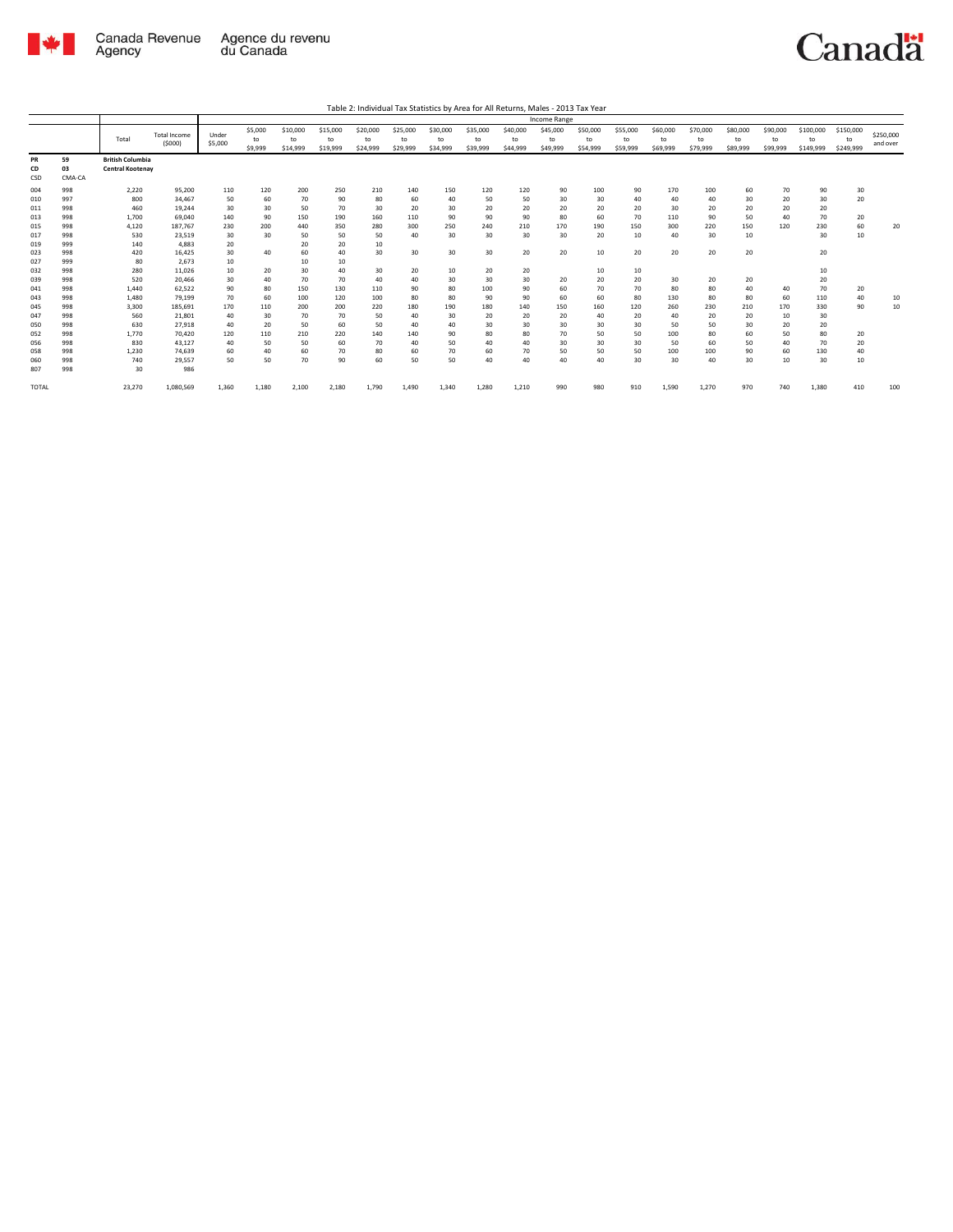

|                 |                    |                                                     |                               |                  |                          |                            |                            |                            |                            |                            |                            |                            | Income Range               |                            |                            |                            |                            |                            |                            |                              |                              |                       |
|-----------------|--------------------|-----------------------------------------------------|-------------------------------|------------------|--------------------------|----------------------------|----------------------------|----------------------------|----------------------------|----------------------------|----------------------------|----------------------------|----------------------------|----------------------------|----------------------------|----------------------------|----------------------------|----------------------------|----------------------------|------------------------------|------------------------------|-----------------------|
|                 |                    | Total                                               | <b>Total Income</b><br>(5000) | Under<br>\$5,000 | \$5,000<br>to<br>\$9,999 | \$10,000<br>to<br>\$14,999 | \$15,000<br>to<br>\$19,999 | \$20,000<br>to<br>\$24,999 | \$25,000<br>to<br>\$29,999 | \$30,000<br>to<br>\$34,999 | \$35,000<br>to<br>\$39,999 | \$40,000<br>to<br>\$44,999 | \$45,000<br>to<br>\$49,999 | \$50,000<br>to<br>\$54,999 | \$55,000<br>to<br>\$59,999 | \$60,000<br>to<br>\$69,999 | \$70,000<br>to<br>\$79,999 | \$80,000<br>to<br>\$89,999 | \$90,000<br>to<br>\$99,999 | \$100,000<br>to<br>\$149,999 | \$150,000<br>to<br>\$249,999 | \$250,000<br>and over |
| PR<br>CD<br>CSD | 59<br>05<br>CMA-CA | <b>British Columbia</b><br><b>Kootenay Boundary</b> |                               |                  |                          |                            |                            |                            |                            |                            |                            |                            |                            |                            |                            |                            |                            |                            |                            |                              |                              |                       |
| 005             | 998                | 1,020                                               | 58,461                        | 60               | 50                       | 50                         | 60                         | 50                         | 30                         | 50                         | 50                         | 60                         | 50                         | 40                         | 40                         | 70                         | 70                         | 80                         | 70                         | 110                          | 20                           |                       |
| 009             | 998                | 460                                                 | 28,236                        | 30               | 20                       | 20                         | 20                         | 20                         | 30                         | 20                         | 30                         | 30                         | 30                         | 20                         | 20                         | 40                         | 30                         | 50                         | 30                         | 50                           | 10                           |                       |
| 014             | 998                | 3,050                                               | 163,040                       | 130              | 140                      | 220                        | 210                        | 160                        | 160                        | 200                        | 180                        | 190                        | 140                        | 140                        | 110                        | 230                        | 190                        | 180                        | 140                        | 250                          | 70                           | 20                    |
| 018             | 998                | 660                                                 | 41,897                        | 20               | 30                       | 30                         | 30                         | 30                         | 20                         | 30                         | 50                         | 30                         | 20                         | 30                         | 20                         | 50                         | 60                         | 60                         | 40                         | 90                           | 20                           |                       |
| 023             | 998                | 1.580                                               | 100,979                       | 80               | 80                       | 80                         | 80                         | 70                         | 80                         | 80                         | 90                         | 90                         | 90                         | 70                         | 50                         | 100                        | 100                        | 110                        | 80                         | 180                          | 70                           | 20                    |
| 026             | 998                | 590                                                 | 35,938                        | 30               | 20                       | 30                         | 20                         | 30                         | 30                         | 30                         | 30                         | 30                         | 30                         | 20                         | 20                         | 50                         | 30                         | 50                         | 50                         | 70                           | 10                           |                       |
| 030             | 998                | 450                                                 | 24,766                        | 30               | 10                       | 30                         | 30                         | 20                         | 30                         | 20                         | 40                         | 20                         | 20                         | 20                         | 20                         | 20                         | 40                         | 30                         | 20                         | 40                           | 10                           |                       |
| 032             | 998                | 1,810                                               | 74,701                        | 110              | 100                      | 170                        | 200                        | 170                        | 130                        | 110                        | 80                         | 100                        | 80                         | 90                         | 70                         | 130                        | 90                         | 70                         | 40                         | 60                           | 20                           |                       |
| 037             | 998                | 260                                                 | 10,688                        | 10               | 10                       | 20                         | 30                         | 30                         | 20                         | 20                         | 20                         | 10                         | 10                         | 20                         | 10                         | 10                         | 10                         |                            |                            | 20                           |                              |                       |
| 042             | 999                | 410                                                 | 14,079                        | 30               | 30                       | 40                         | 60                         | 50                         | 20                         | 30                         | 20                         | 20                         | 20                         | 10                         | 10                         | 20                         | 10                         |                            |                            | 10                           |                              |                       |
| 050             | 998                | 600                                                 | 31,566                        | 30               | 30                       | 40                         | 50                         | 50                         | 50                         | 30                         | 40                         | 30                         | 30                         | 30                         | 20                         | 50                         | 30                         | 20                         | 20                         | 50                           |                              |                       |
| 052             | 998                | 1.240                                               | 53,849                        | 80               | 90                       | 110                        | 130                        | 110                        | 70                         | 80                         | 70                         | 50                         | 70                         | 60                         | 40                         | 80                         | 60                         | 40                         | 20                         | 50                           | 20                           |                       |
| 054             | 997                | 1,010                                               | 31,810                        | 150              | 100                      | 110                        | 120                        | 80                         | 70                         | 50                         | 50                         | 50                         | 50                         | 30                         | 30                         | 40                         | 20                         | 20                         | 10                         | 30                           |                              |                       |
| TOTAL           |                    | 13,130                                              | 670,010                       | 790              | 700                      | 930                        | 1,030                      | 850                        | 730                        | 760                        | 730                        | 720                        | 620                        | 580                        | 460                        | 890                        | 740                        | 720                        | 540                        | 1,000                        | 270                          | 80                    |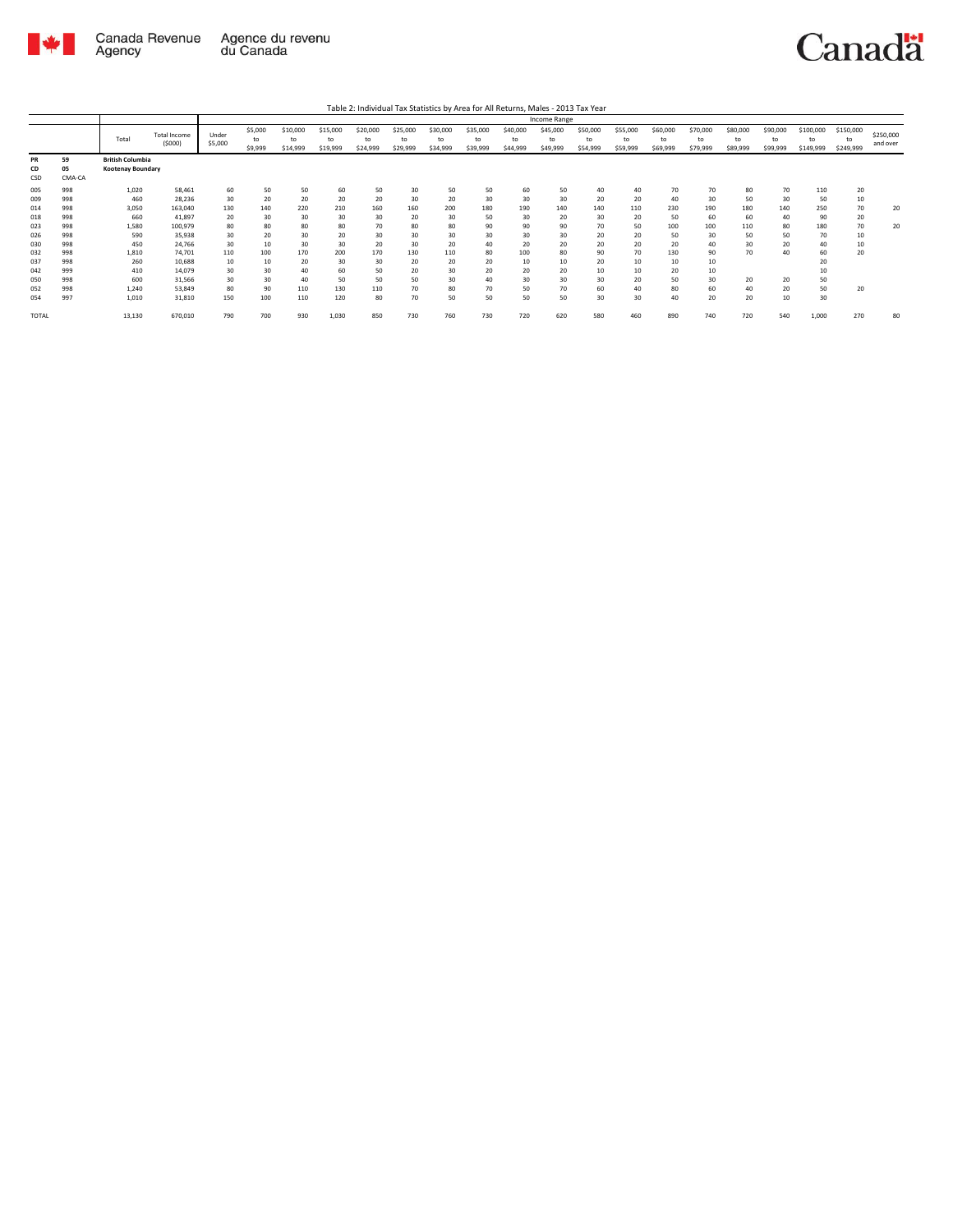

|                        |                    | Income Range                                    |                               |                  |                          |                            |                            |                            |                            |                            |                            |                            |                            |                            |                            |                            |                            |                            |                            |                              |                              |                       |
|------------------------|--------------------|-------------------------------------------------|-------------------------------|------------------|--------------------------|----------------------------|----------------------------|----------------------------|----------------------------|----------------------------|----------------------------|----------------------------|----------------------------|----------------------------|----------------------------|----------------------------|----------------------------|----------------------------|----------------------------|------------------------------|------------------------------|-----------------------|
|                        |                    | Total                                           | <b>Total Income</b><br>(5000) | Under<br>\$5,000 | \$5,000<br>to<br>\$9,999 | \$10,000<br>to<br>\$14,999 | \$15,000<br>to<br>\$19,999 | \$20,000<br>to<br>\$24,999 | \$25,000<br>to<br>\$29,999 | \$30,000<br>to<br>\$34,999 | \$35,000<br>to<br>\$39,999 | \$40,000<br>to<br>\$44,999 | \$45,000<br>to<br>\$49,999 | \$50,000<br>to<br>\$54,999 | \$55,000<br>to<br>\$59,999 | \$60,000<br>to<br>\$69,999 | \$70,000<br>to<br>\$79,999 | \$80,000<br>to<br>\$89,999 | \$90,000<br>to<br>\$99,999 | \$100,000<br>to<br>\$149,999 | \$150,000<br>to<br>\$249,999 | \$250,000<br>and over |
| <b>PR</b><br>CD<br>CSD | 59<br>07<br>CMA-CA | <b>British Columbia</b><br>Okanagan-Similkameen |                               |                  |                          |                            |                            |                            |                            |                            |                            |                            |                            |                            |                            |                            |                            |                            |                            |                              |                              |                       |
| 005<br>009             | 998<br>997         | 2.320<br>580                                    | 98.697<br>19,588              | 130<br>50        | 130<br>40                | 200<br>70                  | 300<br>80                  | 220<br>60                  | 150<br>40                  | 160<br>40                  | 150<br>30                  | 150<br>20                  | 120<br>30                  | 80<br>20                   | 60<br>20                   | 140<br>20                  | 90<br>20                   | 60<br>20                   | 50                         | 100<br>20                    | 30                           | 10                    |
| 014<br>022             | 997<br>998         | 1,500<br>930                                    | 58.561<br>42.197              | 120<br>50        | 100<br>30                | 140<br>80                  | 170<br>110                 | 140<br>100                 | 90<br>80                   | 100<br>50                  | 110<br>60                  | 90<br>60                   | 70<br>50                   | 60<br>30                   | 50<br>20                   | 90<br>60                   | 60<br>50                   | 40<br>30                   | 30                         | 50<br>40                     | 10<br>20                     | 10                    |
| 024                    | 997                | 1.240                                           | 65.382                        | 50               | 50                       | 100                        | 110                        | 110                        | 80                         | 80                         | 50                         | 60                         | 40                         | 30                         | 40                         | 70                         | 90                         | 60                         | 50                         | 130                          | 20                           |                       |
| 026<br>028             | 997<br>998         | 460<br>1,170                                    | 17.099<br>44.679              | 40<br>100        | 30<br>70                 | 60<br>110                  | 60<br>140                  | 40<br>90                   | 30<br>90                   | 30<br>70                   | 20<br>80                   | 20<br>60                   | 20<br>60                   | 20<br>50                   | 40                         | 20<br>50                   | 20<br>50                   | 20<br>40                   | 20                         | 20<br>50                     | 10                           |                       |
| 035<br>049             | 996<br>996         | 4.530<br>790                                    | 228.226<br>43.220             | 260<br>50        | 190<br>40                | 300<br>50                  | 400<br>70                  | 360<br>50                  | 260<br>40                  | 280<br>40                  | 280<br>50                  | 270<br>50                  | 220<br>50                  | 220<br>40                  | 180<br>30                  | 340<br>60                  | 260<br>40                  | 160<br>40                  | 140<br>20                  | 270<br>50                    | 120<br>20                    | 30<br>10              |
| 053<br>055             | 997<br>997         | 940<br>810                                      | 33.477<br>40,280              | 80<br>50         | 50<br>30                 | 100<br>60                  | 130<br>100                 | 110<br>60                  | 70<br>50                   | 50<br>60                   | 70<br>40                   | 40<br>20                   | 30<br>20                   | 40<br>30                   | 30<br>40                   | 50<br>50                   | 30<br>40                   | 20<br>50                   | 30<br>30                   | 30<br>80                     | 10<br>10                     |                       |
| 801<br>802             | 999<br>997         | 20<br>720                                       | 467<br>23.133                 | 70               | 40                       | 60                         | 100                        | 90                         | 60                         | 60                         | 40                         | 30                         | 30                         | 30                         | 30                         | 30                         | 20                         |                            |                            | 20                           |                              |                       |
| 805<br>806             | 999<br>999         | 30<br>10                                        | 480<br>290                    |                  |                          |                            |                            |                            |                            |                            |                            |                            |                            |                            |                            |                            |                            |                            |                            |                              |                              |                       |
| 807                    | 999                | 30                                              | 839                           |                  |                          |                            |                            |                            |                            |                            |                            |                            |                            |                            |                            |                            |                            |                            |                            |                              |                              |                       |
| 808<br>809             | 999<br>999         | 30                                              | 778                           |                  |                          |                            |                            |                            |                            |                            |                            |                            |                            |                            |                            |                            |                            |                            |                            |                              |                              |                       |
| <b>TOTAL</b>           |                    | 16.110                                          | 717,392                       | 1.070            | 800                      | 1,340                      | 1,780                      | 1.440                      | 1,030                      | 1,020                      | 970                        | 870                        | 760                        | 630                        | 540                        | 960                        | 770                        | 520                        | 400                        | 840                          | 280                          | 100                   |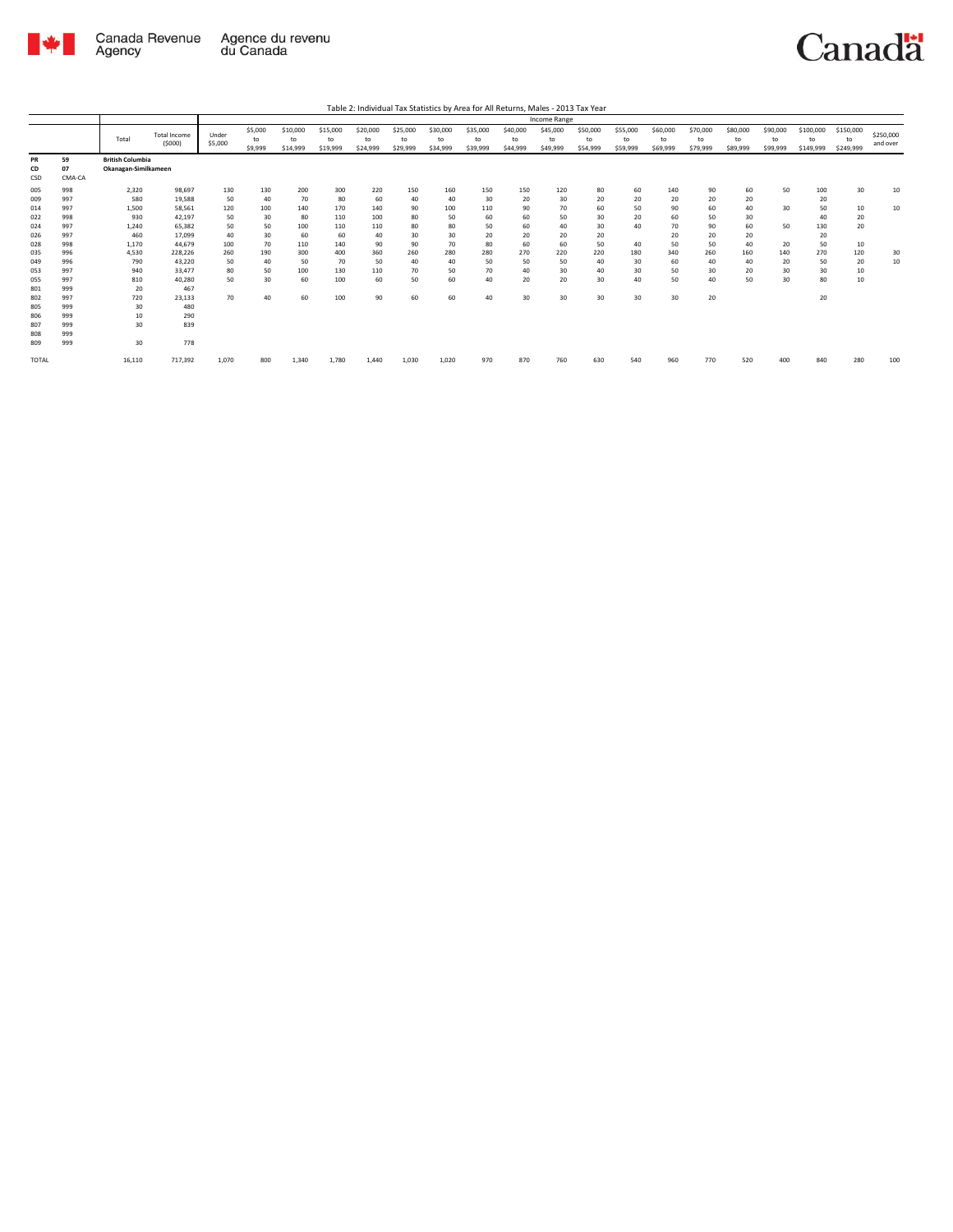



|                   |                    |                                                 |                               |                  |                          |                            |                            |                            |                            |                            |                            |                            | Income Range               |                            |                            |                            |                            |                            |                            |                              |                              |                       |
|-------------------|--------------------|-------------------------------------------------|-------------------------------|------------------|--------------------------|----------------------------|----------------------------|----------------------------|----------------------------|----------------------------|----------------------------|----------------------------|----------------------------|----------------------------|----------------------------|----------------------------|----------------------------|----------------------------|----------------------------|------------------------------|------------------------------|-----------------------|
|                   |                    | Total                                           | <b>Total Income</b><br>(5000) | Under<br>\$5,000 | \$5,000<br>to<br>\$9,999 | \$10,000<br>to<br>\$14,999 | \$15,000<br>to<br>\$19,999 | \$20,000<br>to<br>\$24,999 | \$25,000<br>to<br>\$29,999 | \$30,000<br>to<br>\$34,999 | \$35,000<br>to<br>\$39,999 | \$40,000<br>to<br>\$44,999 | \$45,000<br>to<br>\$49,999 | \$50,000<br>to<br>\$54,999 | \$55,000<br>to<br>\$59,999 | \$60,000<br>to<br>\$69,999 | \$70,000<br>to<br>\$79,999 | \$80,000<br>to<br>\$89,999 | \$90,000<br>to<br>\$99,999 | \$100,000<br>to<br>\$149,999 | \$150,000<br>to<br>\$249,999 | \$250,000<br>and over |
| PR<br>CD<br>CSD   | 59<br>09<br>CMA-CA | <b>British Columbia</b><br><b>Fraser Valley</b> |                               |                  |                          |                            |                            |                            |                            |                            |                            |                            |                            |                            |                            |                            |                            |                            |                            |                              |                              |                       |
| 009<br>014        | 997<br>997         | 2,600<br>170                                    | 110,180<br>5,127              | 230<br>30        | 170<br>10                | 240<br>20                  | 290<br>20                  | 210<br>20                  | 160<br>20                  | 160<br>10                  | 110<br>10                  | 130                        | 120                        | 110                        | 100                        | 150                        | 130                        | 90                         | 60                         | 110                          | 40                           | 10                    |
| 016<br>034<br>048 | 996<br>996<br>996  | 280<br>340<br>200                               | 9,556<br>16,018<br>7,672      | 40<br>40<br>20   | 30<br>20<br>10           | 30<br>20<br>10             | 40<br>30<br>20             | 20<br>20<br>10             | 20<br>20                   | 10<br>20<br>20             | 10<br>20<br>10             | 20<br>10                   | 10<br>20<br>10             | 20                         | 10                         | 20<br>30<br>10             | 20                         | 10<br>10<br>10             |                            | 30                           |                              |                       |
| 060<br>062        | 996<br>996         | 450<br>690                                      | 21,489<br>27,694              | 30<br>60         | 30<br>50                 | 50<br>70                   | 40<br>60                   | 40<br>60                   | 20<br>30                   | 20<br>40                   | 20<br>40                   | 20<br>40                   | 10<br>30                   | 20<br>30                   | 20<br>30                   | 20<br>50                   | 30<br>40                   | 20<br>20                   | 20<br>10                   | 20<br>20                     |                              |                       |
| 804<br>806<br>807 | 997<br>999<br>999  | 40<br>10<br>40                                  | 1,030<br>508<br>997           |                  |                          |                            |                            |                            |                            |                            |                            |                            |                            |                            |                            |                            |                            |                            |                            |                              |                              |                       |
| 810<br>812        | 999<br>997         | 10<br>60                                        | 179<br>1,436                  |                  |                          |                            |                            |                            |                            |                            |                            |                            |                            |                            |                            |                            |                            |                            |                            |                              |                              |                       |
| 816<br>817<br>818 | 999<br>999<br>999  | 20                                              | 374                           |                  |                          |                            |                            |                            |                            |                            |                            |                            |                            |                            |                            |                            |                            |                            |                            |                              |                              |                       |
| 819<br>837        | 999<br>997         | 30<br>80                                        | 1,048<br>3,496                | 20               |                          |                            |                            |                            |                            |                            |                            |                            |                            |                            |                            |                            |                            |                            |                            |                              |                              |                       |
| 841<br>842<br>843 | 999<br>999<br>999  | 10<br>10                                        | 271<br>453                    |                  |                          |                            |                            |                            |                            |                            |                            |                            |                            |                            |                            |                            |                            |                            |                            |                              |                              |                       |
| 845<br>847        | 999<br>999         | 20                                              | 488                           | 10               |                          |                            |                            |                            |                            |                            |                            |                            |                            |                            |                            |                            |                            |                            |                            |                              |                              |                       |
| 875<br>876        | 999<br>999         | 30                                              | 453                           | 10               |                          |                            |                            |                            |                            |                            |                            |                            |                            |                            |                            |                            |                            |                            |                            |                              |                              |                       |
| 879<br>880<br>881 | 996<br>996<br>996  | 90<br>70<br>110                                 | 3,332<br>3,093<br>4,310       | 10               |                          | 10                         | 20<br>10                   |                            |                            | 10                         |                            |                            |                            |                            |                            |                            |                            |                            |                            |                              |                              |                       |
| TOTAL             |                    | 5,390                                           | 219,971                       | 530              | 360                      | 500                        | 580                        | 420                        | 310                        | 320                        | 250                        | 260                        | 240                        | 210                        | 200                        | 310                        | 260                        | 200                        | 130                        | 210                          | 70                           | 20                    |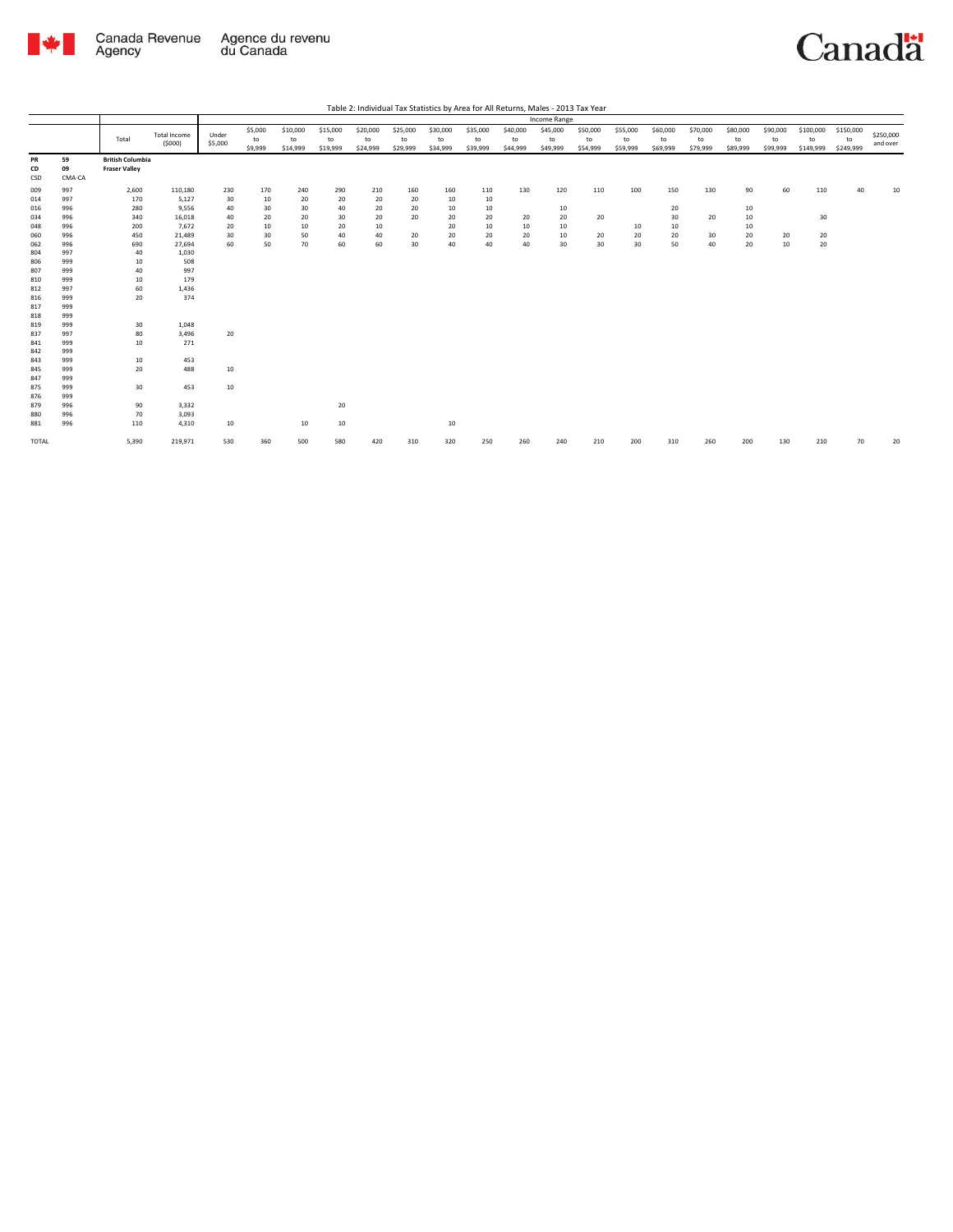



|                        |                    |                                    |                          |                  |                          |                            |                            |                            |                            |                            |                            |                            | Income Range               |                            |                            |                            |                            |                            |                            |                              |                              |                       |
|------------------------|--------------------|------------------------------------|--------------------------|------------------|--------------------------|----------------------------|----------------------------|----------------------------|----------------------------|----------------------------|----------------------------|----------------------------|----------------------------|----------------------------|----------------------------|----------------------------|----------------------------|----------------------------|----------------------------|------------------------------|------------------------------|-----------------------|
|                        |                    | Total                              | Total Income<br>(5000)   | Under<br>\$5,000 | \$5,000<br>to<br>\$9,999 | \$10,000<br>to<br>\$14,999 | \$15,000<br>to<br>\$19,999 | \$20,000<br>to<br>\$24,999 | \$25,000<br>to<br>\$29,999 | \$30,000<br>to<br>\$34,999 | \$35,000<br>to<br>\$39,999 | \$40,000<br>to<br>\$44,999 | \$45,000<br>to<br>\$49,999 | \$50,000<br>to<br>\$54,999 | \$55,000<br>to<br>\$59,999 | \$60,000<br>to<br>\$69,999 | \$70,000<br>to<br>\$79,999 | \$80,000<br>to<br>\$89,999 | \$90,000<br>to<br>\$99,999 | \$100,000<br>to<br>\$149,999 | \$150,000<br>to<br>\$249,999 | \$250,000<br>and over |
| <b>PR</b><br>CD<br>CSD | 59<br>17<br>CMA-CA | <b>British Columbia</b><br>Capital |                          |                  |                          |                            |                            |                            |                            |                            |                            |                            |                            |                            |                            |                            |                            |                            |                            |                              |                              |                       |
| 027                    | 997                | 4.020                              | 226,373                  | 260              | 270                      | 390                        | 380                        | 310                        | 250                        | 240                        | 210                        | 210                        | 180                        | 160                        | 140                        | 240                        | 180                        | 120                        | 80                         | 230                          | 90                           | 60                    |
| 029<br>056<br>815      | 997<br>997<br>999  | 1,980<br>90<br>30                  | 92,907<br>3,627<br>1,212 | 110              | 130                      | 180<br>10                  | 210<br>10                  | 170                        | 130                        | 130                        | 130                        | 110                        | 70                         | 90                         | 80                         | 110                        | 90                         | 50                         | 50                         | 110                          | 40                           | 30                    |
| TOTAL                  |                    | 6.120                              | 324,118                  | 380              | 410                      | 580                        | 600                        | 490                        | 390                        | 370                        | 340                        | 310                        | 260                        | 250                        | 220                        | 360                        | 270                        | 180                        | 130                        | 340                          | 130                          | 90                    |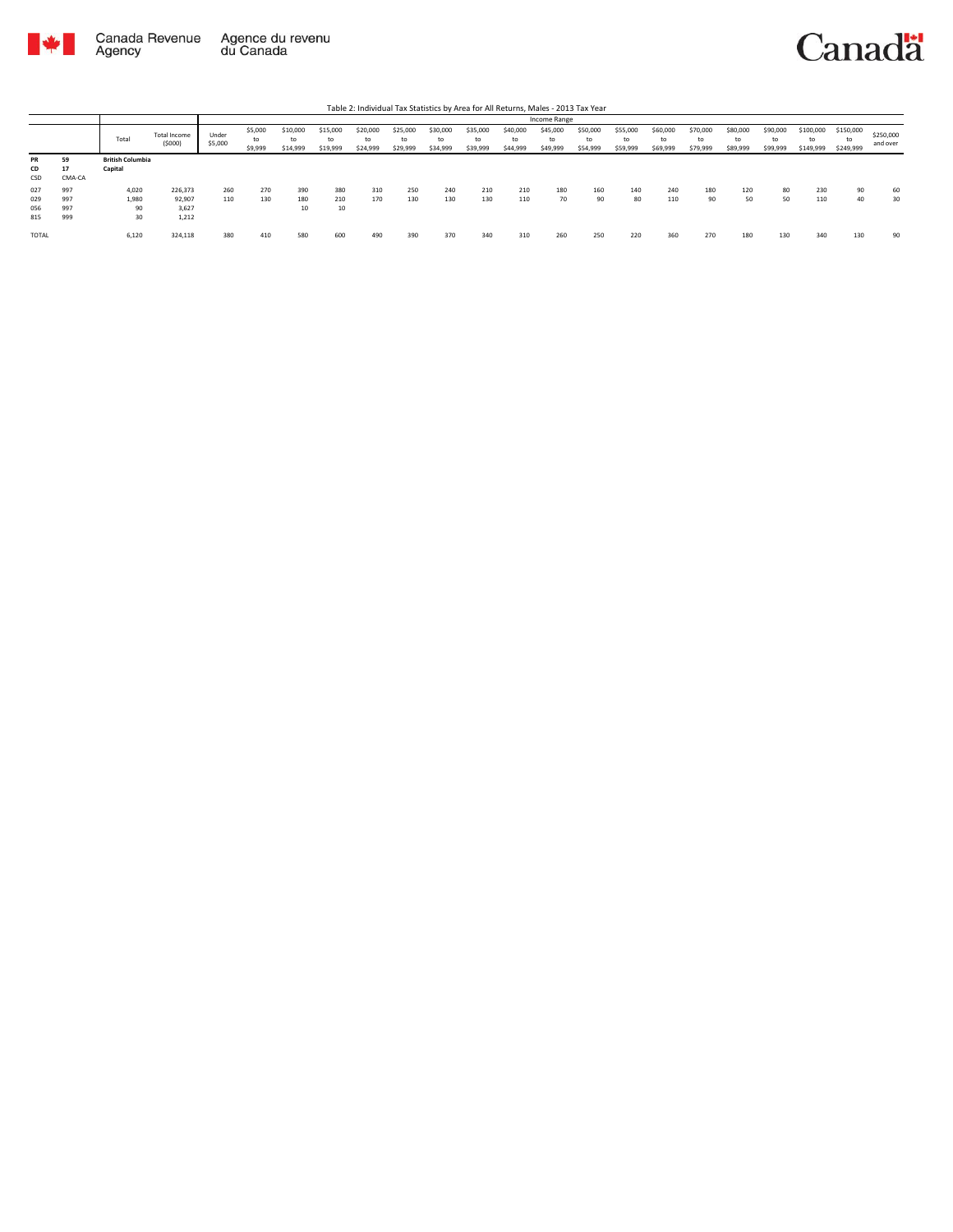

|                                 |                                 | Income Range                                      |                                             |                        |                          |                            |                            |                            |                            |                            |                            |                            |                            |                            |                            |                            |                            |                            |                            |                              |                              |                       |
|---------------------------------|---------------------------------|---------------------------------------------------|---------------------------------------------|------------------------|--------------------------|----------------------------|----------------------------|----------------------------|----------------------------|----------------------------|----------------------------|----------------------------|----------------------------|----------------------------|----------------------------|----------------------------|----------------------------|----------------------------|----------------------------|------------------------------|------------------------------|-----------------------|
|                                 |                                 | Total                                             | <b>Total Income</b><br>(5000)               | Under<br>\$5,000       | \$5,000<br>to<br>\$9,999 | \$10,000<br>to<br>\$14,999 | \$15,000<br>to<br>\$19,999 | \$20,000<br>to<br>\$24,999 | \$25,000<br>to<br>\$29,999 | \$30,000<br>to<br>\$34,999 | \$35,000<br>to<br>\$39,999 | \$40,000<br>to<br>\$44,999 | \$45,000<br>to<br>\$49,999 | \$50,000<br>to<br>\$54,999 | \$55,000<br>to<br>\$59,999 | \$60,000<br>to<br>\$69,999 | \$70,000<br>to<br>\$79,999 | \$80,000<br>to<br>\$89,999 | \$90,000<br>to<br>\$99,999 | \$100,000<br>to<br>\$149,999 | \$150,000<br>to<br>\$249,999 | \$250,000<br>and over |
| <b>PR</b><br>CD<br>CSD          | 59<br>19<br>CMA-CA              | <b>British Columbia</b><br><b>Cowichan Valley</b> |                                             |                        |                          |                            |                            |                            |                            |                            |                            |                            |                            |                            |                            |                            |                            |                            |                            |                              |                              |                       |
| 015<br>016<br>017<br>021        | 997<br>997<br>996<br>997        | 940<br>1,650<br>1,020<br>3,320                    | 50,812<br>70,704<br>50,706<br>168,429       | 40<br>110<br>80<br>180 | 40<br>100<br>50<br>140   | 60<br>180<br>50<br>220     | 70<br>150<br>70<br>260     | 70<br>110<br>70<br>230     | 50<br>120<br>60<br>200     | 70<br>100<br>60<br>180     | 40<br>90<br>80<br>170      | 60<br>90<br>60<br>170      | 50<br>80<br>50<br>170      | 40<br>50<br>50<br>150      | 40<br>60<br>30<br>160      | 80<br>110<br>70<br>260     | 60<br>80<br>60<br>200      | 40<br>70<br>50<br>180      | 40<br>40<br>30<br>140      | 60<br>110<br>80<br>250       | 30<br>10<br>20<br>70         | 10                    |
| 033<br>035<br>043               | 997<br>997<br>996               | 460<br>300<br>1,650                               | 19,477<br>15,276<br>98,583                  | 30<br>20<br>100        | 20<br>20<br>70           | 40<br>50<br>100            | 40<br>20<br>100            | 40<br>20<br>100            | 30<br>20<br>80             | 30<br>20<br>100            | 30<br>10<br>80             | 40<br>20<br>90             | 20<br>10<br>70             | 20<br>10<br>80             | 20<br>10<br>70             | 30<br>20<br>120            | 20<br>10<br>110            | 20<br>90                   | 10<br>70                   | 20<br>20<br>150              | 50                           | 20                    |
| 046<br>049<br>804<br>809<br>815 | 996<br>996<br>997<br>998<br>999 | 3,380<br>2.210<br>130<br>100<br>40                | 186,274<br>130,483<br>1.238<br>485<br>2,034 | 210<br>90<br>70<br>80  | 160<br>70<br>20          | 240<br>120                 | 180<br>150                 | 150<br>140                 | 160<br>120                 | 170<br>100                 | 180<br>120                 | 180<br>140                 | 160<br>110                 | 170<br>110                 | 160<br>110                 | 270<br>170                 | 250<br>160                 | 190<br>120                 | 150<br>90                  | 300<br>190                   | 80<br>90                     | 20<br>20              |
| 816<br><b>TOTAL</b>             | 999                             | 10<br>15,200                                      | 174<br>794,675                              | 1,020                  | 700                      | 1,070                      | 1,050                      | 930                        | 840                        | 840                        | 800                        | 840                        | 730                        | 690                        | 650                        | 1,130                      | 930                        | 780                        | 580                        | 1,190                        | 360                          | 90                    |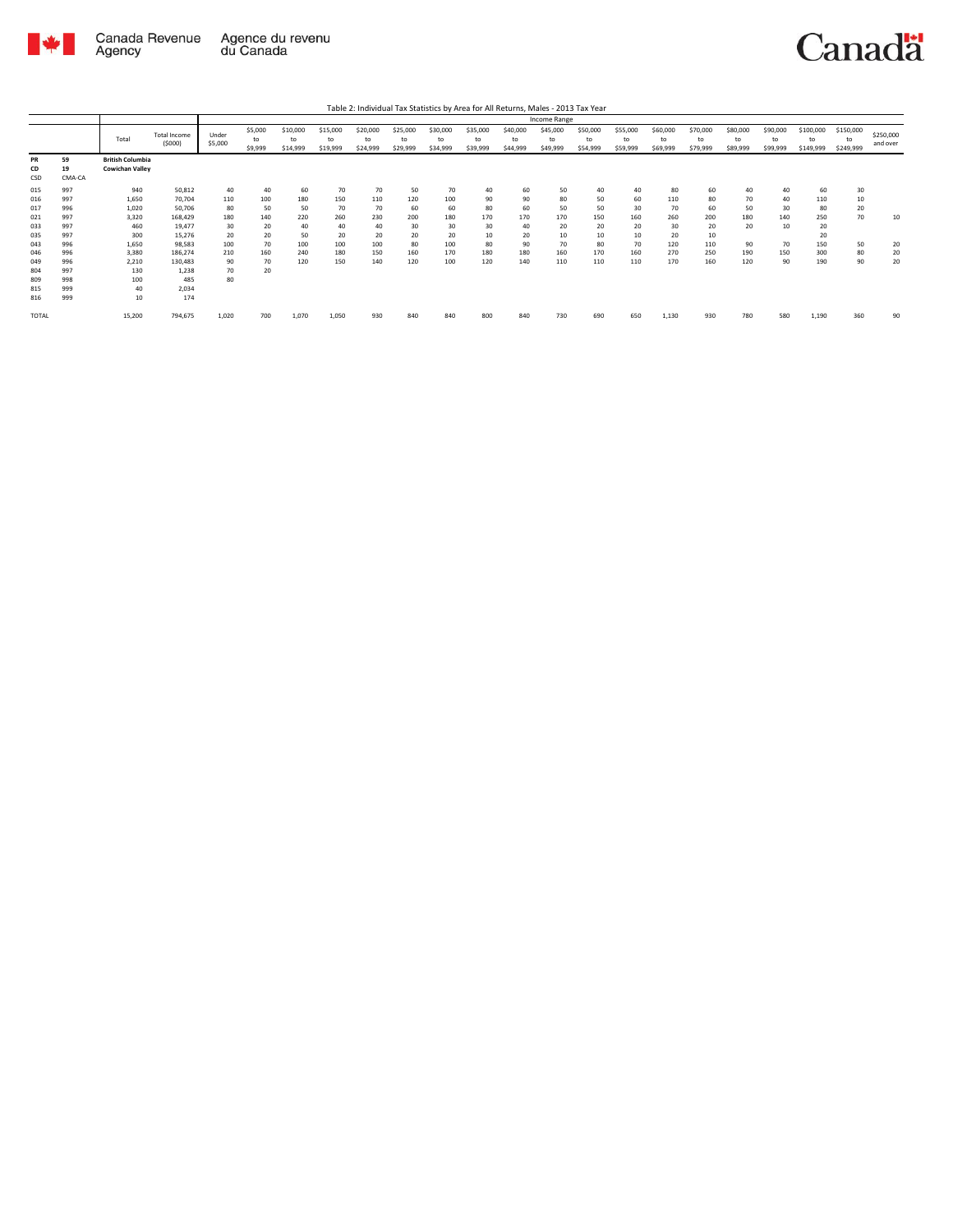

|                 |                    |                                    |                        |                  |                          |                            |                            |                            |                            |                            |                            |                            |                            | Table 2: Individual Tax Statistics by Area for All Returns, Males - 2013 Tax Year |                            |                            |                            |                            |                            |                              |                              |                       |
|-----------------|--------------------|------------------------------------|------------------------|------------------|--------------------------|----------------------------|----------------------------|----------------------------|----------------------------|----------------------------|----------------------------|----------------------------|----------------------------|-----------------------------------------------------------------------------------|----------------------------|----------------------------|----------------------------|----------------------------|----------------------------|------------------------------|------------------------------|-----------------------|
|                 |                    |                                    |                        |                  |                          |                            |                            |                            |                            |                            |                            |                            | Income Range               |                                                                                   |                            |                            |                            |                            |                            |                              |                              |                       |
|                 |                    | Total                              | Total Income<br>(5000) | Under<br>\$5,000 | \$5,000<br>to<br>\$9,999 | \$10,000<br>to<br>\$14,999 | \$15,000<br>to<br>\$19,999 | \$20,000<br>to<br>\$24,999 | \$25,000<br>to<br>\$29,999 | \$30,000<br>to<br>\$34,999 | \$35,000<br>to<br>\$39,999 | \$40,000<br>to<br>\$44,999 | \$45,000<br>to<br>\$49,999 | \$50,000<br>to<br>\$54,999                                                        | \$55,000<br>to<br>\$59,999 | \$60,000<br>to<br>\$69,999 | \$70,000<br>to<br>\$79,999 | \$80,000<br>to<br>\$89,999 | \$90,000<br>to<br>\$99,999 | \$100,000<br>to<br>\$149,999 | \$150,000<br>to<br>\$249,999 | \$250,000<br>and over |
| PR<br>CD<br>CSD | 59<br>21<br>CMA-CA | <b>British Columbia</b><br>Nanaimo |                        |                  |                          |                            |                            |                            |                            |                            |                            |                            |                            |                                                                                   |                            |                            |                            |                            |                            |                              |                              |                       |
| 014             | 997                | 1,620                              | 71,169                 | 100              | 100                      | 170                        | 200                        | 150                        | 100                        | 90                         | 90                         | 90                         | 70                         | 50                                                                                | 60                         | 80                         | 70                         | 50                         | 30                         | 70                           | 40                           | 10                    |
| 030             | 996                | 2,570                              | 162.542                | 110              | 80                       | 130                        | 170                        | 160                        | 130                        | 150                        | 120                        | 150                        | 140                        | 140                                                                               | 120                        | 180                        | 160                        | 150                        | 110                        | 230                          | 120                          | 40                    |
| 032             | 996                | 2,840                              | 120.267                | 200              | 180                      | 300                        | 280                        | 230                        | 190                        | 180                        | 160                        | 140                        | 130                        | 110                                                                               | 100                        | 170                        | 110                        | 90                         | 50                         | 170                          | 40                           | 20                    |
| 036             | 996                | 1.590                              | 66,358                 | 110              | 100                      | 150                        | 160                        | 150                        | 110                        | 90                         | 110                        | 70                         | 70                         | 70                                                                                | 50                         | 110                        | 60                         | 40                         | 30                         | 70                           | 30                           |                       |
| 806             | 999                | 20                                 | 643                    |                  |                          |                            |                            |                            |                            |                            |                            |                            |                            |                                                                                   |                            |                            |                            |                            |                            |                              |                              |                       |
| <b>TOTAL</b>    |                    | 8,630                              | 420,980                | 520              | 470                      | 740                        | 810                        | 680                        | 520                        | 510                        | 480                        | 450                        | 420                        | 370                                                                               | 330                        | 540                        | 400                        | 330                        | 220                        | 540                          | 230                          | 70                    |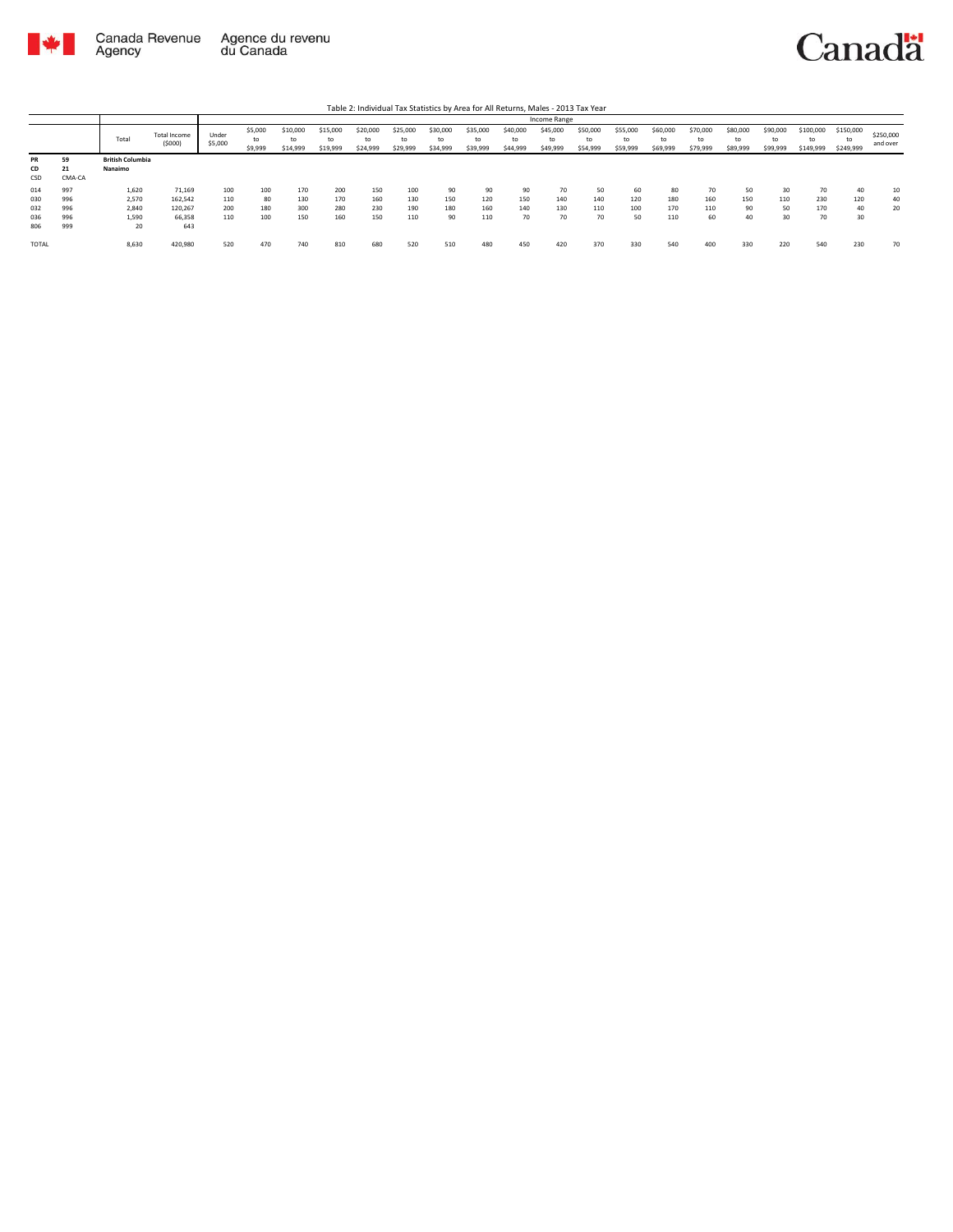

|                 |                    |                                              |                        |                  |                          |                            |                            |                            |                            |                            |                            |                            | Income Range               |                            |                            |                            |                            |                            |                            |                              |                              |                       |
|-----------------|--------------------|----------------------------------------------|------------------------|------------------|--------------------------|----------------------------|----------------------------|----------------------------|----------------------------|----------------------------|----------------------------|----------------------------|----------------------------|----------------------------|----------------------------|----------------------------|----------------------------|----------------------------|----------------------------|------------------------------|------------------------------|-----------------------|
|                 |                    | Total                                        | Total Income<br>(5000) | Under<br>\$5,000 | \$5,000<br>to<br>\$9,999 | \$10,000<br>to<br>\$14,999 | \$15,000<br>to<br>\$19,999 | \$20,000<br>to<br>\$24,999 | \$25,000<br>to<br>\$29,999 | \$30,000<br>to<br>\$34,999 | \$35,000<br>to<br>\$39,999 | \$40,000<br>to<br>\$44,999 | \$45,000<br>to<br>\$49,999 | \$50,000<br>to<br>\$54,999 | \$55,000<br>to<br>\$59,999 | \$60,000<br>to<br>\$69,999 | \$70,000<br>to<br>\$79,999 | \$80,000<br>to<br>\$89,999 | \$90,000<br>to<br>\$99,999 | \$100,000<br>to<br>\$149,999 | \$150,000<br>to<br>\$249,999 | \$250,000<br>and over |
| PR<br>CD<br>CSD | 59<br>23<br>CMA-CA | <b>British Columbia</b><br>Alberni-Clayoquot |                        |                  |                          |                            |                            |                            |                            |                            |                            |                            |                            |                            |                            |                            |                            |                            |                            |                              |                              |                       |
| 019             | 998                | 860                                          | 34,218                 | 70               | 70                       | 90                         | 80                         | 60                         | 60                         | 50                         | 50                         | 50                         | 50                         | 50                         | 30                         | 40                         | 40                         | 40                         | 20                         | 30                           |                              |                       |
| 025             | 998                | 900                                          | 33,286                 | 110              | 70                       | 80                         | 80                         | 80                         | 50                         | 60                         | 70                         | 40                         | 50                         | 30 <sup>2</sup>            | 40                         | 40                         | 30                         | 20                         | 20                         | 30                           | 10                           |                       |
| 047             | 998                | 80                                           | 2.126                  | 20               |                          |                            |                            |                            |                            |                            |                            |                            |                            |                            |                            |                            |                            |                            |                            |                              |                              |                       |
| 049             | 998                |                                              |                        |                  |                          |                            |                            |                            |                            |                            |                            |                            |                            |                            |                            |                            |                            |                            |                            |                              |                              |                       |
| 803             | 999                | 40                                           | 1,501                  |                  |                          |                            |                            |                            |                            |                            |                            |                            |                            |                            |                            |                            |                            |                            |                            |                              |                              |                       |
| 805             | 999                | 10                                           | 345                    |                  |                          |                            |                            |                            |                            |                            |                            |                            |                            |                            |                            |                            |                            |                            |                            |                              |                              |                       |
| 808             | 997                | 150                                          | 1,413                  | 110              | 10                       |                            |                            |                            |                            |                            |                            |                            |                            |                            |                            |                            |                            |                            |                            |                              |                              |                       |
| 809             | 999                |                                              |                        |                  |                          |                            |                            |                            |                            |                            |                            |                            |                            |                            |                            |                            |                            |                            |                            |                              |                              |                       |
| <b>TOTAL</b>    |                    | 2,050                                        | 73,045                 | 310              | 160                      | 180                        | 180                        | 150                        | 130                        | 120                        | 120                        | 100                        | 100                        | 90                         | 60                         | 90                         | 70                         | 60                         | 40                         | 60                           | 30                           |                       |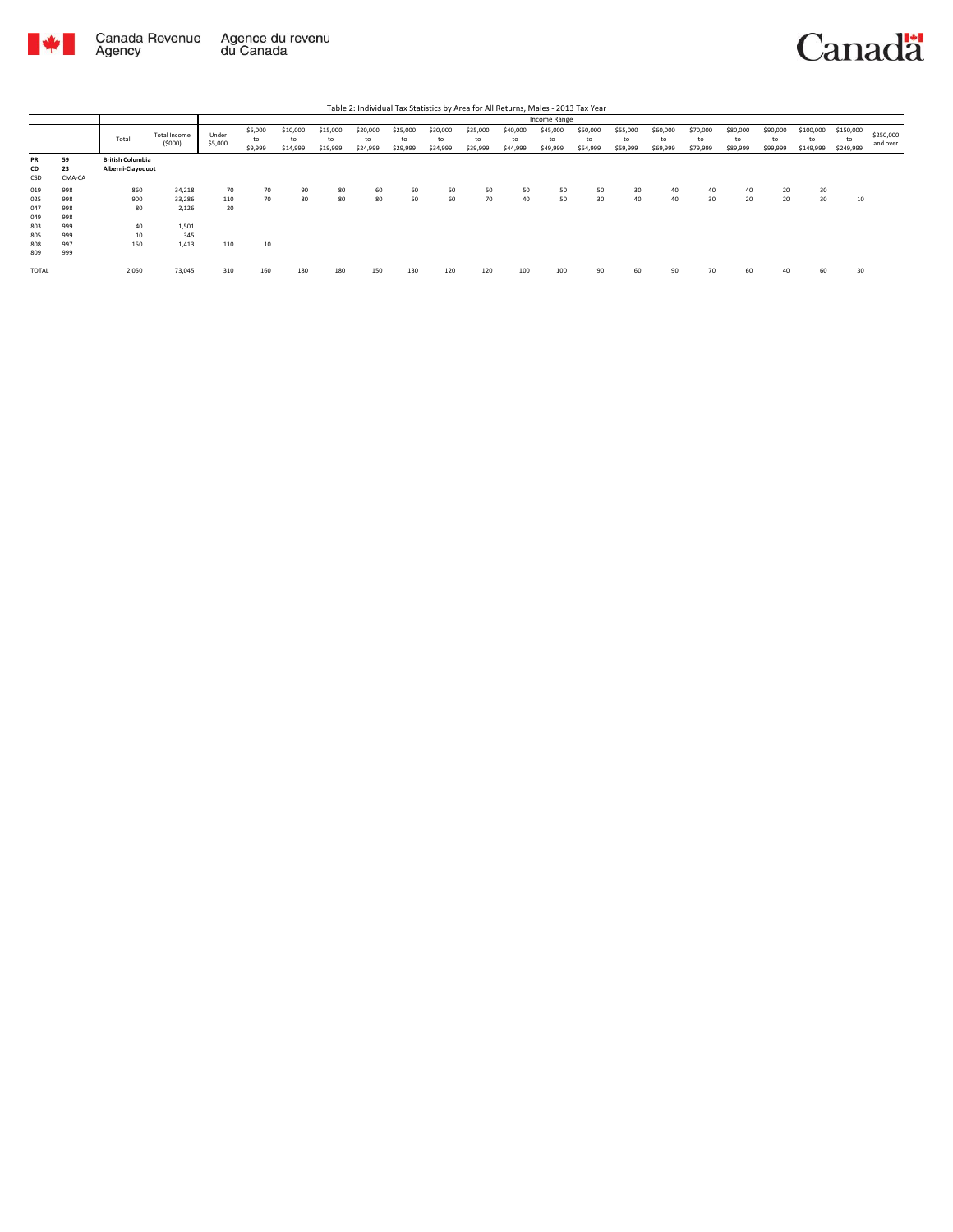

|                   |                    |                                       |                          |                  |                          |                            |                            |                            |                            |                            | Table 2: Individual Tax Statistics by Area for All Returns, Males - 2013 Tax Year |                            |                            |                            |                            |                            |                            |                            |                            |                              |                              |                       |
|-------------------|--------------------|---------------------------------------|--------------------------|------------------|--------------------------|----------------------------|----------------------------|----------------------------|----------------------------|----------------------------|-----------------------------------------------------------------------------------|----------------------------|----------------------------|----------------------------|----------------------------|----------------------------|----------------------------|----------------------------|----------------------------|------------------------------|------------------------------|-----------------------|
|                   |                    |                                       |                          |                  |                          |                            |                            |                            |                            |                            |                                                                                   |                            | Income Range               |                            |                            |                            |                            |                            |                            |                              |                              |                       |
|                   |                    | Total                                 | Total Income<br>(5000)   | Under<br>\$5,000 | \$5,000<br>to<br>\$9,999 | \$10,000<br>to<br>\$14,999 | \$15,000<br>to<br>\$19,999 | \$20,000<br>to<br>\$24,999 | \$25,000<br>to<br>\$29,999 | \$30,000<br>to<br>\$34,999 | \$35,000<br>to<br>\$39,999                                                        | \$40,000<br>to<br>\$44,999 | \$45,000<br>to<br>\$49,999 | \$50,000<br>to<br>\$54,999 | \$55,000<br>to<br>\$59,999 | \$60,000<br>to<br>\$69,999 | \$70,000<br>to<br>\$79,999 | \$80,000<br>to<br>\$89,999 | \$90,000<br>to<br>\$99,999 | \$100,000<br>to<br>\$149,999 | \$150,000<br>to<br>\$249,999 | \$250,000<br>and over |
| PR<br>CD<br>CSD   | 59<br>24<br>CMA-CA | <b>British Columbia</b><br>Strathcona |                          |                  |                          |                            |                            |                            |                            |                            |                                                                                   |                            |                            |                            |                            |                            |                            |                            |                            |                              |                              |                       |
| 025<br>029<br>030 | 997<br>999<br>997  | 560<br>50<br>130                      | 28,418<br>1.028<br>4.370 | 50<br>20         | 30<br>10                 | 30<br>30                   | 30<br>10                   | 30<br>10                   | 30                         | 30                         | 20                                                                                | 30                         | 20                         | 30                         | 30                         | 40                         | 50                         | 30                         | 40                         | 40                           |                              |                       |
| 039<br>048        | 997<br>996         | 140<br>560                            | 6.200<br>30,339          | 30               | 30                       | 10<br>40                   | 20<br>60                   | 10<br>40                   | 40                         | 30                         | 30 <sup>2</sup>                                                                   | 30                         | 20                         | 20                         | 20                         | 10<br>40                   | 30                         | 20                         | 30                         | 40                           | 20                           |                       |
| 052<br>054        | 998<br>997         | 410<br>1,110                          | 12,012<br>48,899         | 50<br>90         | 40<br>80                 | 60<br>110                  | 50<br>110                  | 50<br>90                   | 30<br>80                   | 20<br>60                   | 20<br>50                                                                          | 20<br>70                   | 20<br>50                   | 10<br>50                   | 40                         | 10<br>70                   | 50                         | 20                         | 20                         | 40                           | 20                           |                       |
| 806<br>814<br>833 | 998<br>999<br>999  | 50                                    | 678                      | 20               |                          |                            |                            |                            |                            |                            |                                                                                   |                            |                            |                            |                            |                            |                            |                            |                            |                              |                              |                       |
| 836<br>TOTAL      | 999                | 20<br>3,030                           | 712<br>133,234           | 280              | 210                      | 280                        | 290                        | 230                        | 210                        | 160                        | 140                                                                               | 160                        | 130                        | 120                        | 110                        | 180                        | 160                        | 100                        | 90                         | 150                          | 50                           | 10                    |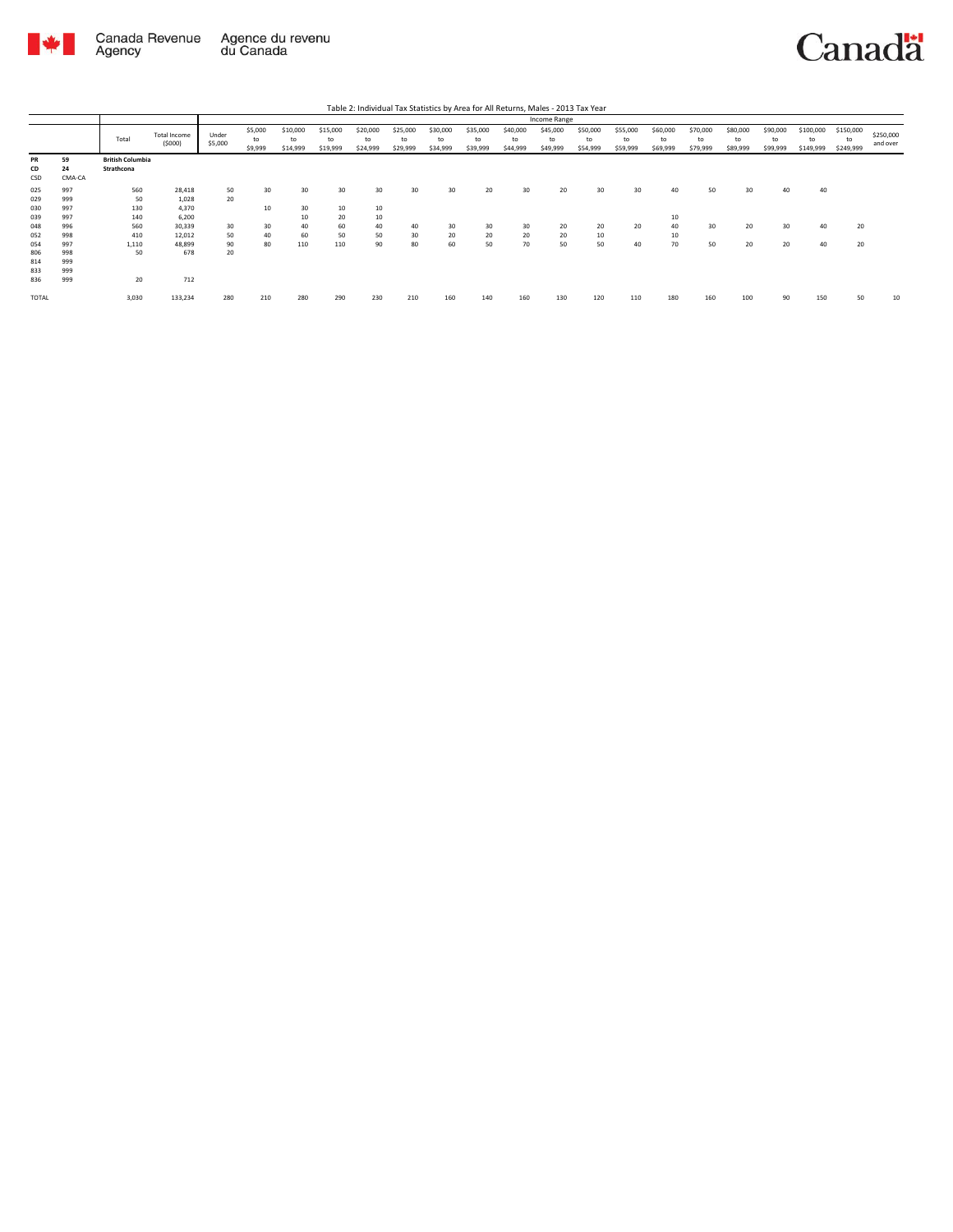

|                 |                    |                                                |                        |                  |                          |                            |                      |                            |                            |                            |                            |                            | Income Range               |                            |                            |                            |                            |                            |                            |                              |                              |                       |
|-----------------|--------------------|------------------------------------------------|------------------------|------------------|--------------------------|----------------------------|----------------------|----------------------------|----------------------------|----------------------------|----------------------------|----------------------------|----------------------------|----------------------------|----------------------------|----------------------------|----------------------------|----------------------------|----------------------------|------------------------------|------------------------------|-----------------------|
|                 |                    | Total                                          | Total Income<br>(5000) | Under<br>\$5,000 | \$5,000<br>to<br>\$9,999 | \$10,000<br>to<br>\$14,999 | \$15,000<br>\$19,999 | \$20,000<br>to<br>\$24,999 | \$25,000<br>to<br>\$29,999 | \$30,000<br>to<br>\$34,999 | \$35,000<br>to<br>\$39,999 | \$40,000<br>to<br>\$44,999 | \$45,000<br>to<br>\$49,999 | \$50,000<br>to<br>\$54,999 | \$55,000<br>to<br>\$59,999 | \$60,000<br>to<br>\$69,999 | \$70,000<br>to<br>\$79,999 | \$80,000<br>to<br>\$89,999 | \$90,000<br>to<br>\$99,999 | \$100,000<br>to<br>\$149,999 | \$150,000<br>to<br>\$249,999 | \$250,000<br>and over |
| PR<br>CD<br>CSD | 59<br>26<br>CMA-CA | <b>British Columbia</b><br><b>Comox Valley</b> |                        |                  |                          |                            |                      |                            |                            |                            |                            |                            |                            |                            |                            |                            |                            |                            |                            |                              |                              |                       |
| 024             | 996                | 3,270                                          | 165,316                | 170              | 150                      | 230                        | 270                  | 220                        | 220                        | 210                        | 180                        | 180                        | 160                        | 150                        | 110                        | 260                        | 180                        | 140                        | 100                        | 230                          | 90                           | 20                    |
| TOTAL           |                    | 3,270                                          | 165,316                | 170              | 150                      | 230                        | 270                  | 220                        | 220                        | 210                        | 180                        | 180                        | 160                        | 150                        | 110                        | 260                        | 180                        | 140                        | 100                        | 230                          | 90                           | 20                    |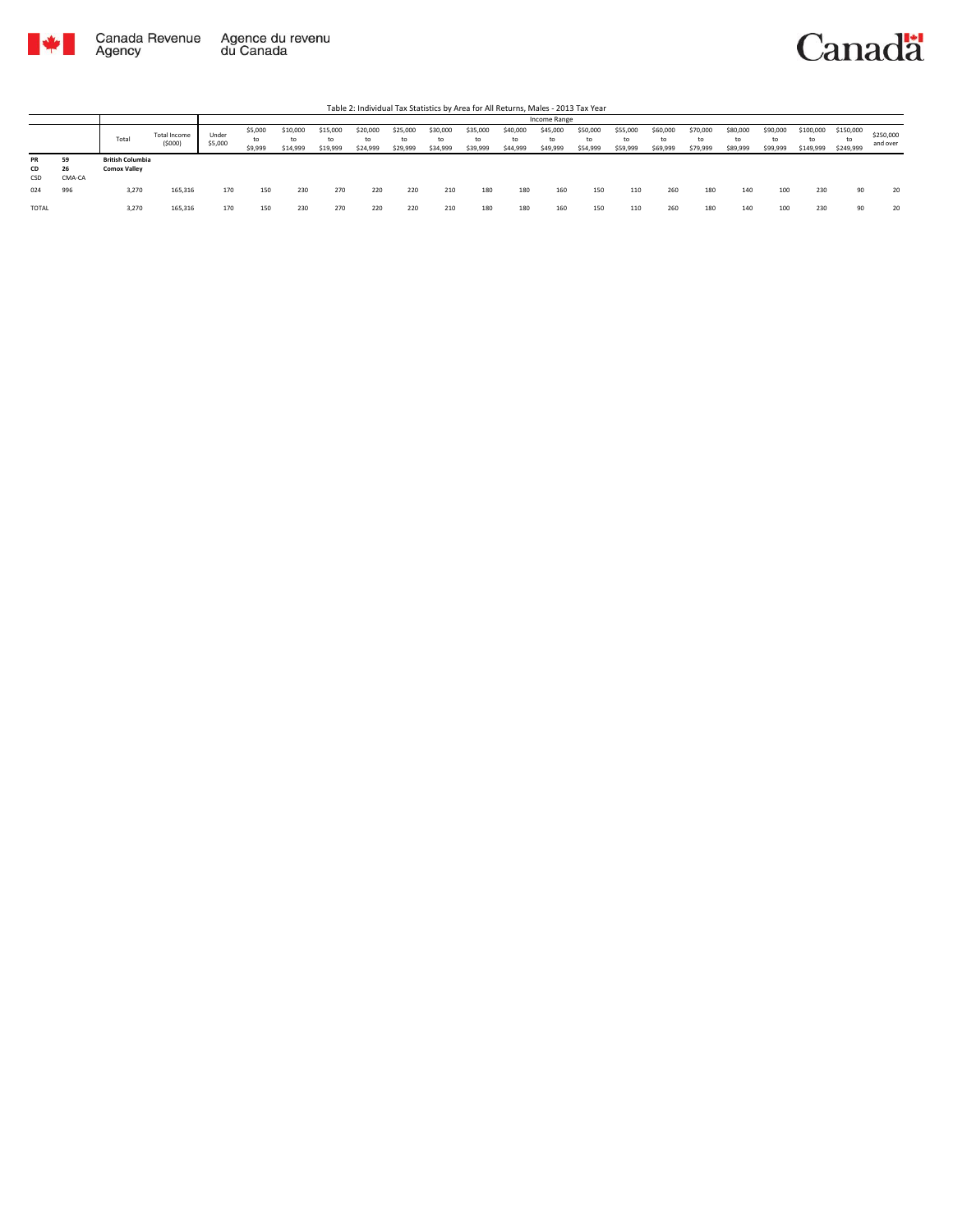

|           |        |                         |                        |                  |                          |                            |                            |                      |                            |                            |                            |                            | Income Range               |                            |                            |                            |                            |                            |                            |                              |                              |                       |
|-----------|--------|-------------------------|------------------------|------------------|--------------------------|----------------------------|----------------------------|----------------------|----------------------------|----------------------------|----------------------------|----------------------------|----------------------------|----------------------------|----------------------------|----------------------------|----------------------------|----------------------------|----------------------------|------------------------------|------------------------------|-----------------------|
|           |        | Total                   | Total Income<br>(5000) | Under<br>\$5,000 | \$5,000<br>to<br>\$9,999 | \$10,000<br>to<br>\$14,999 | \$15,000<br>to<br>\$19,999 | \$20,000<br>\$24,999 | \$25,000<br>to<br>\$29,999 | \$30,000<br>to<br>\$34,999 | \$35,000<br>to<br>\$39,999 | \$40,000<br>to<br>\$44,999 | \$45,000<br>to<br>\$49,999 | \$50,000<br>to<br>\$54,999 | \$55,000<br>to<br>\$59,999 | \$60,000<br>to<br>\$69,999 | \$70,000<br>to<br>\$79,999 | \$80,000<br>to<br>\$89,999 | \$90,000<br>to<br>\$99,999 | \$100,000<br>to<br>\$149,999 | \$150,000<br>to<br>\$249,999 | \$250,000<br>and over |
| <b>PR</b> | 59     | <b>British Columbia</b> |                        |                  |                          |                            |                            |                      |                            |                            |                            |                            |                            |                            |                            |                            |                            |                            |                            |                              |                              |                       |
| CD        | 27     | <b>Powell River</b>     |                        |                  |                          |                            |                            |                      |                            |                            |                            |                            |                            |                            |                            |                            |                            |                            |                            |                              |                              |                       |
| CSD       | CMA-CA |                         |                        |                  |                          |                            |                            |                      |                            |                            |                            |                            |                            |                            |                            |                            |                            |                            |                            |                              |                              |                       |
| 010       | 996    | 370                     | 13,915                 | 30               | 30                       | 50                         | 60                         | 30                   | 20                         | 20                         | 20                         | 20                         | 20                         | 10                         |                            | 20                         |                            | 10                         |                            | 20                           |                              |                       |
| 018       | 997    | 470                     | 18,987                 | 30               | 30                       | 50                         | 60                         | 40                   | 30                         | 30                         | 30                         | 20                         | 10                         | 20                         | 10                         | 30                         | 30                         | 10                         | 10                         | 20                           |                              |                       |
| 020       | 997    | 180                     | 4.390                  | 20               | 30                       | 30                         | 40                         | 10                   | 10                         | 10                         |                            |                            |                            |                            |                            |                            |                            |                            |                            |                              |                              |                       |
| 802       | 996    | 220                     | 5,725                  | 50               | 30                       | 30                         | 30                         | 10                   |                            | 10                         | 10                         |                            |                            |                            |                            |                            |                            |                            |                            |                              |                              |                       |
| TOTAL     |        | 1,230                   | 43,016                 | 120              | 130                      | 150                        | 180                        | 100                  | 70                         | 70                         | 60                         | 40                         | 40                         | 40                         |                            | 60                         | 50                         |                            | 20                         | 50                           | 10                           |                       |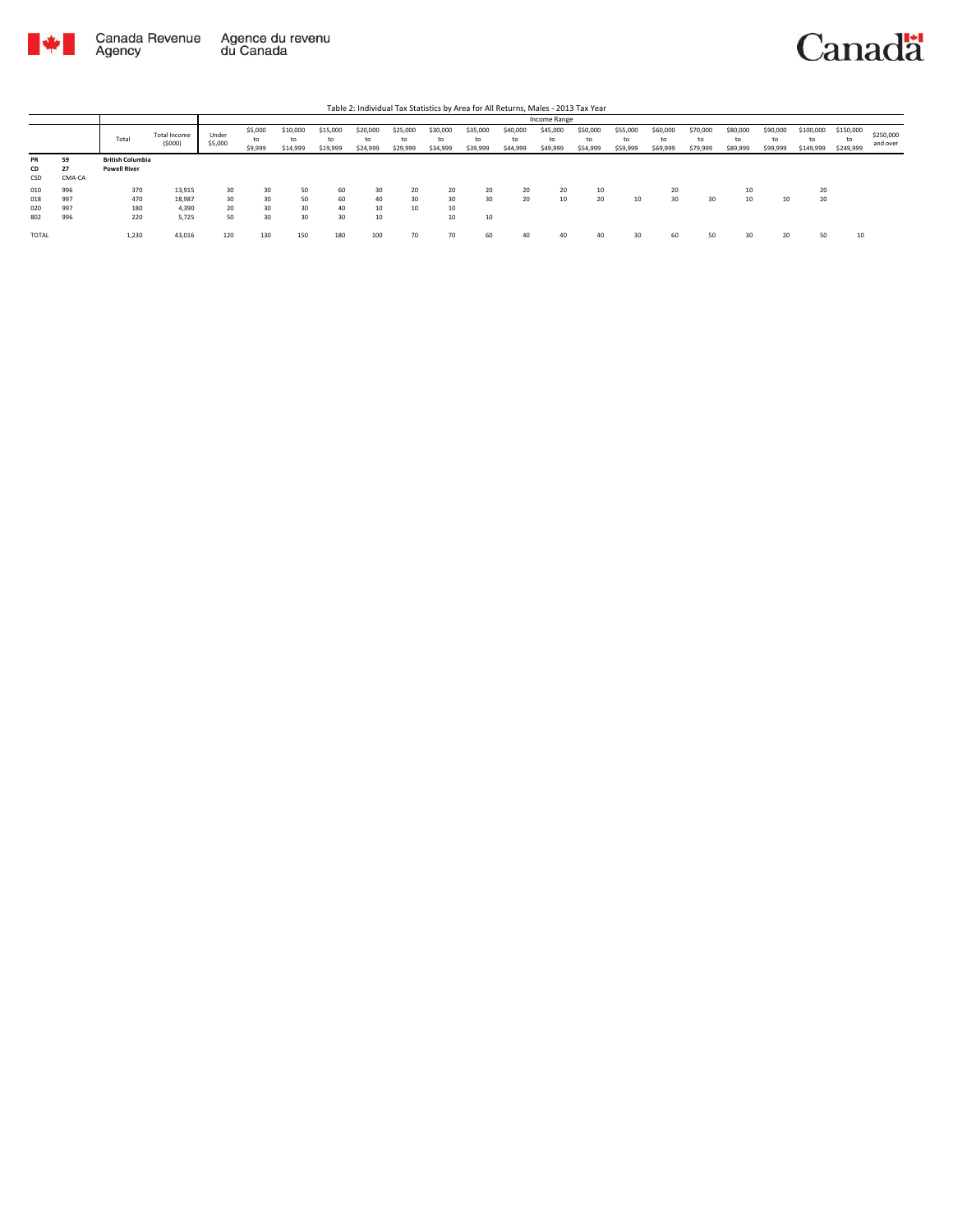

|                        |                    |                                                  |                        |                  |                          |                            |                            |                      |                            |                      |                            |                            | Income Range               |                            |                      |                            |                            |                            |                            |                              |                        |                       |
|------------------------|--------------------|--------------------------------------------------|------------------------|------------------|--------------------------|----------------------------|----------------------------|----------------------|----------------------------|----------------------|----------------------------|----------------------------|----------------------------|----------------------------|----------------------|----------------------------|----------------------------|----------------------------|----------------------------|------------------------------|------------------------|-----------------------|
|                        |                    | Total                                            | Total Income<br>(5000) | Under<br>\$5,000 | \$5,000<br>to<br>\$9,999 | \$10,000<br>to<br>\$14,999 | \$15,000<br>to<br>\$19,999 | \$20,000<br>\$24,999 | \$25,000<br>to<br>\$29,999 | \$30,000<br>\$34,999 | \$35,000<br>to<br>\$39,999 | \$40,000<br>to<br>\$44,999 | \$45,000<br>to<br>\$49,999 | \$50,000<br>to<br>\$54,999 | \$55,000<br>\$59,999 | \$60,000<br>to<br>\$69,999 | \$70,000<br>to<br>\$79,999 | \$80,000<br>to<br>\$89,999 | \$90,000<br>to<br>\$99,999 | \$100,000<br>to<br>\$149,999 | \$150,000<br>\$249,999 | \$250,000<br>and over |
| <b>PR</b><br>CD<br>CSD | 59<br>29<br>CMA-CA | <b>British Columbia</b><br><b>Sunshine Coast</b> |                        |                  |                          |                            |                            |                      |                            |                      |                            |                            |                            |                            |                      |                            |                            |                            |                            |                              |                        |                       |
| 005                    | 997                | 2,100                                            | 104,849                | 140              | 110                      | 200                        | 160                        | 140                  | 120                        | 120                  | 120                        | 120                        | 110                        | 70                         | 90                   | 110                        | 90                         | 90                         | 100                        | 170                          | 40                     | 10                    |
| 011                    | 997                | 3.970                                            | 194.381                | 290              | 190                      | 330                        | 370                        | 300                  | 250                        | 230                  | 210                        | 240                        | 190                        | 150                        | 140                  | 260                        | 200                        | 150                        | 120                        | 230                          | 90                     | 40                    |
| 018                    | 997                | 1.140                                            | 55.341                 | 80               | 50                       | 120                        | 110                        | 100                  | 90                         | 70                   | 70                         | 50                         | 50                         | 40                         | 40                   | 60                         | 50                         | 40                         | 30                         | 60                           | 30                     |                       |
| 022                    | 997                | 1.010                                            | 49.789                 | 60               | 70                       | 60                         | 80                         | 80                   | 70                         | 50                   | 60                         | 60                         | 50                         | 40                         | 40                   | 80                         | 60                         | 30                         | 30                         | 70                           | 20                     |                       |
| 024                    | 997                | 1,240                                            | 67.981                 | 80               | 70                       | 110                        | 110                        | 80                   | 80                         | 70                   | 70                         | 50                         | 60                         | 50                         | 50                   | 80                         | 60                         | 40                         | 40                         | 110                          | 40                     | 10                    |
| 026                    | 997                | 1.280                                            | 54.772                 | 180              | 80                       | 100                        | 120                        | 70                   |                            | 80                   | 60                         | 60                         | 50                         | 50                         | 50                   | 70                         | 50                         | 50                         | 40                         | 100                          | 10                     | 10                    |
| 028                    | 997                | 840                                              | 47,537                 | 40               | 50                       | 50                         | 70                         | 50                   |                            | 50                   | 50                         | 50                         | 40                         | 30                         | 20                   | 60                         | 50                         | 30                         | 40                         | 90                           | 20                     | 10                    |
| 803                    | 998                | 180                                              | 9.032                  | 10               | 10                       | 20                         | 20                         | 20                   |                            | 10                   |                            |                            |                            | 10                         | 10                   | 10                         |                            |                            |                            |                              |                        |                       |
| <b>TOTAL</b>           |                    | 11,760                                           | 583,683                | 880              | 630                      | 980                        | 1,030                      | 840                  | 710                        | 670                  | 650                        | 640                        | 540                        | 450                        | 450                  | 730                        | 560                        | 450                        | 390                        | 820                          | 240                    | 100                   |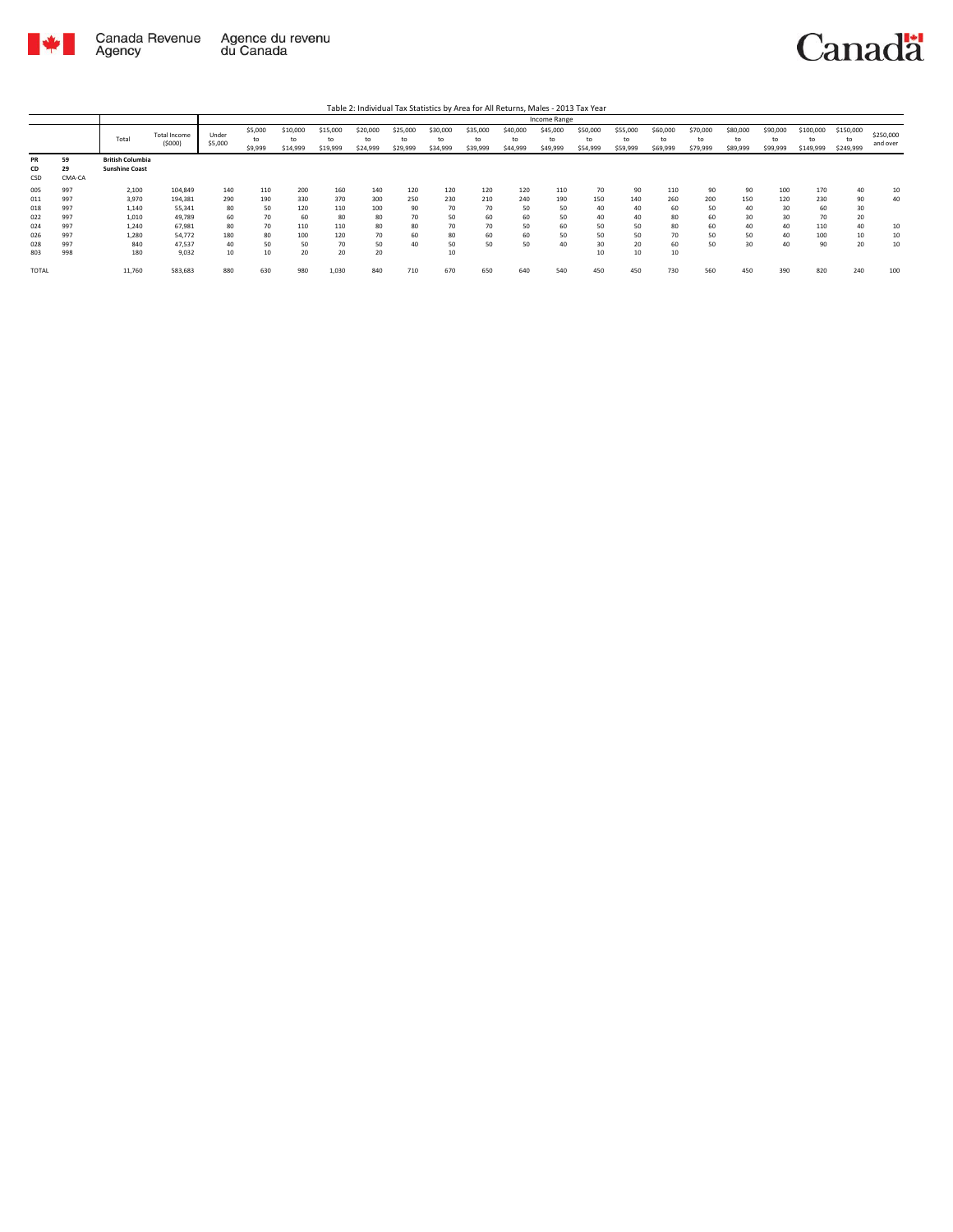

|                        |                    |                                              |                               |                  |                          |                            |                            |                            |                            |                            |                            |                            | Income Range               |                            |                            |                            |                            |                            |                            |                              |                              |                       |
|------------------------|--------------------|----------------------------------------------|-------------------------------|------------------|--------------------------|----------------------------|----------------------------|----------------------------|----------------------------|----------------------------|----------------------------|----------------------------|----------------------------|----------------------------|----------------------------|----------------------------|----------------------------|----------------------------|----------------------------|------------------------------|------------------------------|-----------------------|
|                        |                    | Total                                        | <b>Total Income</b><br>(5000) | Under<br>\$5,000 | \$5,000<br>to<br>\$9,999 | \$10,000<br>to<br>\$14,999 | \$15,000<br>to<br>\$19,999 | \$20,000<br>to<br>\$24,999 | \$25,000<br>to<br>\$29,999 | \$30,000<br>to<br>\$34,999 | \$35,000<br>to<br>\$39,999 | \$40,000<br>to<br>\$44,999 | \$45,000<br>to<br>\$49,999 | \$50,000<br>to<br>\$54,999 | \$55,000<br>to<br>\$59,999 | \$60,000<br>to<br>\$69,999 | \$70,000<br>to<br>\$79,999 | \$80,000<br>to<br>\$89,999 | \$90,000<br>to<br>\$99,999 | \$100,000<br>to<br>\$149,999 | \$150,000<br>to<br>\$249,999 | \$250,000<br>and over |
| <b>PR</b><br>CD<br>CSD | 59<br>31<br>CMA-CA | <b>British Columbia</b><br>Squamish-Lillooet |                               |                  |                          |                            |                            |                            |                            |                            |                            |                            |                            |                            |                            |                            |                            |                            |                            |                              |                              |                       |
| 012                    | 998                | 1,160                                        | 56,503                        | 70               | 50                       | 70                         | 70                         | 80                         | 70                         | 60                         | 70                         | 70                         | 70                         | 60                         | 60                         | 110                        | 60                         | 50                         | 40                         | 70                           | 20                           |                       |
| 017                    | 998                | 430                                          | 16,375                        | 120              | 30 <sup>°</sup>          | 30                         | 30                         | 30                         | 20                         | 20                         | 20                         | 10                         | 10                         | 20                         | 10                         | 20                         | 20                         |                            | 20                         | 10                           |                              |                       |
| 020                    | 997                | 5.320                                        | 268,010                       | 520              | 300                      | 390                        | 430                        | 430                        | 370                        | 370                        | 340                        | 300                        | 270                        | 240                        | 170                        | 260                        | 210                        | 150                        | 120                        | 260                          | 110                          | 100                   |
| 021                    | 996                | 400                                          | 27,415                        | 30 <sup>2</sup>  | 10                       | 20                         | 20                         | 20                         | 20                         | 10                         | 20                         | 20                         | 20                         | 20                         | 20                         | 30                         | 30                         | 20                         | 20                         | 50                           | 20                           | 10                    |
| 026                    | 998                |                                              |                               |                  |                          |                            |                            |                            |                            |                            |                            |                            |                            |                            |                            |                            |                            |                            |                            |                              |                              |                       |
| 032                    | 997                | 80                                           | 3,004                         |                  |                          |                            |                            | 10                         |                            |                            |                            |                            |                            |                            |                            |                            |                            |                            |                            |                              |                              |                       |
| 034                    | 998                | 50                                           | 1,315                         | 20               |                          |                            |                            |                            |                            |                            |                            |                            |                            |                            |                            |                            |                            |                            |                            |                              |                              |                       |
| 812                    | 999                | 30                                           | 554                           | 10               |                          |                            |                            |                            |                            |                            |                            |                            |                            |                            |                            |                            |                            |                            |                            |                              |                              |                       |
| 831                    | 998                | 30                                           | 725                           | 20               |                          |                            |                            |                            |                            |                            |                            |                            |                            |                            |                            |                            |                            |                            |                            |                              |                              |                       |
| 843                    | 998                | 420                                          | 9,250                         | 160              | 40                       | 30                         | 30                         | 20                         | 20                         | 20                         | 10                         | 20                         | 10                         | 10                         | 10                         | 10                         | 10                         |                            |                            |                              |                              |                       |
| 844                    | 999                |                                              |                               |                  |                          |                            |                            |                            |                            |                            |                            |                            |                            |                            |                            |                            |                            |                            |                            |                              |                              |                       |
| TOTAL                  |                    | 7,920                                        | 383,208                       | 950              | 450                      | 550                        | 600                        | 600                        | 510                        | 480                        | 470                        | 420                        | 390                        | 350                        | 280                        | 440                        | 330                        | 240                        | 190                        | 400                          | 150                          | 120                   |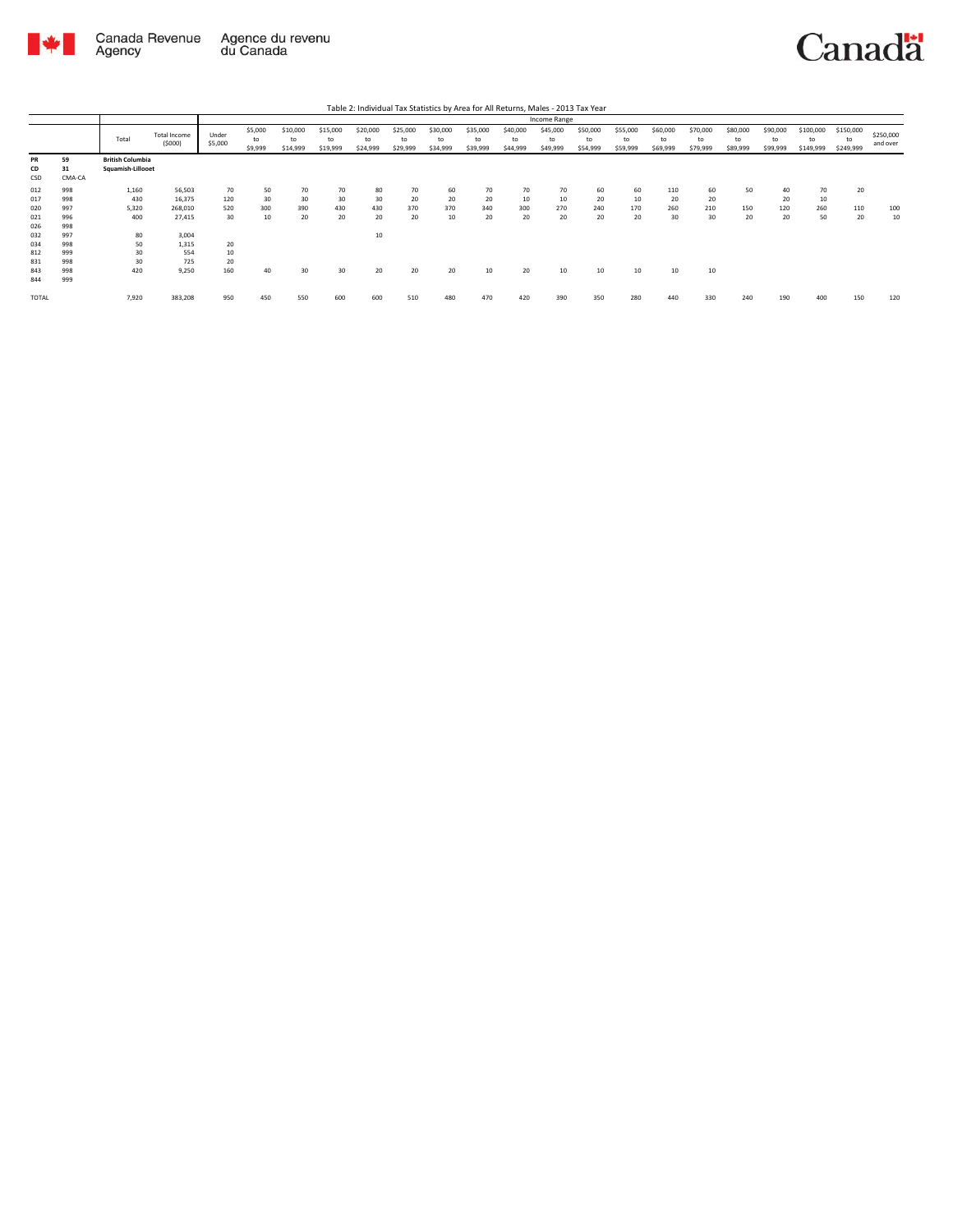

|                                               |                                               |                                                   |                                                                    |                                           |                                    |                                          |                                          |                                          |                                          |                                    |                                    |                                    | <b>Income Range</b>               |                             |                             |                                          |                              |                                   |                             |                              |                 |           |
|-----------------------------------------------|-----------------------------------------------|---------------------------------------------------|--------------------------------------------------------------------|-------------------------------------------|------------------------------------|------------------------------------------|------------------------------------------|------------------------------------------|------------------------------------------|------------------------------------|------------------------------------|------------------------------------|-----------------------------------|-----------------------------|-----------------------------|------------------------------------------|------------------------------|-----------------------------------|-----------------------------|------------------------------|-----------------|-----------|
|                                               |                                               |                                                   | <b>Total Income</b>                                                | Under                                     | \$5,000                            | \$10,000                                 | \$15,000                                 | \$20,000                                 | \$25,000                                 | \$30,000                           | \$35,000                           | \$40,000                           | \$45,000                          | \$50,000                    | \$55,000                    | \$60,000                                 | \$70,000                     | \$80,000                          | \$90,000                    | \$100,000                    | \$150,000       | \$250,000 |
|                                               |                                               | Total                                             | (5000)                                                             | \$5,000                                   | to<br>\$9,999                      | to<br>\$14,999                           | to<br>\$19,999                           | to<br>\$24,999                           | to<br>\$29,999                           | to<br>\$34,999                     | to<br>\$39,999                     | to<br>\$44,999                     | to<br>\$49,999                    | to<br>\$54,999              | to<br>\$59,999              | to<br>\$69,999                           | to<br>\$79,999               | to<br>\$89,999                    | to<br>\$99,999              | to<br>\$149,999              | to<br>\$249,999 | and over  |
| PR<br>CD<br>CSD                               | 59<br>33<br>CMA-CA                            | <b>British Columbia</b><br><b>Thompson-Nicola</b> |                                                                    |                                           |                                    |                                          |                                          |                                          |                                          |                                    |                                    |                                    |                                   |                             |                             |                                          |                              |                                   |                             |                              |                 |           |
| 006<br>008<br>012<br>015<br>024<br>032<br>037 | 998<br>997<br>997<br>998<br>998<br>997<br>998 | 3,340<br>600<br>160<br>490<br>630<br>740<br>2,460 | 160,561<br>32,216<br>6,238<br>10,237<br>26,102<br>28,680<br>96,913 | 270<br>60<br>20<br>210<br>60<br>70<br>400 | 170<br>20<br>30<br>40<br>40<br>150 | 280<br>50<br>10<br>40<br>60<br>80<br>190 | 280<br>50<br>20<br>40<br>60<br>80<br>260 | 230<br>40<br>10<br>30<br>60<br>70<br>180 | 180<br>30<br>10<br>10<br>40<br>30<br>150 | 180<br>40<br>30<br>30<br>30<br>120 | 150<br>30<br>20<br>40<br>40<br>110 | 140<br>20<br>20<br>20<br>30<br>100 | 150<br>30<br>10<br>30<br>30<br>80 | 120<br>20<br>20<br>40<br>90 | 120<br>20<br>30<br>30<br>80 | 250<br>40<br>10<br>10<br>40<br>50<br>120 | 210<br>30<br>40<br>40<br>120 | 190<br>30<br>10<br>20<br>30<br>70 | 130<br>30<br>20<br>20<br>60 | 250<br>50<br>40<br>30<br>150 | 60<br>10<br>40  | 10        |
| 060<br>067<br>068<br>070<br>072               | 996<br>998<br>997<br>999<br>997               | 1,290<br>1.000<br>610<br>120<br>370               | 73,033<br>48,179<br>29,056<br>5,139<br>16,106                      | 70<br>70<br>40<br>10<br>30                | 60<br>50<br>30<br>30               | 90<br>70<br>40<br>10<br>30               | 100<br>90<br>50<br>10<br>50              | 90<br>60<br>40<br>10<br>30               | 80<br>60<br>40<br>20                     | 70<br>70<br>40<br>20               | 90<br>50<br>40<br>10<br>20         | 70<br>60<br>30<br>10               | 60<br>60<br>30<br>20              | 50<br>40<br>30<br>10        | 60<br>40<br>20<br>10        | 90<br>60<br>50<br>20                     | 70<br>50<br>50<br>10         | 60<br>50<br>30                    | 50<br>30<br>20<br>10        | 100<br>70<br>30<br>20        | 40<br>20        | 20        |
| 074<br>802<br>806<br>807<br>808<br>838<br>859 | 997<br>998<br>997<br>997<br>998<br>997<br>999 | 1,100<br>20<br>30<br>130<br>40<br>20              | 46.322<br>936<br>4.768<br>5,082<br>986<br>1,443                    | 90<br>10<br>20<br>10                      | 60                                 | 90<br>10                                 | 110<br>20                                | 90                                       | 80                                       | 70                                 | 50                                 | 60                                 | 50                                | 50                          | 50                          | 70<br>10                                 | 40                           | 50                                | 40                          | 60                           | 10              |           |
| 872<br>888<br>889<br>TOTAL                    | 999<br>999<br>999                             | 13,140                                            | 592,763                                                            | 1,440                                     | 700                                | 1.040                                    | 1,220                                    | 960                                      | 740                                      | 700                                | 660                                | 580                                | 540                               | 4 O.C                       |                             | 840                                      | 680                          | 570                               | 420                         | 830                          | 210             | 50        |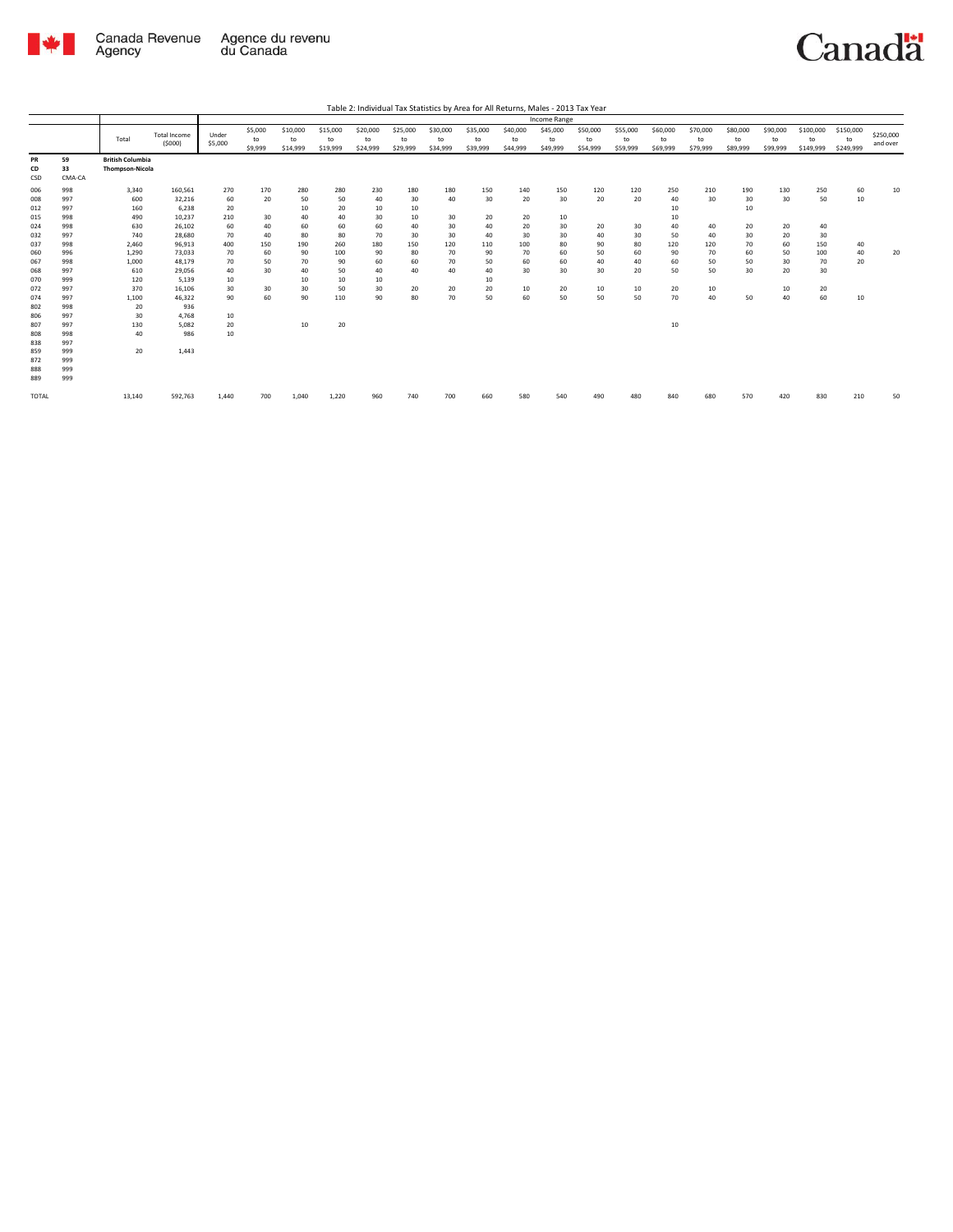

|                        |                    |                                           |                               |                  |                          |                            |                            |                            |                            |                      |                            |                            | Income Range               |                            |                            |                            |                            |                            |                            |                              |                        |                       |
|------------------------|--------------------|-------------------------------------------|-------------------------------|------------------|--------------------------|----------------------------|----------------------------|----------------------------|----------------------------|----------------------|----------------------------|----------------------------|----------------------------|----------------------------|----------------------------|----------------------------|----------------------------|----------------------------|----------------------------|------------------------------|------------------------|-----------------------|
|                        |                    | Total                                     | <b>Total Income</b><br>(5000) | Under<br>\$5,000 | \$5,000<br>to<br>\$9,999 | \$10,000<br>to<br>\$14,999 | \$15,000<br>to<br>\$19,999 | \$20,000<br>to<br>\$24,999 | \$25,000<br>to<br>\$29,999 | \$30,000<br>\$34,999 | \$35,000<br>to<br>\$39,999 | \$40,000<br>to<br>\$44,999 | \$45,000<br>to<br>\$49,999 | \$50,000<br>to<br>\$54,999 | \$55,000<br>to<br>\$59,999 | \$60,000<br>to<br>\$69,999 | \$70,000<br>to<br>\$79,999 | \$80,000<br>to<br>\$89,999 | \$90,000<br>to<br>\$99,999 | \$100,000<br>to<br>\$149,999 | \$150,000<br>\$249,999 | \$250,000<br>and over |
| <b>PR</b><br>CD<br>CSD | 59<br>37<br>CMA-CA | <b>British Columbia</b><br>North Okanagan |                               |                  |                          |                            |                            |                            |                            |                      |                            |                            |                            |                            |                            |                            |                            |                            |                            |                              |                        |                       |
| 005                    | 996                | 880                                       | 39,955                        | 60               | 40                       | 70                         | 90                         | 70                         | 50                         | 50                   | 50                         | 50                         | 30                         | 30                         | 20                         | 80                         | 60                         | 30                         | 30                         | 60                           | 10                     |                       |
| 022                    | 997                | 1.020                                     | 48.419                        | 80               | 50                       | 90                         | 100                        | 60                         | 70                         | 60                   | 70                         | 40                         | 50                         | 40                         | 40                         | 90                         | 50                         | 40                         | 20                         | 70                           | 20                     |                       |
| 023                    | 997                | 380                                       | 14,174                        | 20               | 20                       | 40                         | 50                         | 30                         | 30                         | 30                   | 20                         | 20                         |                            | 20                         |                            | 30                         | 20                         |                            | 10                         | 10                           |                        |                       |
| 024                    | 997                | 1.840                                     | 87.773                        | 120              | 90                       | 140                        | 150                        | 130                        | 120                        | 100                  | 100                        | 100                        | 100                        | 90                         | 70                         | 130                        | 100                        | 70                         | 50                         | 120                          | 40                     | 10                    |
| 028                    | 997                | 1,990                                     | 97.113                        | 110              | 80                       | 140                        | 180                        | 140                        | 130                        | 110                  | 130                        | 120                        | 120                        | 100                        | 110                        | 160                        | 120                        | 70                         | 50                         | 100                          | 30                     |                       |
| 033                    | 997                | 1.270                                     | 55.649                        | 70               | 60                       | 100                        | 160                        | 90                         | 80                         | 70                   | 80                         | 80                         | 50                         | 60                         | 60                         | 100                        | 60                         | 40                         | 30                         | 60                           | 10                     |                       |
| 041                    | 997                | 1.590                                     | 68.058                        | 130              | 110                      | 150                        | 170                        | 90                         | 100                        | 90                   | 70                         | 80                         | 80                         | 70                         | 80                         | 100                        | 80                         | 50                         | 40                         | 80                           | 20                     |                       |
| 802                    | 997                | 130                                       | 5.449                         | 20               |                          |                            |                            | 10                         | 10                         | 20                   |                            |                            |                            |                            |                            |                            |                            |                            |                            |                              |                        |                       |
| <b>TOTAL</b>           |                    | 9,090                                     | 416,590                       | 600              | 450                      | 740                        | 900                        | 630                        | 600                        | 520                  | 530                        | 480                        | 450                        | 420                        | 400                        | 690                        | 490                        | 310                        | 240                        | 500                          | 140                    | 30                    |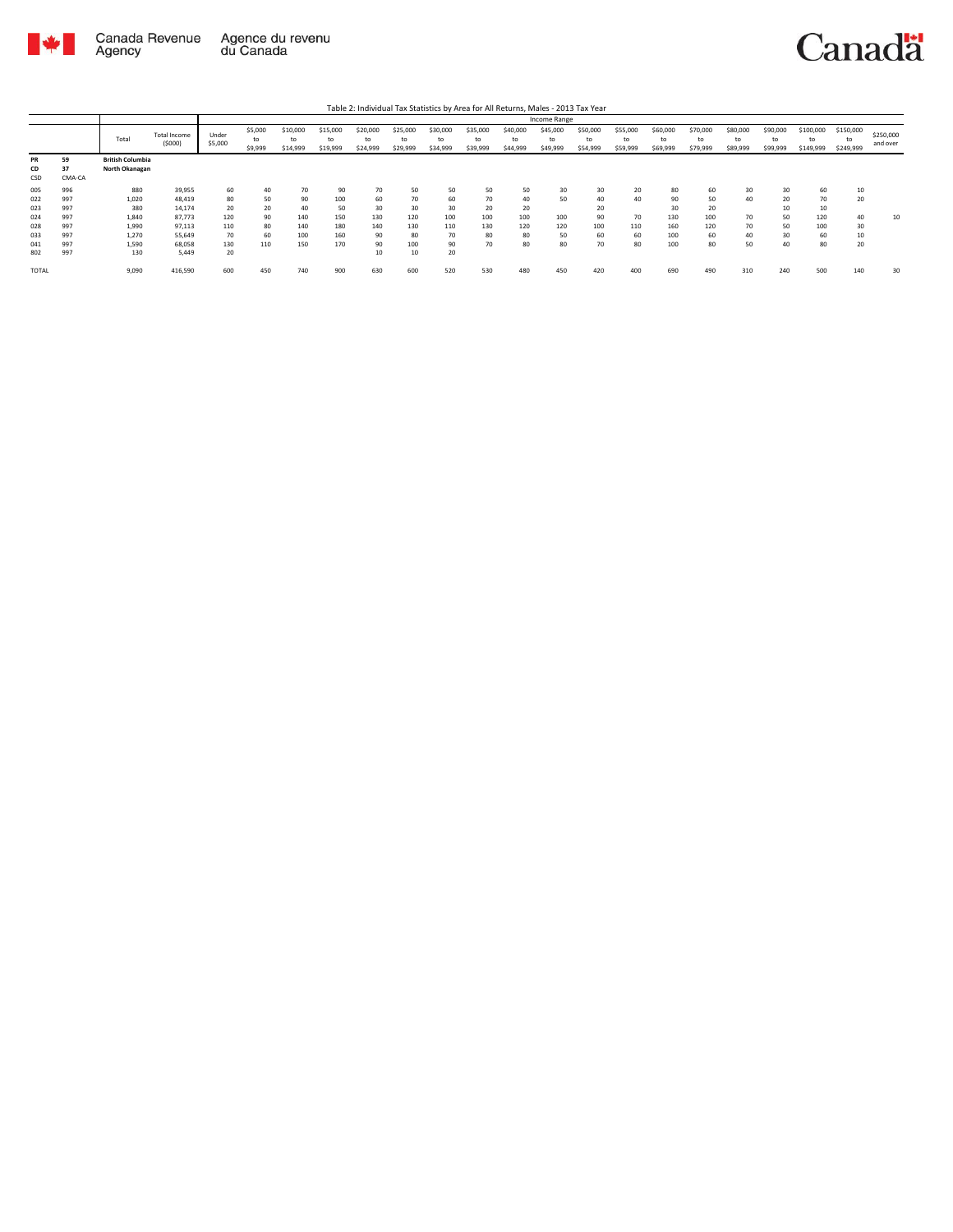

|                   |                    |                                             |                               |                  |                          |                            |                            |                            |                            |                            |                            |                            | Income Range               |                            |                            |                            |                            |                            |                            |                              |                              |                       |
|-------------------|--------------------|---------------------------------------------|-------------------------------|------------------|--------------------------|----------------------------|----------------------------|----------------------------|----------------------------|----------------------------|----------------------------|----------------------------|----------------------------|----------------------------|----------------------------|----------------------------|----------------------------|----------------------------|----------------------------|------------------------------|------------------------------|-----------------------|
|                   |                    | Total                                       | <b>Total Income</b><br>(5000) | Under<br>\$5,000 | \$5,000<br>to<br>\$9,999 | \$10,000<br>to<br>\$14,999 | \$15,000<br>to<br>\$19,999 | \$20,000<br>to<br>\$24,999 | \$25,000<br>to<br>\$29,999 | \$30,000<br>to<br>\$34,999 | \$35,000<br>to<br>\$39,999 | \$40,000<br>to<br>\$44,999 | \$45,000<br>to<br>\$49,999 | \$50,000<br>to<br>\$54,999 | \$55,000<br>to<br>\$59,999 | \$60,000<br>to<br>\$69,999 | \$70,000<br>to<br>\$79,999 | \$80,000<br>to<br>\$89,999 | \$90,000<br>to<br>\$99,999 | \$100,000<br>to<br>\$149,999 | \$150,000<br>to<br>\$249,999 | \$250,000<br>and over |
| PR<br>CD<br>CSD   | 59<br>39<br>CMA-CA | <b>British Columbia</b><br>Columbia-Shuswap |                               |                  |                          |                            |                            |                            |                            |                            |                            |                            |                            |                            |                            |                            |                            |                            |                            |                              |                              |                       |
| 007<br>011<br>019 | 998<br>998<br>998  | 1,780<br>1,050<br>3,330                     | 95,351<br>53,874<br>175,830   | 80<br>40<br>190  | 80<br>50<br>150          | 120<br>80<br>190           | 110<br>70<br>200           | 110<br>60<br>210           | 110<br>70<br>160           | 100<br>50<br>190           | 80<br>60<br>200            | 70<br>60<br>190            | 80<br>40<br>180            | 70<br>50<br>130            | 80<br>40<br>150            | 160<br>110<br>280          | 160<br>90<br>230           | 110<br>50<br>160           | 80<br>50<br>150            | 140<br>80<br>300             | 40<br>10<br>50               | 10                    |
| 023               | 997<br>996         | 90<br>3,200                                 | 4,972<br>154,496              | 170              | 120                      | 200                        | 280                        | 260                        | 200                        | 210                        | 210                        | 210                        | 160                        | 150                        | 130                        | 10<br>250                  | 180                        | 120                        | 90                         | 190                          | 60                           | 20                    |
| 037<br>039<br>043 | 996<br>997         | 1.480<br>450                                | 63.298<br>17,346              | 110<br>40        | 80<br>30                 | 120<br>60                  | 150<br>50                  | 120<br>40                  | 90<br>30                   | 100<br>40                  | 90<br>30                   | 80<br>20                   | 70<br>20                   | 50<br>20                   | 60<br>10                   | 100<br>30                  | 70                         | 60                         | 40<br>10                   | 70<br>20                     | 10                           |                       |
| 044<br>045        | 997<br>997         | 970<br>1,110                                | 42,581<br>50,510              | 70<br>60         | 60<br>60                 | 80<br>90                   | 100<br>120                 | 70<br>80                   | 70<br>70                   | 50<br>60                   | 50<br>70                   | 50<br>70                   | 60<br>50                   | 40<br>50                   | 40<br>50                   | 60<br>80                   | 50<br>50                   | 30<br>40                   | 20<br>30                   | 50<br>60                     | 20<br>20                     |                       |
| 801<br>802        | 999<br>999         | 20                                          | 996                           |                  |                          |                            |                            |                            |                            |                            |                            |                            |                            |                            |                            |                            |                            |                            |                            |                              |                              |                       |
| 803<br>804        | 999<br>996         | 40<br>40                                    | 1,963<br>2,176                |                  |                          |                            |                            |                            |                            |                            |                            |                            |                            |                            |                            |                            |                            |                            |                            |                              |                              |                       |
| 805<br>806<br>807 | 997<br>999<br>999  | 70<br>20                                    | 2,995<br>827                  |                  |                          |                            |                            |                            |                            |                            |                            |                            |                            |                            |                            |                            |                            |                            |                            |                              |                              |                       |
| TOTAL             |                    | 13,680                                      | 667,747                       | 800              | 630                      | 960                        | 1,090                      | 960                        | 810                        | 810                        | 810                        | 770                        | 660                        | 570                        | 570                        | 1,110                      | 840                        | 590                        | 480                        | 930                          | 220                          | 60                    |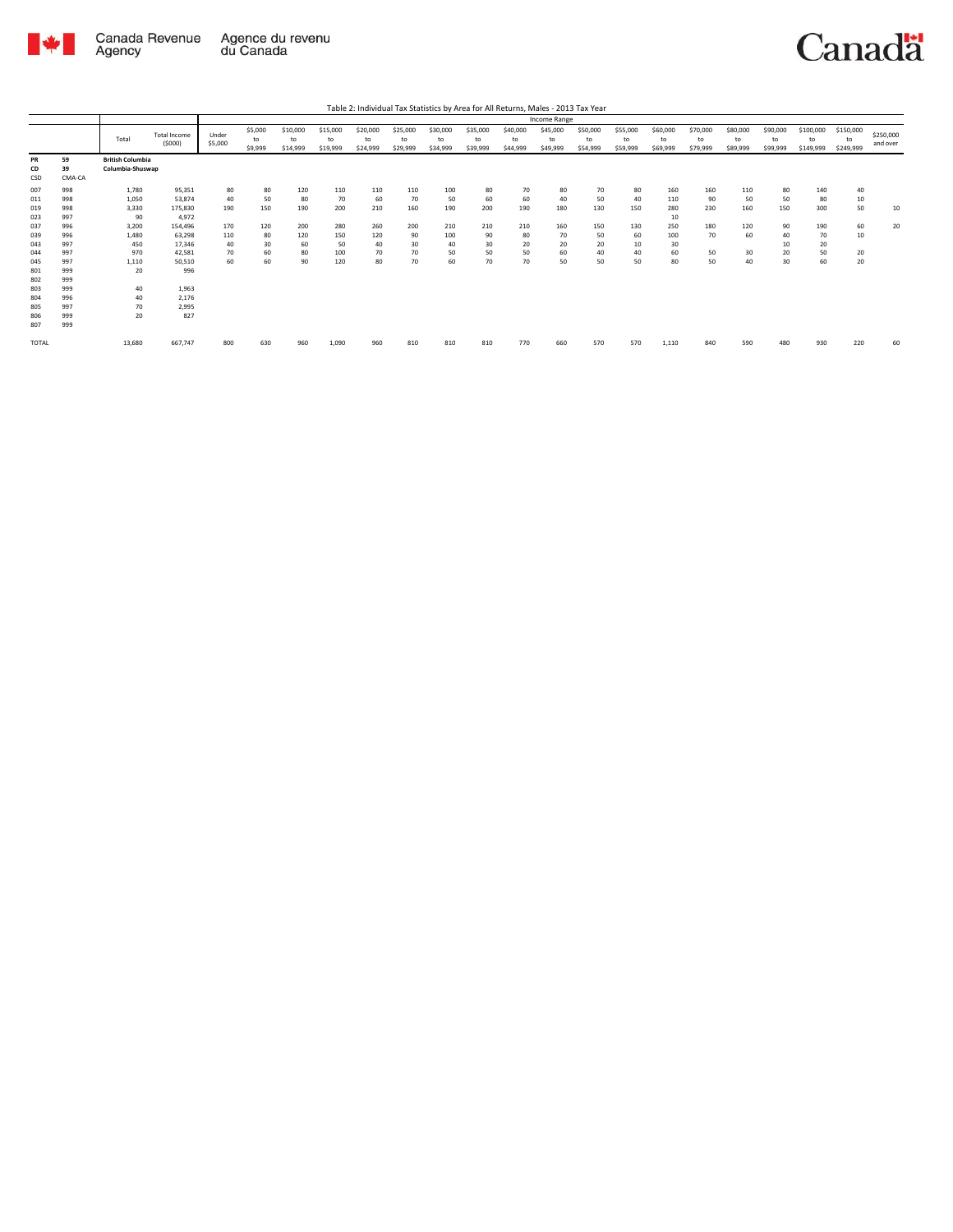

|                                                                                                                     |                                                                                                                     |                                                                                                        |                                                                                                                                      |                                                                           |                                               |                                                        |                                                        |                                                  |                                                |                                                |                                          |                                        | Income Range                     |                                  |                                  |                                           |                                          |                                  |                                  |                                    |                              |                       |
|---------------------------------------------------------------------------------------------------------------------|---------------------------------------------------------------------------------------------------------------------|--------------------------------------------------------------------------------------------------------|--------------------------------------------------------------------------------------------------------------------------------------|---------------------------------------------------------------------------|-----------------------------------------------|--------------------------------------------------------|--------------------------------------------------------|--------------------------------------------------|------------------------------------------------|------------------------------------------------|------------------------------------------|----------------------------------------|----------------------------------|----------------------------------|----------------------------------|-------------------------------------------|------------------------------------------|----------------------------------|----------------------------------|------------------------------------|------------------------------|-----------------------|
|                                                                                                                     |                                                                                                                     | Total                                                                                                  | <b>Total Income</b><br>(5000)                                                                                                        | Under<br>\$5,000                                                          | \$5,000<br>to<br>\$9,999                      | \$10,000<br>to<br>\$14,999                             | \$15,000<br>to<br>\$19,999                             | \$20,000<br>to<br>\$24,999                       | \$25,000<br>to<br>\$29,999                     | \$30,000<br>to<br>\$34,999                     | \$35,000<br>to<br>\$39,999               | \$40,000<br>to<br>\$44,999             | \$45,000<br>to<br>\$49,999       | \$50,000<br>to<br>\$54,999       | \$55,000<br>to<br>\$59,999       | \$60,000<br>to<br>\$69,999                | \$70,000<br>to<br>\$79,999               | \$80,000<br>to<br>\$89,999       | \$90,000<br>to<br>\$99,999       | \$100,000<br>to<br>\$149,999       | \$150,000<br>to<br>\$249,999 | \$250,000<br>and over |
| PR<br>CD<br>CSD                                                                                                     | 59<br>41<br>CMA-CA                                                                                                  | <b>British Columbia</b><br>Cariboo                                                                     |                                                                                                                                      |                                                                           |                                               |                                                        |                                                        |                                                  |                                                |                                                |                                          |                                        |                                  |                                  |                                  |                                           |                                          |                                  |                                  |                                    |                              |                       |
| 005<br>014<br>015<br>016<br>017<br>025<br>026<br>039<br>041<br>805<br>812<br>821<br>840<br>841<br>845<br>849<br>850 | 998<br>996<br>998<br>998<br>998<br>997<br>996<br>998<br>997<br>996<br>997<br>998<br>998<br>999<br>999<br>999<br>999 | 1,300<br>1,900<br>1,950<br>580<br>1,730<br>90<br>460<br>400<br>370<br>10<br>80<br>10<br>80<br>90<br>40 | 56,249<br>100,938<br>92,562<br>19,447<br>73,400<br>3,278<br>21,691<br>7.967<br>7.885<br>299<br>1,582<br>149<br>1,485<br>1.372<br>578 | 90<br>130<br>100<br>90<br>110<br>20<br>150<br>150<br>40<br>30<br>50<br>20 | 90<br>90<br>90<br>30<br>100<br>20<br>20<br>30 | 120<br>140<br>130<br>60<br>160<br>40<br>40<br>20<br>10 | 140<br>140<br>190<br>70<br>200<br>20<br>40<br>50<br>40 | 100<br>130<br>150<br>50<br>150<br>30<br>30<br>20 | 80<br>90<br>120<br>30<br>110<br>30<br>20<br>10 | 60<br>80<br>120<br>30<br>120<br>20<br>10<br>10 | 60<br>100<br>120<br>40<br>90<br>20<br>20 | 50<br>90<br>80<br>30<br>90<br>30<br>20 | 60<br>70<br>90<br>30<br>70<br>10 | 50<br>80<br>80<br>20<br>70<br>20 | 50<br>80<br>80<br>20<br>70<br>20 | 80<br>140<br>140<br>20<br>120<br>40<br>10 | 90<br>110<br>130<br>20<br>80<br>30<br>10 | 50<br>90<br>80<br>20<br>50<br>30 | 50<br>80<br>80<br>20<br>40<br>20 | 70<br>220<br>130<br>20<br>90<br>30 | 20<br>40<br>20<br>20         | 10                    |
| 880<br>TOTAL                                                                                                        | 998                                                                                                                 | 60<br>9,170                                                                                            | 1,530<br>390,528                                                                                                                     | 20<br>1,020                                                               | 500                                           | 750                                                    | 930                                                    | 670                                              | 510                                            | 470                                            | 480                                      | 410                                    | 360                              | 340                              | 340                              | 580                                       | 470                                      | 340                              | 300                              | 570                                | 110                          | 30                    |
|                                                                                                                     |                                                                                                                     |                                                                                                        |                                                                                                                                      |                                                                           |                                               |                                                        |                                                        |                                                  |                                                |                                                |                                          |                                        |                                  |                                  |                                  |                                           |                                          |                                  |                                  |                                    |                              |                       |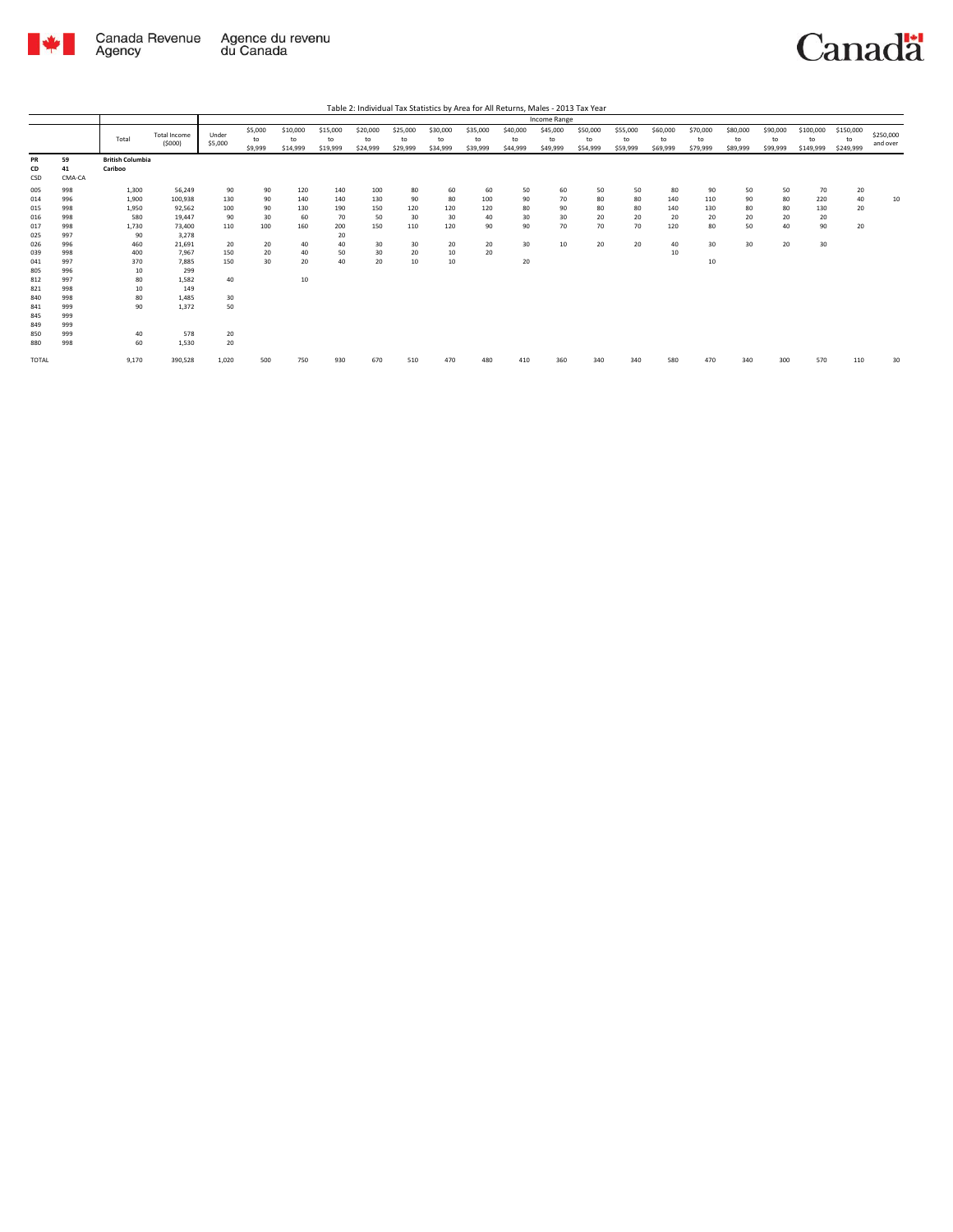

Canada Revenue<br>Agency Agence du revenu<br>du Canada Canadä

|  | Table 2: Individual Tax Statistics by Area for All Returns, Males - 2013 Tax Year |  |  |  |  |  |
|--|-----------------------------------------------------------------------------------|--|--|--|--|--|
|--|-----------------------------------------------------------------------------------|--|--|--|--|--|

|                   |                    |                                                    |                               |                  |                          |                            |                            |                            |                            |                            |                            |                            | Income Range               |                            |                            |                            |                            |                            |                            |                              |                              |                       |
|-------------------|--------------------|----------------------------------------------------|-------------------------------|------------------|--------------------------|----------------------------|----------------------------|----------------------------|----------------------------|----------------------------|----------------------------|----------------------------|----------------------------|----------------------------|----------------------------|----------------------------|----------------------------|----------------------------|----------------------------|------------------------------|------------------------------|-----------------------|
|                   |                    | Total                                              | <b>Total Income</b><br>(5000) | Under<br>\$5,000 | \$5,000<br>to<br>\$9,999 | \$10,000<br>to<br>\$14,999 | \$15,000<br>to<br>\$19,999 | \$20,000<br>to<br>\$24,999 | \$25,000<br>to<br>\$29,999 | \$30,000<br>to<br>\$34,999 | \$35,000<br>to<br>\$39,999 | \$40,000<br>to<br>\$44,999 | \$45,000<br>to<br>\$49,999 | \$50,000<br>to<br>\$54,999 | \$55,000<br>to<br>\$59,999 | \$60,000<br>to<br>\$69,999 | \$70,000<br>to<br>\$79,999 | \$80,000<br>to<br>\$89,999 | \$90,000<br>to<br>\$99,999 | \$100,000<br>to<br>\$149,999 | \$150,000<br>to<br>\$249,999 | \$250,000<br>and over |
| PR<br>CD<br>CSD   | 59<br>43<br>CMA-CA | <b>British Columbia</b><br><b>Mount Waddington</b> |                               |                  |                          |                            |                            |                            |                            |                            |                            |                            |                            |                            |                            |                            |                            |                            |                            |                              |                              |                       |
| 008<br>012<br>017 | 998<br>998<br>998  | 970<br>390                                         | 60,565<br>26,386              | 40               | 40<br>10                 | 50<br>10                   | 50<br>10                   | 30<br>10                   | 40<br>20                   | 50<br>10                   | 50<br>20                   | 50<br>20                   | 40                         | 40<br>10                   | 50<br>10                   | 70<br>50                   | 80<br>50                   | 70<br>60                   | 90<br>40                   | 140<br>40                    | 20                           |                       |
| 023<br>027        | 998<br>999         | 1,740<br>40                                        | 81,209<br>2,740               | 160              | 110                      | 160                        | 130                        | 120                        | 80                         | 80                         | 100                        | 80                         | 70                         | 60                         | 70                         | 130                        | 100                        | 90                         | 70                         | 120                          | 20                           |                       |
| 031<br>033        | 998<br>998         | 280<br>110                                         | 14,778<br>7,269               | 20               | 20                       | 20                         | 20                         | 20                         | 10                         | 20                         | 10                         |                            | 10                         | 20                         | 10                         | 20                         | 20                         | 20<br>20                   | 20<br>10                   | 30<br>30                     |                              |                       |
| 037<br>808        | 997<br>999         | 280                                                | 9,408                         | 20               | 20                       | 30                         | 30                         | 30                         | 20                         | 20                         | 20                         | 10                         | 10                         |                            |                            | 10                         |                            |                            |                            |                              |                              |                       |
| 813<br>816        | 999<br>999         | 20<br>70                                           | 147<br>2,069                  | 20               | 10                       |                            |                            |                            |                            |                            |                            |                            |                            |                            |                            |                            |                            |                            |                            |                              |                              |                       |
| <b>TOTAL</b>      |                    | 3,900                                              | 204,854                       | 280              | 220                      | 270                        | 260                        | 220                        | 180                        | 180                        | 200                        | 180                        | 150                        | 140                        | 150                        | 300                        | 270                        | 250                        | 230                        | 360                          | 50                           | 20                    |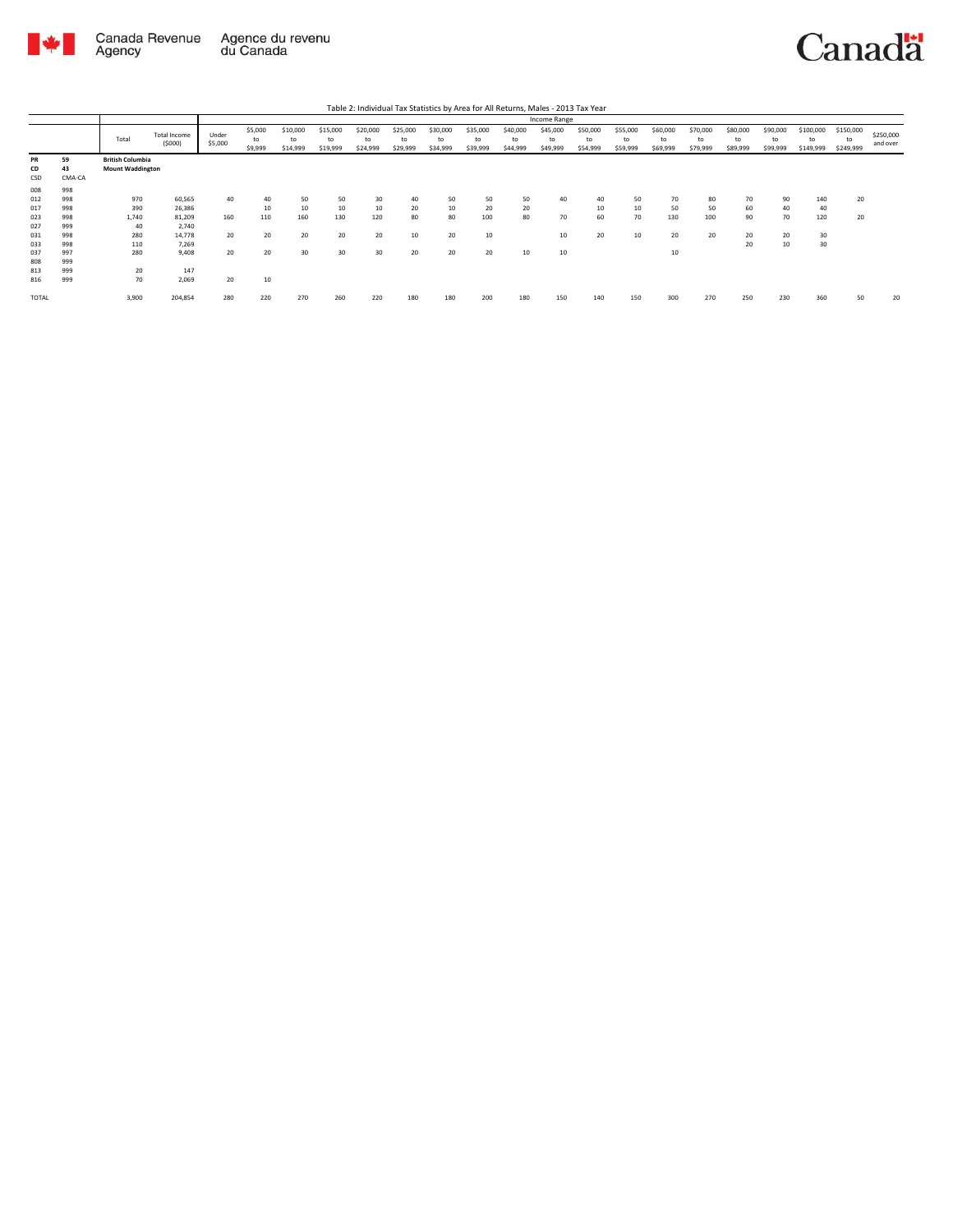

|                        |                    |                                                 |                        |                  |                          |                            |                            |                            |                            |                            |                            |                            | Income Range               |                            |                            |                            |                            |                            |                            |                              |                              |                       |
|------------------------|--------------------|-------------------------------------------------|------------------------|------------------|--------------------------|----------------------------|----------------------------|----------------------------|----------------------------|----------------------------|----------------------------|----------------------------|----------------------------|----------------------------|----------------------------|----------------------------|----------------------------|----------------------------|----------------------------|------------------------------|------------------------------|-----------------------|
|                        |                    | Total                                           | Total Income<br>(5000) | Under<br>\$5,000 | \$5,000<br>to<br>\$9,999 | \$10,000<br>to<br>\$14,999 | \$15,000<br>to<br>\$19,999 | \$20,000<br>to<br>\$24,999 | \$25,000<br>to<br>\$29,999 | \$30,000<br>to<br>\$34,999 | \$35,000<br>to<br>\$39,999 | \$40,000<br>to<br>\$44,999 | \$45,000<br>to<br>\$49,999 | \$50,000<br>to<br>\$54,999 | \$55,000<br>to<br>\$59,999 | \$60,000<br>to<br>\$69,999 | \$70,000<br>to<br>\$79,999 | \$80,000<br>to<br>\$89,999 | \$90,000<br>to<br>\$99,999 | \$100,000<br>to<br>\$149,999 | \$150,000<br>to<br>\$249,999 | \$250,000<br>and over |
| <b>PR</b><br>CD<br>CSD | 59<br>45<br>CMA-CA | <b>British Columbia</b><br><b>Central Coast</b> |                        |                  |                          |                            |                            |                            |                            |                            |                            |                            |                            |                            |                            |                            |                            |                            |                            |                              |                              |                       |
|                        |                    |                                                 |                        |                  |                          |                            |                            |                            |                            |                            |                            |                            |                            |                            |                            |                            |                            |                            |                            |                              |                              |                       |
| 006                    | 999                | 70                                              | 2,609                  |                  |                          |                            | 10                         |                            |                            |                            |                            |                            |                            |                            |                            |                            |                            |                            |                            |                              |                              |                       |
| 010                    | 998                | 200                                             | 7.484                  | 20               | 20                       | 20                         | 20                         |                            | 10                         | 20                         |                            | 10                         |                            |                            |                            | 10                         |                            |                            |                            |                              |                              |                       |
| 012                    | 998                | 140                                             | 4.346                  | 30               | 10                       | 20                         |                            | 10                         |                            |                            |                            | 10                         |                            |                            |                            |                            |                            |                            |                            |                              |                              |                       |
| 014                    | 999                | 30                                              | 862                    | 10               |                          |                            |                            |                            |                            |                            |                            |                            |                            |                            |                            |                            |                            |                            |                            |                              |                              |                       |
| 801                    | 999                | 330                                             | 3.756                  | 190              | 30                       | 20                         | 30                         | 10                         |                            |                            |                            |                            |                            |                            |                            |                            |                            |                            |                            |                              |                              |                       |
| 802                    | 999                | 310                                             | 5,902                  | 120              | 30                       | 30                         | 30                         | 20                         | 10                         | 10                         | 10                         |                            |                            |                            |                            |                            |                            |                            |                            |                              |                              |                       |
| TOTAL                  |                    | 1,080                                           | 24,959                 | 380              | 90                       | 100                        | 110                        | 60                         | 50                         | 40                         | 40                         | 30                         | 20                         | 20                         | 30                         | 40                         | 20                         | 10                         | 20                         | 20                           |                              |                       |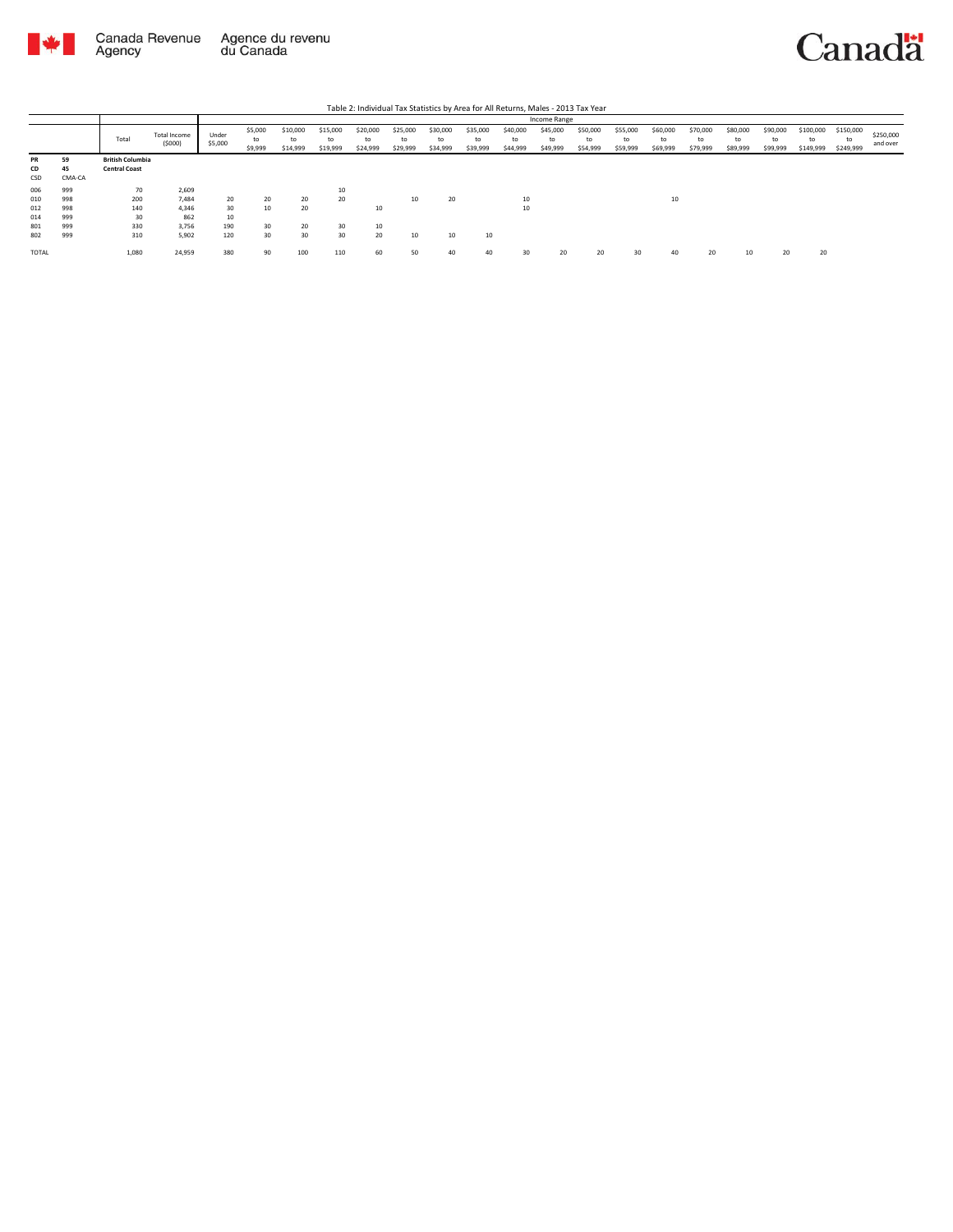

|                          |                          |                                                   |                                |                       |                          |                            |                            |                            |                            |                            |                            |                            | Income Range               |                            |                            |                            |                            |                            |                            |                              |                              |                       |
|--------------------------|--------------------------|---------------------------------------------------|--------------------------------|-----------------------|--------------------------|----------------------------|----------------------------|----------------------------|----------------------------|----------------------------|----------------------------|----------------------------|----------------------------|----------------------------|----------------------------|----------------------------|----------------------------|----------------------------|----------------------------|------------------------------|------------------------------|-----------------------|
|                          |                          | Total                                             | <b>Total Income</b><br>(5000)  | Under<br>\$5,000      | \$5,000<br>to<br>\$9,999 | \$10,000<br>to<br>\$14,999 | \$15,000<br>to<br>\$19,999 | \$20,000<br>to<br>\$24,999 | \$25,000<br>to<br>\$29,999 | \$30,000<br>to<br>\$34,999 | \$35,000<br>to<br>\$39,999 | \$40,000<br>to<br>\$44,999 | \$45,000<br>to<br>\$49,999 | \$50,000<br>to<br>\$54,999 | \$55,000<br>to<br>\$59,999 | \$60,000<br>to<br>\$69,999 | \$70,000<br>to<br>\$79,999 | \$80,000<br>to<br>\$89,999 | \$90,000<br>to<br>\$99,999 | \$100,000<br>to<br>\$149,999 | \$150,000<br>to<br>\$249,999 | \$250,000<br>and over |
| <b>PR</b><br>CD<br>CSD   | 59<br>47<br>CMA-CA       | <b>British Columbia</b><br>Skeena-Queen Charlotte |                                |                       |                          |                            |                            |                            |                            |                            |                            |                            |                            |                            |                            |                            |                            |                            |                            |                              |                              |                       |
| 016<br>021<br>023        | 999<br>999<br>998        | 70<br>300                                         | 4,388<br>9,445                 | 70                    | 20                       | 20                         | 10<br>20                   | 20                         | 20                         | 20                         | 10                         | 10                         | 10                         | 10                         |                            | 20                         | 10                         | 10                         |                            |                              |                              |                       |
| 026<br>027<br>030        | 999<br>997<br>998        | 550<br>110                                        | 23,622<br>5,395                | 50                    | 40                       | 50                         | 50<br>10                   | 50                         | 20<br>20                   | 20                         | 50                         | 20                         | 20                         | 20                         | 20                         | 30                         | 30<br>10                   | 30                         | 20                         | 30                           |                              |                       |
| 032<br>803               | 997<br>998               | 110<br>210                                        | 5,490<br>6.410                 | 40                    | 30                       | 20                         | 20                         |                            | 10                         |                            | 10                         | 10<br>10                   |                            |                            |                            |                            | 10                         |                            |                            | 10<br>10                     |                              |                       |
| 804<br>806<br>807<br>809 | 998<br>997<br>997<br>997 | 220<br>40<br>130<br>210                           | 5,389<br>445<br>1,162<br>2.012 | 60<br>20<br>80<br>120 | 20<br>20                 | 20<br>20<br>20             | 20<br>10<br>20             | 20                         | 10                         | 10                         | 10                         | 10                         |                            |                            |                            |                            |                            |                            |                            |                              |                              |                       |
| 810<br>TOTAL             | 999                      | 60<br>2,020                                       | 3.054<br>67,339                | 460                   | 160                      | 160                        | 180                        | 130                        | 100                        | 90                         | 90                         | 80                         | 70                         | 60                         | 50                         | 100                        | 90                         | 60                         | 30                         | 80                           | 10                           |                       |
|                          |                          |                                                   |                                |                       |                          |                            |                            |                            |                            |                            |                            |                            |                            |                            |                            |                            |                            |                            |                            |                              |                              |                       |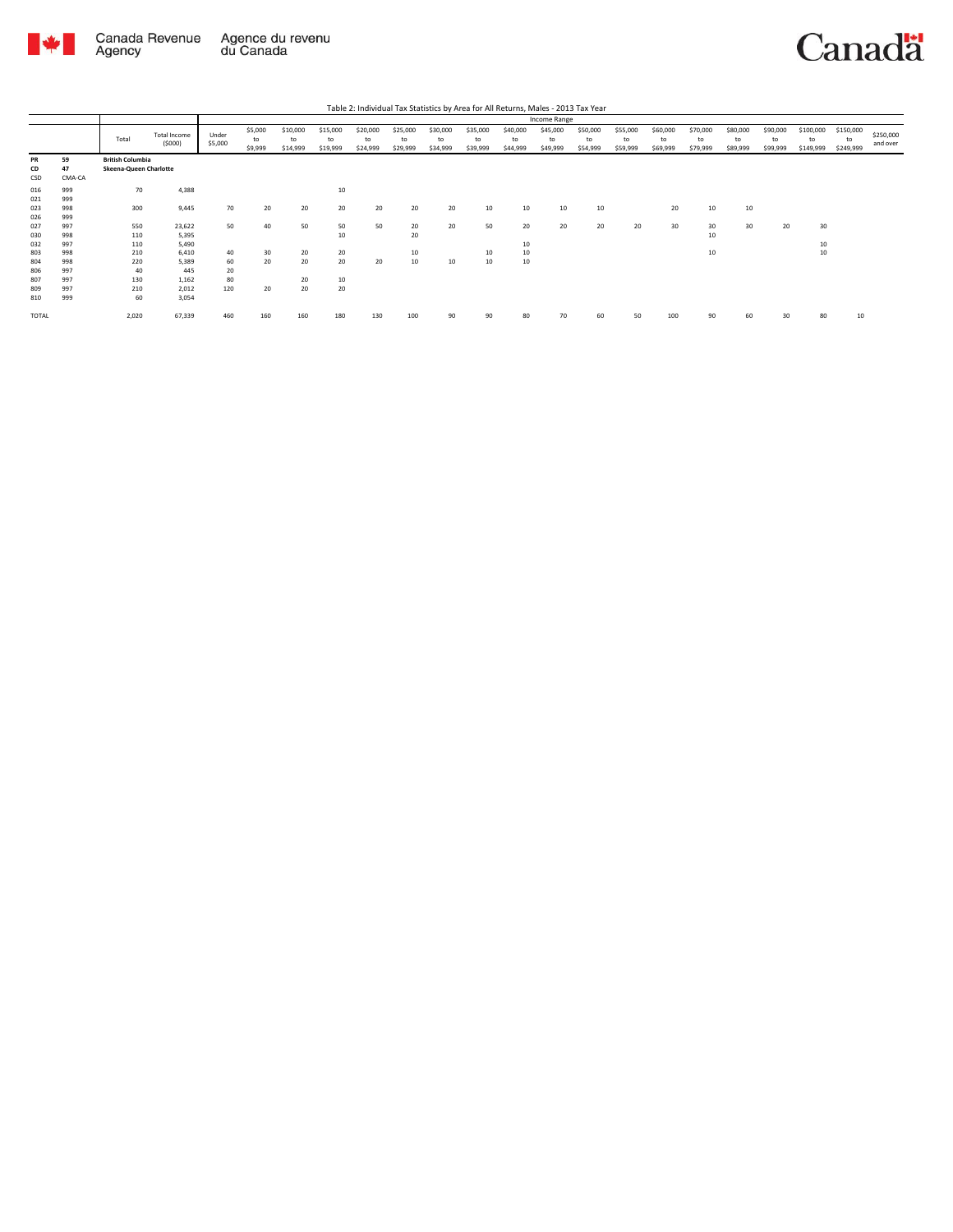

|                 |                    |                                            |                     |         |         |          |          |          |          |                 |          |          | Income Range |          |          |          |          |          |          |           |           |           |
|-----------------|--------------------|--------------------------------------------|---------------------|---------|---------|----------|----------|----------|----------|-----------------|----------|----------|--------------|----------|----------|----------|----------|----------|----------|-----------|-----------|-----------|
|                 |                    |                                            | <b>Total Income</b> | Under   | \$5,000 | \$10,000 | \$15,000 | \$20,000 | \$25,000 | \$30,000        | \$35,000 | \$40,000 | \$45,000     | \$50,000 | \$55,000 | \$60,000 | \$70,000 | \$80,000 | \$90,000 | \$100,000 | \$150,000 | \$250,000 |
|                 |                    | Total                                      | (5000)              | \$5,000 | to      | to       | to       | to       | to       | to              | to       | to       | to           | to       | to       | to       | to       | to       | to       | to        | to        | and over  |
|                 |                    |                                            |                     |         | \$9,999 | \$14,999 | \$19,999 | \$24,999 | \$29,999 | \$34,999        | \$39,999 | \$44,999 | \$49,999     | \$54,999 | \$59,999 | \$69,999 | \$79,999 | \$89,999 | \$99,999 | \$149,999 | \$249,999 |           |
| PR<br>CD<br>CSD | 59<br>49<br>CMA-CA | <b>British Columbia</b><br>Kitimat-Stikine |                     |         |         |          |          |          |          |                 |          |          |              |          |          |          |          |          |          |           |           |           |
| 005             | 998                | 3,350                                      | 254,939             | 140     | 120     | 130      | 100      | 90       | 110      | 90              | 140      | 170      | 170          | 140      | 130      | 220      | 180      | 240      | 240      | 710       | 210       | 30        |
| 013             | 996                | 1,000                                      | 57,634              | 50      | 30      | 60       | 50       | 70       | 40       | 60              | 50       | 50       | 40           | 50       | 40       | 100      | 60       | 70       | 50       | 110       | 30        |           |
| 022             | 997                | 320                                        | 7,782               | 130     | 20      | 20       | 20       | 20       | 10       | 10              |          |          |              |          |          | 10       | 10       |          |          |           |           |           |
| 024             | 998                | 370                                        | 12,182              | 70      | 30      | 30       | 50       | 20       | 20       | 20              | 10       |          | 20           | 10       | 10       | 20       | 20       | 20       |          | 20        |           |           |
| 028             | 998                | 470                                        | 15,246              | 90      | 40      | 40       | 50       | 30       | 20       | 20              | 20       | 20       | 30           | 10       | 20       | 20       | 10       | 20       | 10       | 10        |           |           |
| 032             | 999                | 200                                        | 12,370              |         | 10      |          | 20       |          |          |                 |          | 10       |              | 10       |          | 20       | 20       | 20       |          | 30        |           |           |
| 035             | 998                | 620                                        | 19,065              | 130     | 60      | 50       | 70       | 50       | 20       | 30 <sub>o</sub> | 30       | 30       | 30           | 20       | 20       | 30       | 20       | 10       |          | 20        |           |           |
| 039             | 999                |                                            |                     |         |         |          |          |          |          |                 |          |          |              |          |          |          |          |          |          |           |           |           |
| 041             | 998                | 100                                        | 2,351               | 40      | 10      |          |          |          |          |                 |          |          |              |          |          |          |          |          |          |           |           |           |
| 802             | 997                | 100                                        | 1,109               | 50      |         |          | 10       |          |          |                 |          |          |              |          |          |          |          |          |          |           |           |           |
| 803             | 997                | 170                                        | 5,933               | 40      | 10      | 10       | $10\,$   |          | 10       |                 | 10       |          | 10           |          |          |          | 10       |          |          |           |           |           |
| 804             | 997                | 80                                         | 1,744               | 30      |         |          | 10       |          |          |                 |          |          |              |          |          |          |          |          |          |           |           |           |
| 810             | 998                | 30                                         | 1,025               |         |         |          |          |          |          |                 |          |          |              |          |          |          |          |          |          |           |           |           |
| 812             | 998                | 100                                        | 1,365               | 50      |         |          |          |          |          |                 |          |          |              |          |          |          |          |          |          |           |           |           |
| 813             | 998                | 200                                        | 2,381               | 110     | 10      | 10       | 20       | 10       |          |                 |          |          |              |          |          |          |          |          |          |           |           |           |
| 814             | 998                | 180                                        | 1,942               | 100     | 10      | 10       | 20       | 10       |          |                 |          |          |              |          |          |          |          |          |          |           |           |           |
| 815             | 998                | 160                                        | 2,546               | 80      | 10      | 10       | 10       | 10       |          |                 |          |          |              |          |          |          |          |          |          |           |           |           |
| 816             | 998                | 190                                        | 2,724               | 100     | 10      | 20       | 20       |          |          |                 |          |          |              |          |          |          |          |          |          |           |           |           |
| 817             | 998                | 100                                        | 3,042               | 30      | 10      |          |          |          |          |                 |          |          |              |          |          |          |          |          |          |           |           |           |
| 818             | 998                | 70                                         | 794                 | 40      |         |          |          |          |          |                 |          |          |              |          |          |          |          |          |          |           |           |           |
| 819             | 999                | 50                                         | 1,504               | 20      |         |          |          |          |          |                 |          |          |              |          |          |          |          |          |          |           |           |           |
| 820             | 999                | 10                                         | 530                 |         |         |          |          |          |          |                 |          |          |              |          |          |          |          |          |          |           |           |           |
| 832             | 999                | 80                                         | 2,020               | 40      |         |          |          |          |          |                 |          |          |              |          |          |          |          |          |          |           |           |           |
| 843             | 999                | 50                                         | 1,497               | 20      |         |          |          |          |          |                 |          |          |              |          |          |          |          |          |          |           |           |           |
| 844             | 999                | 70                                         | 1,686               | 20      |         |          |          |          |          |                 |          |          |              |          |          |          |          |          |          |           |           |           |
| TOTAL           |                    | 8,060                                      | 413,411             | 1,390   | 440     |          | 540      | 380      | 290      | 290             | 310      | 320      | 340          | 280      | 250      | 460      | 360      | 410      | 340      | 930       | 250       | 40        |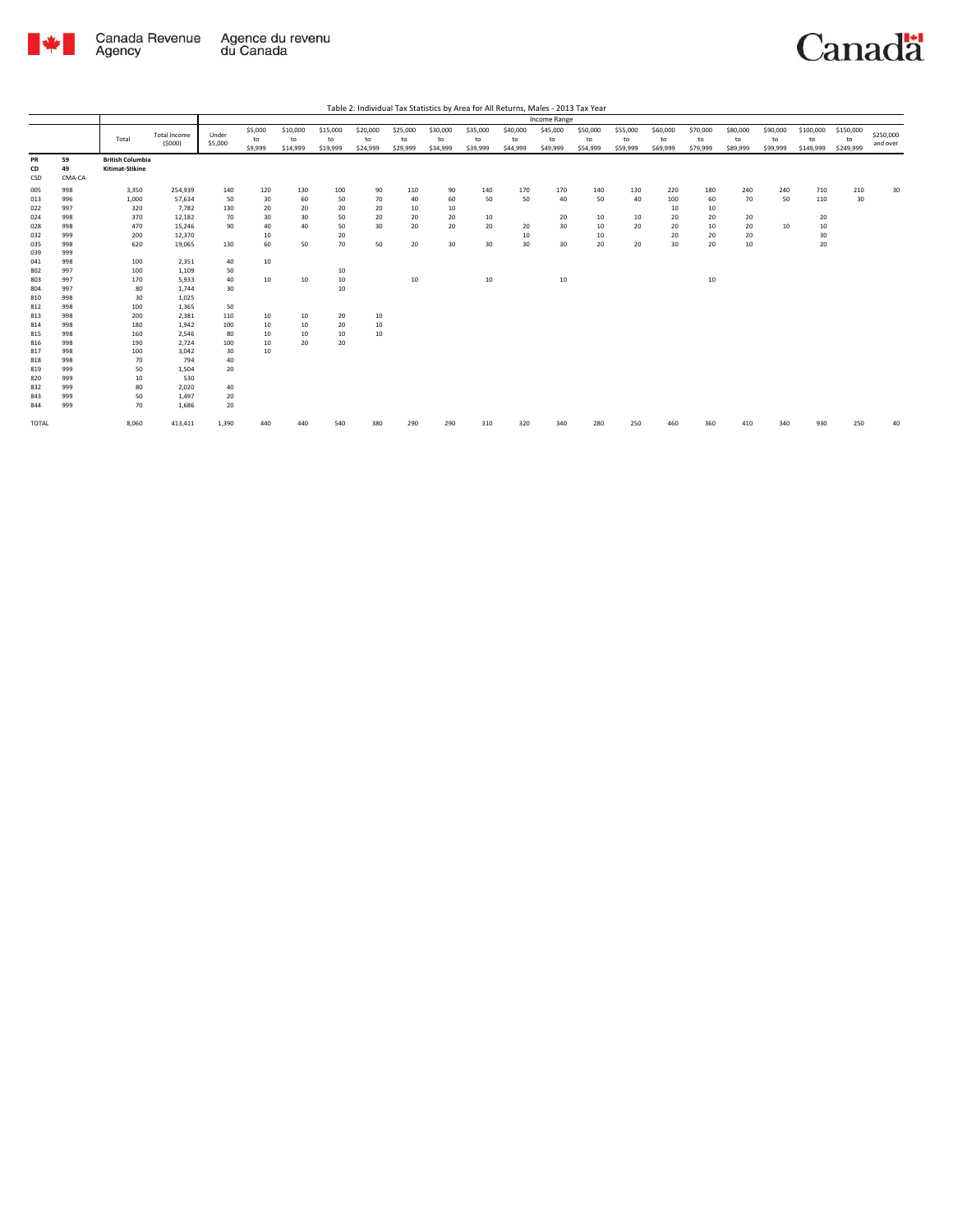

|                                                                                                                                          |                                                                                                                                          |                                                                                                                 |                                                                                                                                                    |                                                                                       |                                                                              |                                                                         |                                                                                |                                                                         |                                                                               |                                                                              |                                                                        |                                                             | Income Range                                               |                                                                  |                                                                         |                                                                                        |                                                                                       |                                                                           |                                                                         |                                                                                 |                                              |                       |
|------------------------------------------------------------------------------------------------------------------------------------------|------------------------------------------------------------------------------------------------------------------------------------------|-----------------------------------------------------------------------------------------------------------------|----------------------------------------------------------------------------------------------------------------------------------------------------|---------------------------------------------------------------------------------------|------------------------------------------------------------------------------|-------------------------------------------------------------------------|--------------------------------------------------------------------------------|-------------------------------------------------------------------------|-------------------------------------------------------------------------------|------------------------------------------------------------------------------|------------------------------------------------------------------------|-------------------------------------------------------------|------------------------------------------------------------|------------------------------------------------------------------|-------------------------------------------------------------------------|----------------------------------------------------------------------------------------|---------------------------------------------------------------------------------------|---------------------------------------------------------------------------|-------------------------------------------------------------------------|---------------------------------------------------------------------------------|----------------------------------------------|-----------------------|
|                                                                                                                                          |                                                                                                                                          | Total                                                                                                           | <b>Total Income</b><br>(5000)                                                                                                                      | Under<br>\$5,000                                                                      | \$5,000<br>to<br>\$9,999                                                     | \$10,000<br>to<br>\$14,999                                              | \$15,000<br>to<br>\$19,999                                                     | \$20,000<br>to<br>\$24,999                                              | \$25,000<br>to<br>\$29,999                                                    | \$30,000<br>to<br>\$34,999                                                   | \$35,000<br>to<br>\$39,999                                             | \$40,000<br>to<br>\$44,999                                  | \$45,000<br>to<br>\$49,999                                 | \$50,000<br>to<br>\$54,999                                       | \$55,000<br>to<br>\$59,999                                              | \$60,000<br>to<br>\$69,999                                                             | \$70,000<br>to<br>\$79,999                                                            | \$80,000<br>to<br>\$89,999                                                | \$90,000<br>to<br>\$99,999                                              | \$100,000<br>to<br>\$149,999                                                    | \$150,000<br>to<br>\$249,999                 | \$250,000<br>and over |
| PR<br>CD<br>CSD                                                                                                                          | 59<br>51<br>CMA-CA                                                                                                                       | <b>British Columbia</b><br><b>Bulkley-Nechako</b>                                                               |                                                                                                                                                    |                                                                                       |                                                                              |                                                                         |                                                                                |                                                                         |                                                                               |                                                                              |                                                                        |                                                             |                                                            |                                                                  |                                                                         |                                                                                        |                                                                                       |                                                                           |                                                                         |                                                                                 |                                              |                       |
| 007<br>015<br>017<br>019<br>022<br>028<br>031<br>032<br>034<br>038<br>043<br>051<br>053<br>802<br>809<br>813<br>818<br>819<br>821<br>822 | 998<br>998<br>998<br>997<br>998<br>998<br>998<br>999<br>998<br>998<br>998<br>998<br>999<br>999<br>999<br>999<br>999<br>999<br>999<br>999 | 2,260<br>1,620<br>1,160<br>800<br>1,050<br>610<br>540<br>210<br>310<br>460<br>2,680<br>2,630<br>320<br>70<br>80 | 134,033<br>77,868<br>63,798<br>42,027<br>44,386<br>35,177<br>24.154<br>8,653<br>19,756<br>27,945<br>155,194<br>155,401<br>19,959<br>2,804<br>4,562 | 140<br>300<br>80<br>80<br>160<br>40<br>60<br>30<br>10<br>20<br>180<br>120<br>10<br>10 | 90<br>60<br>40<br>30<br>60<br>20<br>30<br>10<br>10<br>10<br>110<br>120<br>10 | 120<br>80<br>60<br>60<br>70<br>40<br>30<br>20<br>20<br>30<br>160<br>150 | 110<br>120<br>90<br>50<br>90<br>40<br>50<br>20<br>20<br>20<br>150<br>170<br>20 | 140<br>80<br>60<br>40<br>70<br>30<br>40<br>20<br>20<br>150<br>130<br>20 | 110<br>60<br>60<br>30<br>70<br>40<br>30<br>20<br>10<br>20<br>120<br>120<br>10 | 80<br>50<br>50<br>40<br>40<br>30<br>30<br>20<br>10<br>20<br>130<br>140<br>10 | 90<br>50<br>40<br>30<br>40<br>30<br>30<br>10<br>20<br>110<br>120<br>10 | 100<br>60<br>30<br>30<br>50<br>30<br>20<br>30<br>130<br>120 | 80<br>50<br>40<br>30<br>30<br>30<br>20<br>20<br>140<br>120 | 90<br>50<br>30<br>20<br>40<br>30<br>20<br>20<br>30<br>130<br>100 | 110<br>60<br>50<br>30<br>40<br>30<br>20<br>10<br>20<br>120<br>110<br>20 | 230<br>130<br>110<br>70<br>100<br>80<br>40<br>10<br>30<br>40<br>260<br>200<br>40<br>10 | 170<br>120<br>110<br>70<br>70<br>40<br>30<br>10<br>40<br>40<br>180<br>230<br>30<br>10 | 190<br>130<br>110<br>60<br>50<br>40<br>20<br>30<br>30<br>140<br>210<br>20 | 150<br>80<br>70<br>40<br>30<br>40<br>30<br>30<br>20<br>120<br>150<br>20 | 200<br>110<br>110<br>70<br>50<br>40<br>40<br>20<br>40<br>50<br>240<br>260<br>50 | 50<br>30<br>10<br>10<br>10<br>10<br>70<br>60 | 20<br>30<br>20        |
| 828<br>848<br><b>TOTAL</b>                                                                                                               | 999<br>999                                                                                                                               | 60<br>14,870                                                                                                    | 831<br>817,358                                                                                                                                     | 30<br>1,280                                                                           | 610                                                                          | 850                                                                     | 940                                                                            | 820                                                                     | 710                                                                           | 660                                                                          | 610                                                                    | 610                                                         | 560                                                        | 570                                                              | 620                                                                     | 1,360                                                                                  | 1,160                                                                                 | 1.060                                                                     | 780                                                                     | 1,300                                                                           | 300                                          | 100                   |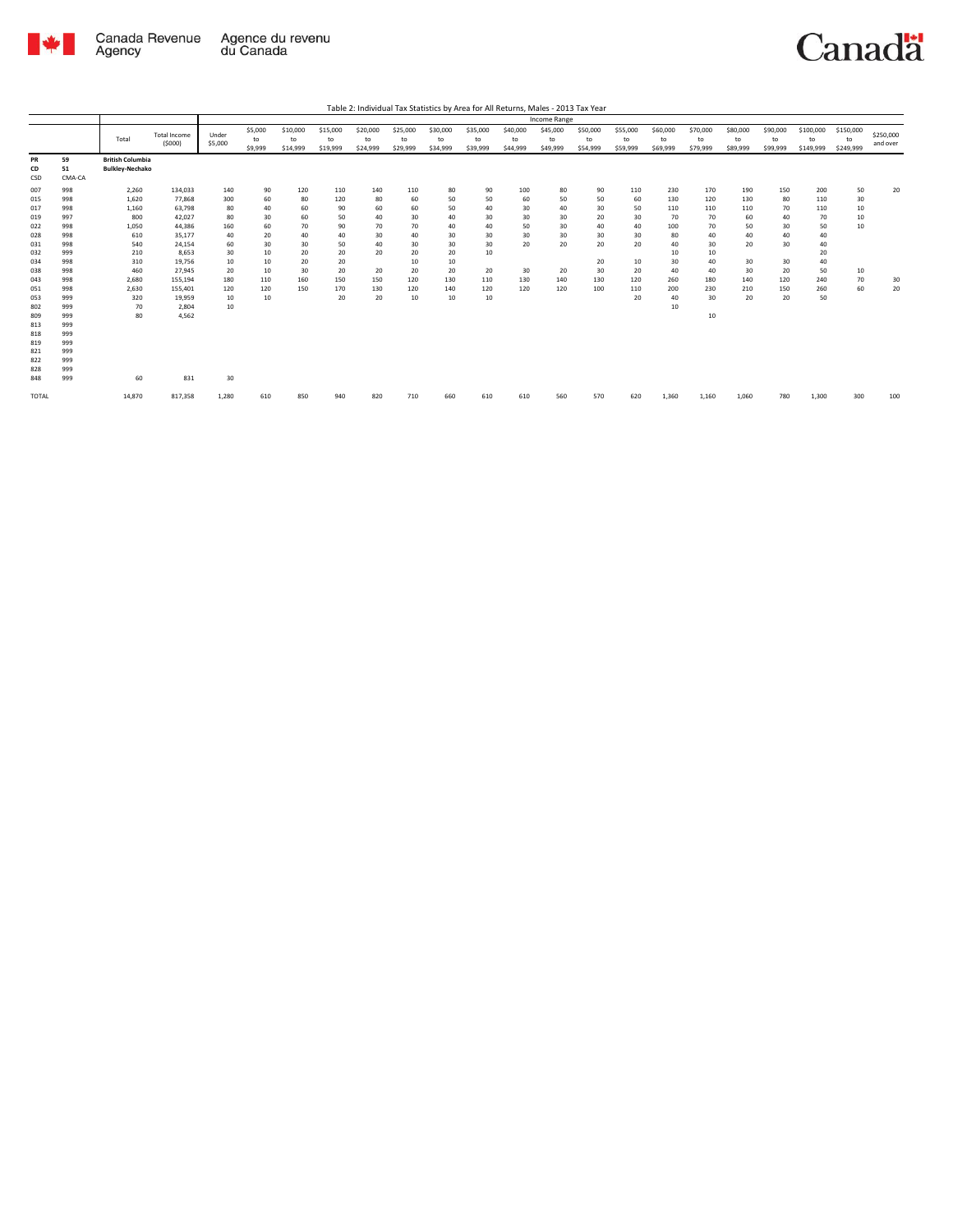

|                        |                    |                                                      |                        |                  |                          |                            |                            |                            |                            |                            |                            |                            | Income Range               |                            |                            |                            |                            |                            |                            |                              |                              |                       |
|------------------------|--------------------|------------------------------------------------------|------------------------|------------------|--------------------------|----------------------------|----------------------------|----------------------------|----------------------------|----------------------------|----------------------------|----------------------------|----------------------------|----------------------------|----------------------------|----------------------------|----------------------------|----------------------------|----------------------------|------------------------------|------------------------------|-----------------------|
|                        |                    | Total                                                | Total Income<br>(5000) | Under<br>\$5,000 | \$5,000<br>to<br>\$9,999 | \$10,000<br>to<br>\$14,999 | \$15,000<br>to<br>\$19,999 | \$20,000<br>to<br>\$24,999 | \$25,000<br>to<br>\$29,999 | \$30,000<br>to<br>\$34,999 | \$35,000<br>to<br>\$39,999 | \$40,000<br>to<br>\$44,999 | \$45,000<br>to<br>\$49,999 | \$50,000<br>to<br>\$54,999 | \$55,000<br>to<br>\$59,999 | \$60,000<br>to<br>\$69,999 | \$70,000<br>to<br>\$79,999 | \$80,000<br>to<br>\$89,999 | \$90,000<br>to<br>\$99,999 | \$100,000<br>to<br>\$149,999 | \$150,000<br>to<br>\$249,999 | \$250,000<br>and over |
| <b>PR</b><br>CD<br>CSD | 59<br>53<br>CMA-CA | <b>British Columbia</b><br><b>Fraser-Fort George</b> |                        |                  |                          |                            |                            |                            |                            |                            |                            |                            |                            |                            |                            |                            |                            |                            |                            |                              |                              |                       |
| 007                    | 998                | 660                                                  | 31,572                 | 50               | 30                       | 50                         | 50                         | 40                         | 50                         | 50                         | 40                         | 30                         | 30                         | 20                         | 30                         |                            | 40                         | 30                         | 20                         | 60                           | 20                           |                       |
| 012                    | 997                | 540                                                  | 23,733                 | 50               | 40                       | 50                         | 40                         | 60                         | 40                         | 20                         | 20                         | 20                         | 20                         | 20                         | 20                         | 40                         | 20                         | 20                         | 10                         | 40                           | 20                           |                       |
| 019                    | 998                | 110                                                  | 3.932                  | 10               |                          | 10                         | 10                         | 10                         |                            |                            |                            |                            |                            |                            |                            |                            |                            |                            |                            |                              |                              |                       |
| 033                    | 998                | 1.540                                                | 101.223                | 60               | 40                       | 70                         | 60                         | 60                         | 60                         | 60                         | 70                         | 70                         | 60                         | 70                         | 60                         | 150                        | 130                        | 150                        | 120                        | 230                          | 30                           |                       |
| 046                    | 996                | 210                                                  | 8.374                  | 10               | 10                       | 30                         | 30                         | 10                         |                            | 10                         |                            |                            |                            |                            |                            | 20                         | 10                         |                            |                            | 10                           |                              |                       |
| 050                    | 997                | 100                                                  | 4,669                  |                  |                          |                            |                            |                            |                            |                            |                            |                            |                            |                            |                            |                            |                            |                            |                            |                              |                              |                       |
| 802                    | 998                | 50                                                   | 1,519                  | 20               |                          |                            |                            |                            |                            |                            |                            |                            |                            |                            |                            |                            |                            |                            |                            |                              |                              |                       |
| <b>TOTAL</b>           |                    | 3,190                                                | 175,022                | 200              | 130                      | 220                        | 200                        | 190                        | 160                        | 160                        | 130                        | 150                        | 120                        | 130                        | 130                        | 270                        | 220                        | 220                        | 170                        | 350                          | 60                           | 10                    |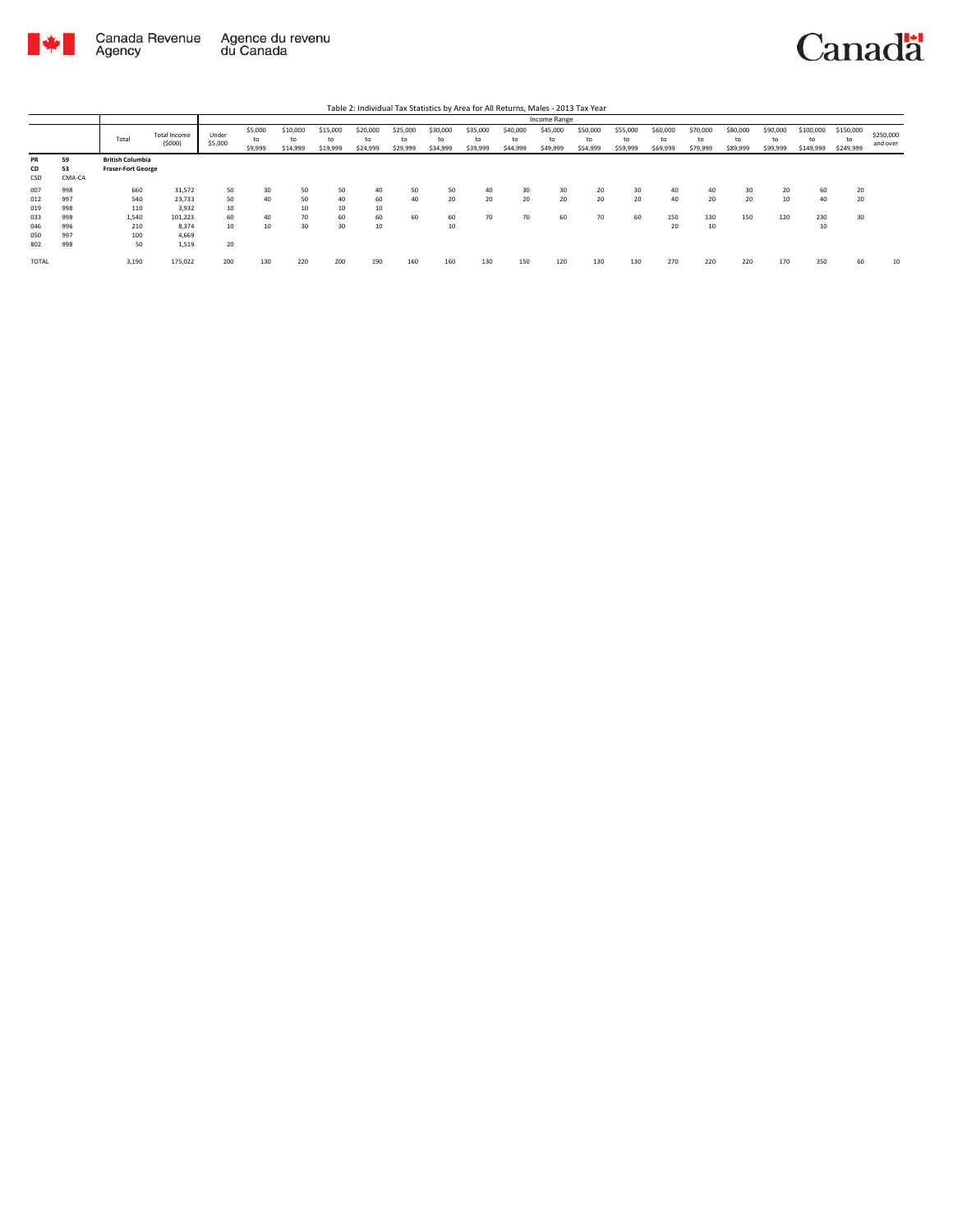

|                 |                    |                                               |                               |                  |                          |                            |                            |                            |                            |                            |                            |                            | Income Range               |                            |                            |                            |                            |                            |                            |                              |                              |                       |
|-----------------|--------------------|-----------------------------------------------|-------------------------------|------------------|--------------------------|----------------------------|----------------------------|----------------------------|----------------------------|----------------------------|----------------------------|----------------------------|----------------------------|----------------------------|----------------------------|----------------------------|----------------------------|----------------------------|----------------------------|------------------------------|------------------------------|-----------------------|
|                 |                    | Total                                         | <b>Total Income</b><br>(5000) | Under<br>\$5,000 | \$5,000<br>to<br>\$9,999 | \$10,000<br>to<br>\$14,999 | \$15,000<br>to<br>\$19,999 | \$20,000<br>to<br>\$24,999 | \$25,000<br>to<br>\$29,999 | \$30,000<br>to<br>\$34,999 | \$35,000<br>to<br>\$39,999 | \$40,000<br>to<br>\$44,999 | \$45,000<br>to<br>\$49,999 | \$50,000<br>to<br>\$54,999 | \$55,000<br>to<br>\$59,999 | \$60,000<br>to<br>\$69,999 | \$70,000<br>to<br>\$79,999 | \$80,000<br>to<br>\$89,999 | \$90,000<br>to<br>\$99,999 | \$100,000<br>to<br>\$149,999 | \$150,000<br>to<br>\$249,999 | \$250,000<br>and over |
| PR<br>CD<br>CSD | 59<br>55<br>CMA-CA | <b>British Columbia</b><br><b>Peace River</b> |                               |                  |                          |                            |                            |                            |                            |                            |                            |                            |                            |                            |                            |                            |                            |                            |                            |                              |                              |                       |
| 003             | 998                | 1,040                                         | 92,192                        | 40               | 20                       | 20                         | 40                         | 60                         | 30                         | 30                         | 20                         | 20                         | 20                         | 30                         | 20                         | 40                         | 40                         | 70                         | 120                        | 330                          | 100                          |                       |
| 005             | 996                | 600                                           | 39,845                        | 20               | 30                       | 40                         | 30                         | 30                         | 30                         | 30                         | 30                         | 20                         | 30                         | 20                         | 20                         | 50                         | 50                         | 40                         | 30                         | 70                           | 20                           |                       |
| 010             | 998                | 2,070                                         | 145,986                       | 130              | 90                       | 70                         | 130                        | 90                         | 80                         | 70                         | 60                         | 70                         | 70                         | 60                         | 70                         | 170                        | 180                        | 150                        | 140                        | 300                          | 140                          | 30                    |
| 021             | 996                | 2.320                                         | 163,431                       | 90               | 70                       | 130                        | 140                        | 160                        | 90                         | 100                        | 110                        | 90                         | 90                         | 90                         | 90                         | 160                        | 160                        | 160                        | 130                        | 300                          | 150                          | 30                    |
| 023             | 997                | 220                                           | 13,028                        | 10               |                          | 20                         | 20                         | 20                         | 10                         | 10                         | 10                         |                            |                            | 10                         | 10                         | 20                         | 10                         | 10                         | 10                         | 20                           | 10                           |                       |
| 040             | 997                | 2,920                                         | 235,359                       | 160              | 100                      | 130                        | 180                        | 130                        | 110                        | 100                        | 110                        | 110                        | 110                        | 100                        | 110                        | 210                        | 190                        | 170                        | 140                        | 480                          | 230                          | 60                    |
| 801             | 998                |                                               |                               |                  |                          |                            |                            |                            |                            |                            |                            |                            |                            |                            |                            |                            |                            |                            |                            |                              |                              |                       |
| 807             | 999                | 120                                           | 596                           | 100              |                          |                            |                            |                            |                            |                            |                            |                            |                            |                            |                            |                            |                            |                            |                            |                              |                              |                       |
| 808             | 999                | 40                                            | 1.594                         |                  |                          |                            |                            |                            |                            |                            |                            |                            |                            |                            |                            |                            |                            |                            |                            |                              |                              |                       |
| 812             | 999                | 60                                            | 910                           | 40               |                          |                            |                            |                            |                            |                            |                            |                            |                            |                            |                            |                            |                            |                            |                            |                              |                              |                       |
| TOTAL           |                    | 9,400                                         | 692,941                       | 590              | 310                      | 420                        | 540                        | 500                        | 360                        | 330                        | 340                        | 320                        | 320                        | 310                        | 330                        | 640                        | 630                        | 610                        | 570                        | 1,510                        | 650                          | 130                   |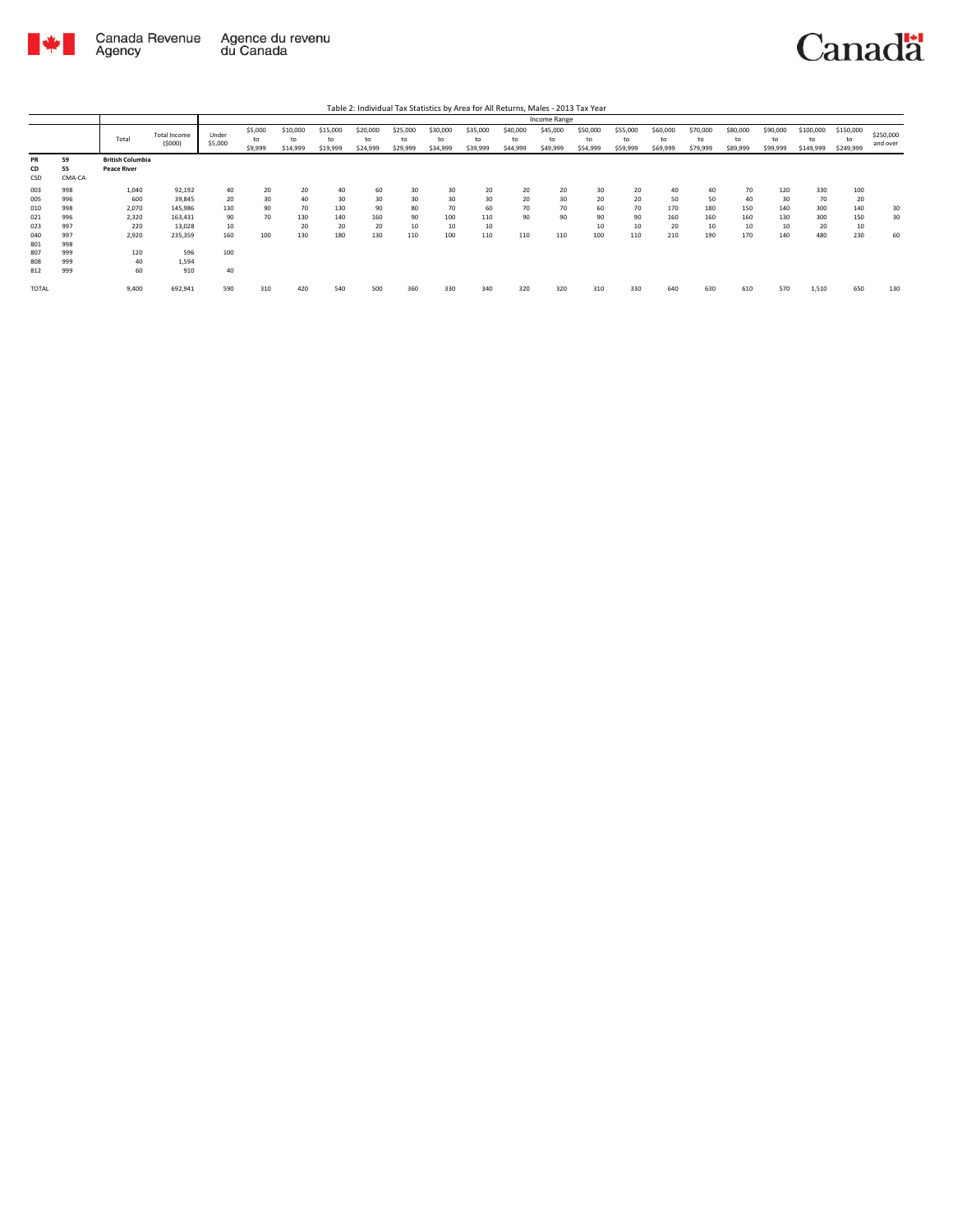



|              |        |                         |                        |                  |                          |                            |                            |                            |                            |                      |                            |                            | Income Range               |                            |                            |                            |                            |                            |                            |                              |                              |                       |
|--------------|--------|-------------------------|------------------------|------------------|--------------------------|----------------------------|----------------------------|----------------------------|----------------------------|----------------------|----------------------------|----------------------------|----------------------------|----------------------------|----------------------------|----------------------------|----------------------------|----------------------------|----------------------------|------------------------------|------------------------------|-----------------------|
|              |        | Total                   | Total Income<br>(5000) | Under<br>\$5,000 | \$5,000<br>to<br>\$9,999 | \$10,000<br>to<br>\$14,999 | \$15,000<br>to<br>\$19,999 | \$20,000<br>to<br>\$24,999 | \$25,000<br>to<br>\$29,999 | \$30,000<br>\$34,999 | \$35,000<br>to<br>\$39,999 | \$40,000<br>to<br>\$44,999 | \$45,000<br>to<br>\$49,999 | \$50,000<br>to<br>\$54,999 | \$55,000<br>to<br>\$59,999 | \$60,000<br>to<br>\$69,999 | \$70,000<br>to<br>\$79,999 | \$80,000<br>to<br>\$89,999 | \$90,000<br>to<br>\$99,999 | \$100,000<br>to<br>\$149,999 | \$150,000<br>to<br>\$249,999 | \$250,000<br>and over |
| <b>PR</b>    | 59     | <b>British Columbia</b> |                        |                  |                          |                            |                            |                            |                            |                      |                            |                            |                            |                            |                            |                            |                            |                            |                            |                              |                              |                       |
| CD           | 57     | <b>Stikine</b>          |                        |                  |                          |                            |                            |                            |                            |                      |                            |                            |                            |                            |                            |                            |                            |                            |                            |                              |                              |                       |
| CSD          | CMA-CA |                         |                        |                  |                          |                            |                            |                            |                            |                      |                            |                            |                            |                            |                            |                            |                            |                            |                            |                              |                              |                       |
| 022          | 998    | 310                     | 16,900                 | 40               | 20                       | 20                         | 20                         | 20                         | 20                         | 20                   | 10                         | 20                         | 10                         | 10                         |                            | 20                         | 10                         | 20                         | 10                         | 20                           | 10                           |                       |
| 802          | 999    |                         |                        |                  |                          |                            |                            |                            |                            |                      |                            |                            |                            |                            |                            |                            |                            |                            |                            |                              |                              |                       |
| 803          | 998    | 20                      | 996                    |                  |                          |                            |                            |                            |                            |                      |                            |                            |                            |                            |                            |                            |                            |                            |                            |                              |                              |                       |
| 804          | 999    | 20                      | 324                    | 10               |                          |                            |                            |                            |                            |                      |                            |                            |                            |                            |                            |                            |                            |                            |                            |                              |                              |                       |
| 813          | 998    | 30                      | 428                    | 20               |                          |                            |                            |                            |                            |                      |                            |                            |                            |                            |                            |                            |                            |                            |                            |                              |                              |                       |
| <b>TOTAL</b> |        | 380                     | 18,648                 | 60               | 20                       |                            | 30                         | 20                         |                            | 20                   | 20                         | 20                         | 20                         | 10                         | 10                         | 20                         | 20                         |                            | 10                         | 30                           | 10                           |                       |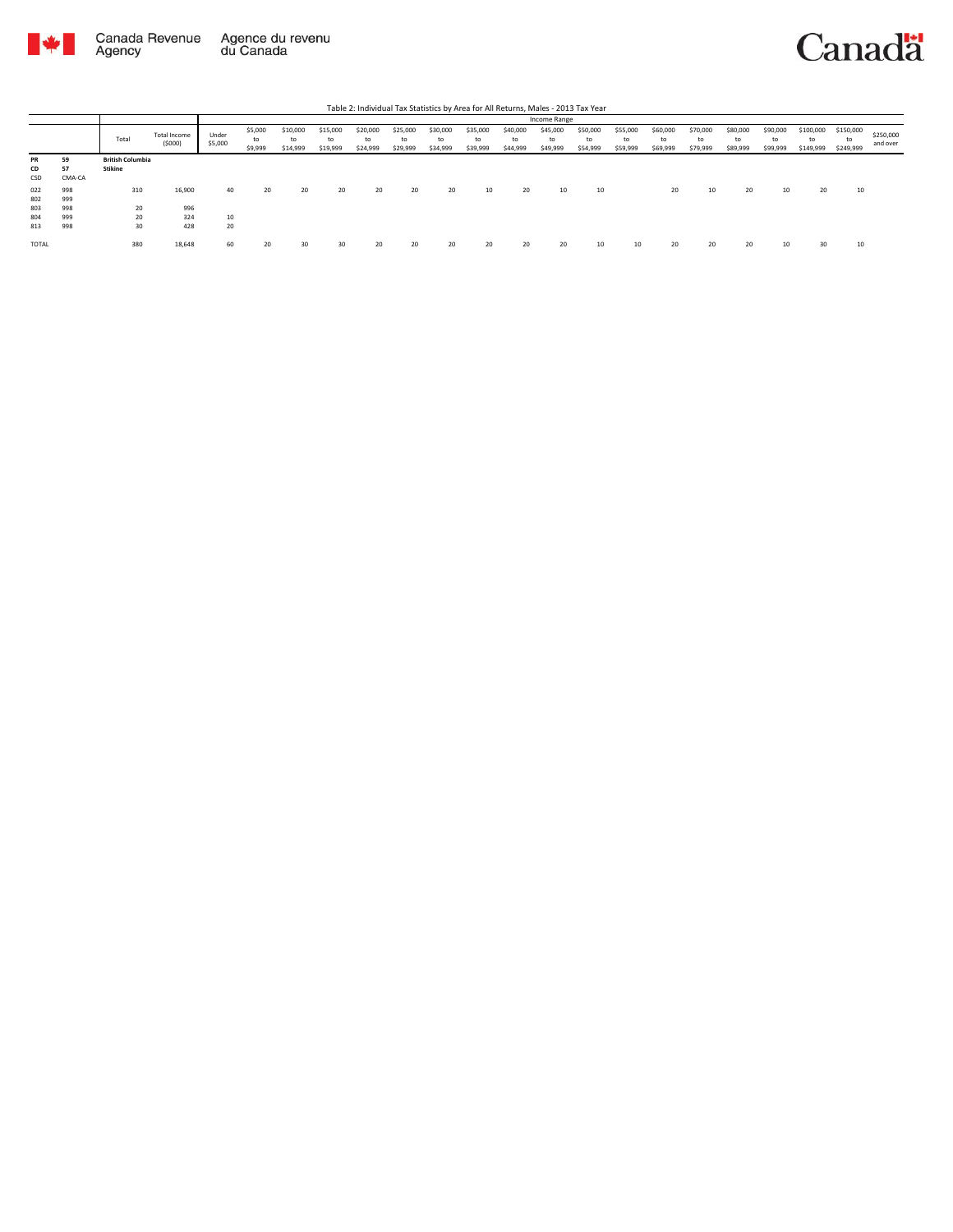



|                        |                    |                                                    |                        |                  |                          |                            |                            |                            |                            |                            |                            | .                          |                            |                            |                            |                            |                            |                            |                            |                              |                              |                       |
|------------------------|--------------------|----------------------------------------------------|------------------------|------------------|--------------------------|----------------------------|----------------------------|----------------------------|----------------------------|----------------------------|----------------------------|----------------------------|----------------------------|----------------------------|----------------------------|----------------------------|----------------------------|----------------------------|----------------------------|------------------------------|------------------------------|-----------------------|
|                        |                    |                                                    |                        |                  |                          |                            |                            |                            |                            |                            |                            |                            | Income Range               |                            |                            |                            |                            |                            |                            |                              |                              |                       |
|                        |                    | Total                                              | Total Income<br>(5000) | Under<br>\$5,000 | \$5,000<br>to<br>\$9,999 | \$10,000<br>to<br>\$14,999 | \$15,000<br>to<br>\$19,999 | \$20,000<br>to<br>\$24,999 | \$25,000<br>to<br>\$29,999 | \$30,000<br>to<br>\$34,999 | \$35,000<br>to<br>\$39,999 | \$40,000<br>to<br>\$44,999 | \$45,000<br>to<br>\$49,999 | \$50,000<br>to<br>\$54,999 | \$55,000<br>to<br>\$59,999 | \$60,000<br>to<br>\$69,999 | \$70,000<br>to<br>\$79,999 | \$80,000<br>to<br>\$89,999 | \$90,000<br>to<br>\$99,999 | \$100,000<br>to<br>\$149,999 | \$150,000<br>to<br>\$249,999 | \$250,000<br>and over |
| <b>PR</b><br>CD<br>CSD | 59<br>59<br>CMA-CA | <b>British Columbia</b><br><b>Northern Rockies</b> |                        |                  |                          |                            |                            |                            |                            |                            |                            |                            |                            |                            |                            |                            |                            |                            |                            |                              |                              |                       |
| 007<br>810             | 998<br>999         | 2,270<br>30                                        | 184,713<br>1,054       | 190<br>10        | 80                       | 90                         | 80                         | 70                         | 80                         | 80                         | 80                         | 60                         | 70                         | 80                         | 80                         | 170                        | 150                        | 150                        | 120                        | 410                          | 220                          | 40                    |
| TOTAL                  |                    | 2,300                                              | 185,767                | 200              | 80                       | 90                         | 80                         | 70                         | 80                         | 80                         | 80                         | 60                         | 70                         | 80                         | 80                         | 170                        | 150                        | 150                        | 120                        | 410                          | 220                          | 40                    |